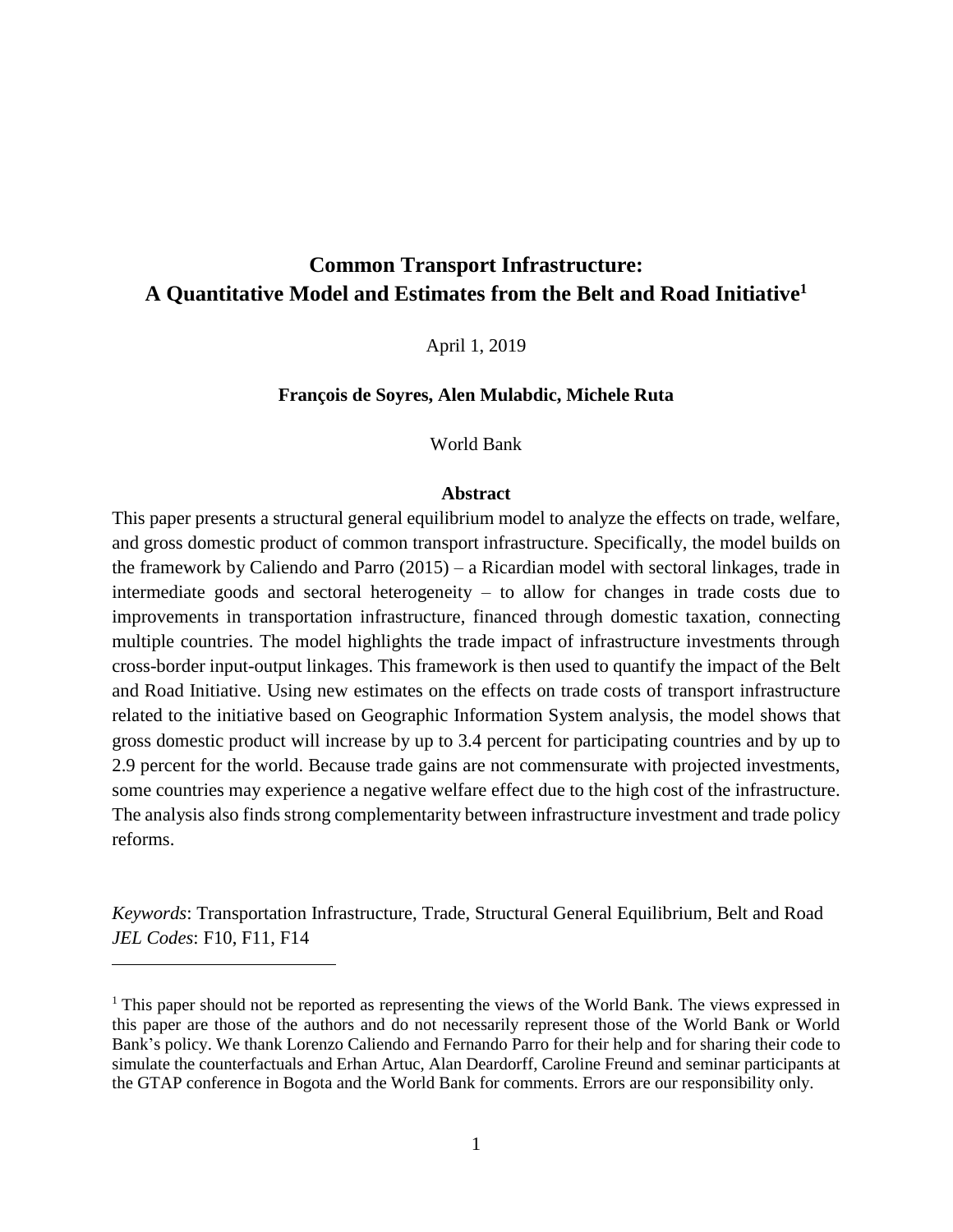### **1. Introduction**

Through trade agreements, countries have for a long time cooperated to reduce trade costs resulting from tariffs and other policy barriers to international trade. Cooperation on building common transport infrastructure is a more recent and less frequent phenomenon, but potentially as important to reduce international trade costs. For example, since the 1990s the European Union set up a common infrastructure policy to support the functioning of the internal market. The Trans-European Transport Network (TEN-T), in particular, is focused on the implementation and development of a Europe-wide network of transport infrastructure. China's Belt and Road Initiative (BRI) proposes infrastructure investments along the Silk Road Economic Belt -the "Belt"- and the New Maritime Silk Road -the "Road"- which will connect Asia, Europe and East Africa. Large-scale common transport infrastructure projects, or corridors as they are sometimes referred to, are becoming more prominent in Central Asia (e.g. Central Asia Regional Economic Cooperation (CAREC) program), Africa (e.g. Maputo Corridor, Abidjan-Lagos Corridor) and other parts of the developing world.<sup>2</sup>

Common transport infrastructure can improve welfare, but it also creates challenges for countries participating in the projects. For any country, building a railway or a road has some value, but it also has value to the countries around it since improvements in one part of the transport network reduce shipping times for all countries in the network. If each country alone decided how to invest in infrastructure, there are spillovers that would not be taken into account. The value of these investments also depends on what countries do, such as the standards that are used to build these infrastructures or the procedures that countries require to clear goods at the border. This is even more true when transport infrastructure crosses one or more borders pointing to the value of international cooperation in this area. But common transport infrastructure also creates challenges, as it has large implications for public finances and may have asymmetric effects on the trade and gross domestic product (GDP) of individual countries. This raises the possibility that the countries that will build - and bear the cost of – large sections of the project may not be the ones that will gain from it the most.

This paper presents a framework to analyze the trade, GDP and welfare effects of common transport infrastructure. This is an indispensable first step to assess the value of large-scale projects for the countries that will participate, as a group and individually, and for non-participating countries. Our analysis is based on the framework developed by Caliendo and Parro (2015), which we extend to study the impact of infrastructure investment.<sup>3</sup> The underlying framework is a Ricardian model of sectoral linkages, trade in intermediate goods and sectoral heterogeneity in production. Specifically, we enrich the Caliendo and Parro (2015) framework in two ways. First,

 $2$  See for instance ADB et al. (2018).

<sup>&</sup>lt;sup>3</sup> The Caliendo and Parro (2015) model builds on the seminal contribution from Eaton and Kortum (2002).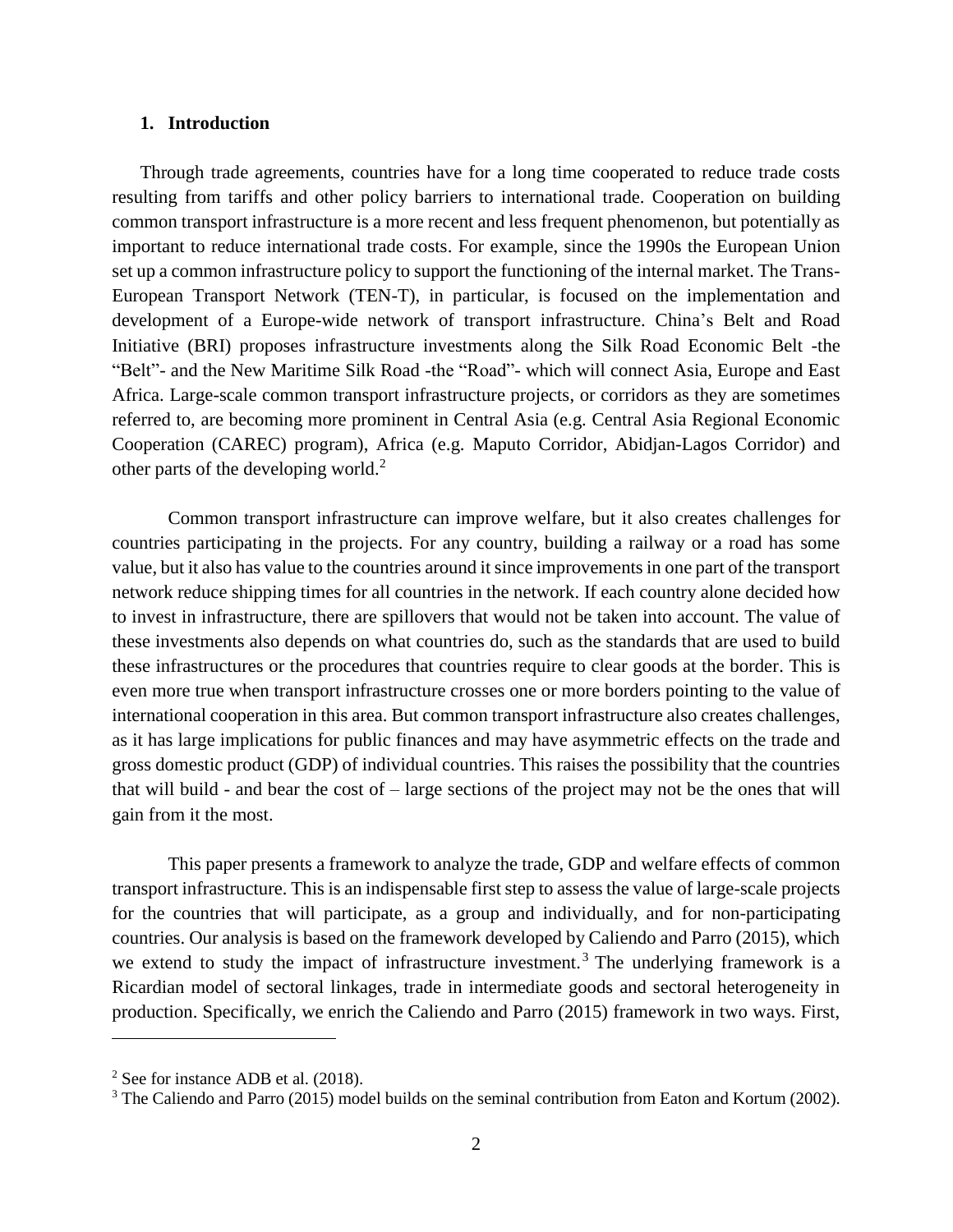we allow trade costs to depend on shipping times, which will be directly affected by the investment in transport projects, in addition to tariffs and policy barriers. The importance of time as a trade barrier has been established in a number of papers including Hummels (2001), Hummels, Minor, Reisman and Endean (2007), Djankov, Freund and Pham (2010), and Hummels and Schaur (2013). For instance, Hummels and Schaur (2013) estimate that a one-day delay in shipping time is equivalent to an ad-valorem tariff of around 5 percent.<sup>4</sup> Second, we account in the model for the implications of infrastructure investment for the government budget and domestic taxation. Hence, relative to quantitative models for trade policy analysis, the study of common transport infrastructure requires information on the changes in bilateral trade costs associated to the changes in shipping times due to the new infrastructure and estimates of the cost of building the transportation infrastructure for each country.

Despite its complexity, this framework presents the advantage that regardless of the number of sectors and how complicated the interactions between sectors are, the model can be reduced to a system of one equation per country. Moreover, counterfactuals can be performed without prior knowledge of fundamentals such as sector-level total factor productivity or employment, rendering this framework ideal for policy analysis. The model is therefore well suited to analyze the shock due to common transport infrastructure. It shows that when a sector experiences a decrease in the price of its imported inputs as shipping times/trade costs fall, it passes on the associated reduction in production costs to downstream industries, propagating the benefits across the world. These input-output linkages lead to potentially complex reallocation of comparative advantage, production and trade, thus increasing welfare. At the same time, the need to finance transport infrastructure leads to higher taxes that reduce real consumption. The net welfare effect for each country results from the combination of the trade gains and the share of the costs of the common infrastructure.

We then use this framework to estimate the trade, GDP and welfare effects of the transport infrastructure related to the Belt and Road Initiative for 55 participating countries and a total of 107 countries/regions in the world (Figure 1). We use a combination of geographical data and network algorithms to compute the reduction in shipping time and trade costs between all country pairs in the world. <sup>5</sup> The computations are based on the Shortest Path Algorithm on both the current

<sup>&</sup>lt;sup>4</sup> Hummels and Schaur (2013) estimate the "value of time" both at the sectoral level as well as for all goods together. When including all goods and controlling for product fixed effects, they find that a one-day delay in shipping time is equivalent to an ad-valorem tariff of 0.6 to 2.3 percent. Separating each HS2 in different regressions, the average across all products is around 5 percent. de Soyres et al (2018) use the rich heterogeneity of Hummels and Schaur's (2013) estimates at the HS2 level in order to account for each sector's specificity in their sensitivity to time barriers.

<sup>&</sup>lt;sup>5</sup> The infrastructure projects considered in this study are the ones currently being constructed, planned or proposed as part of the BRI (see de Soyres et al., 2018, for the full list). We do not consider the question of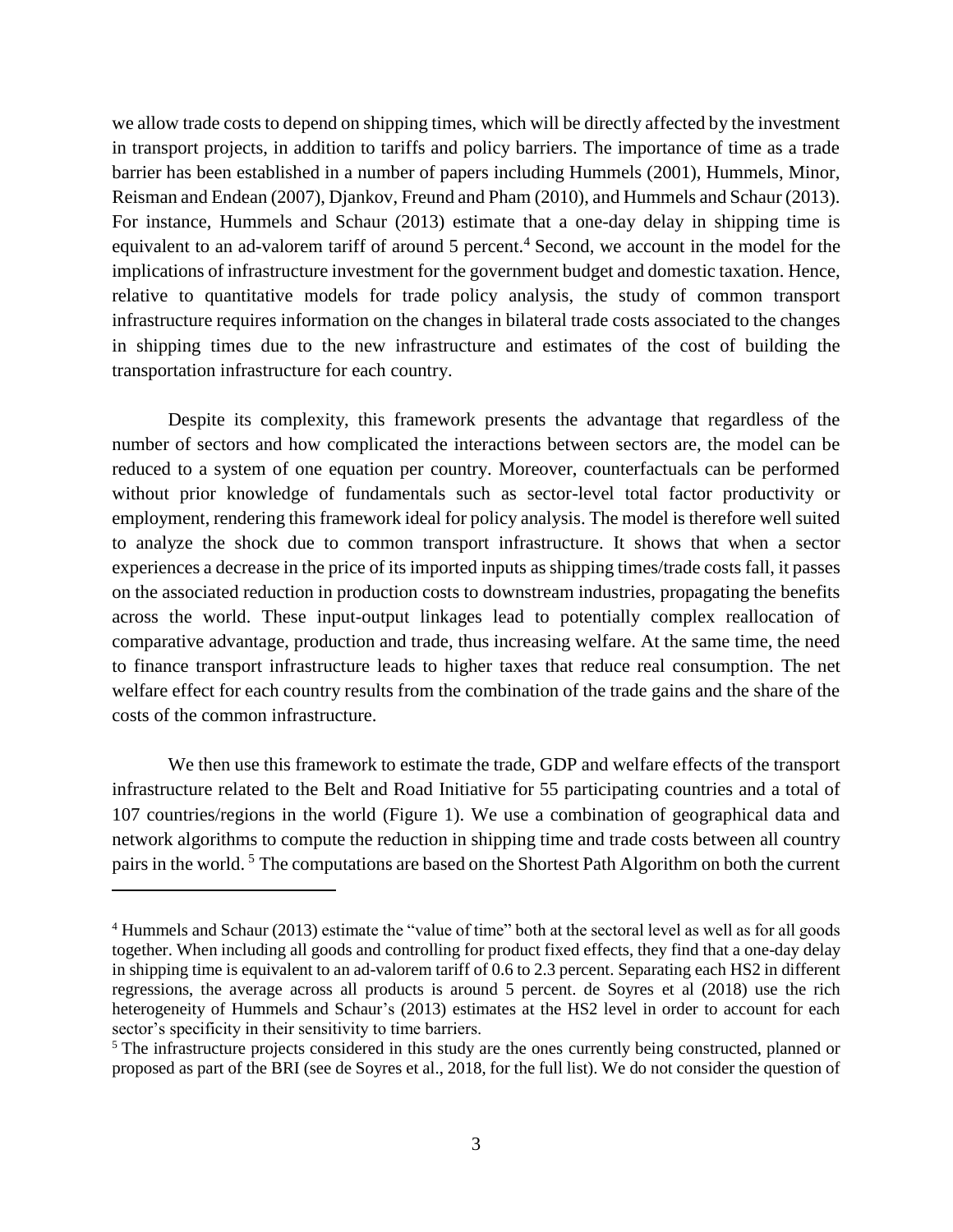network and an improved network enriched with infrastructure projects covered under the BRI. As a result, the paper estimates the impact of the BRI on the reduction in shipping time between all pairs of cities, which are subsequently aggregated at the country-pair level. Using Hummels and Schaur (2013) sectoral estimates of "value of time", those shipping time reductions are then transformed into reductions in ad-valorem trade costs. We also construct our estimates of the infrastructure costs associated with the BRI for each country. 6





whether this set of infrastructures is optimal for participating countries as a group or for individual countries.

<sup>&</sup>lt;sup>6</sup> When constructing our estimates, it is important to ensure that the list of projects we are taking into account is exactly the same as the projects used in the estimation of trade cost reduction in de Soyres et al (2018). As a result, one cannot simply use aggregate cost estimates from official sources (when available) since those numbers do not include only transport projects. In this paper, we re-estimate the costs using a bottom-up approach as described in Section 3. An important caveat is that we assume projects are implemented fully and efficiently -e.g. costs related to corruption or other forms of unproductive behavior are not considered in the analysis.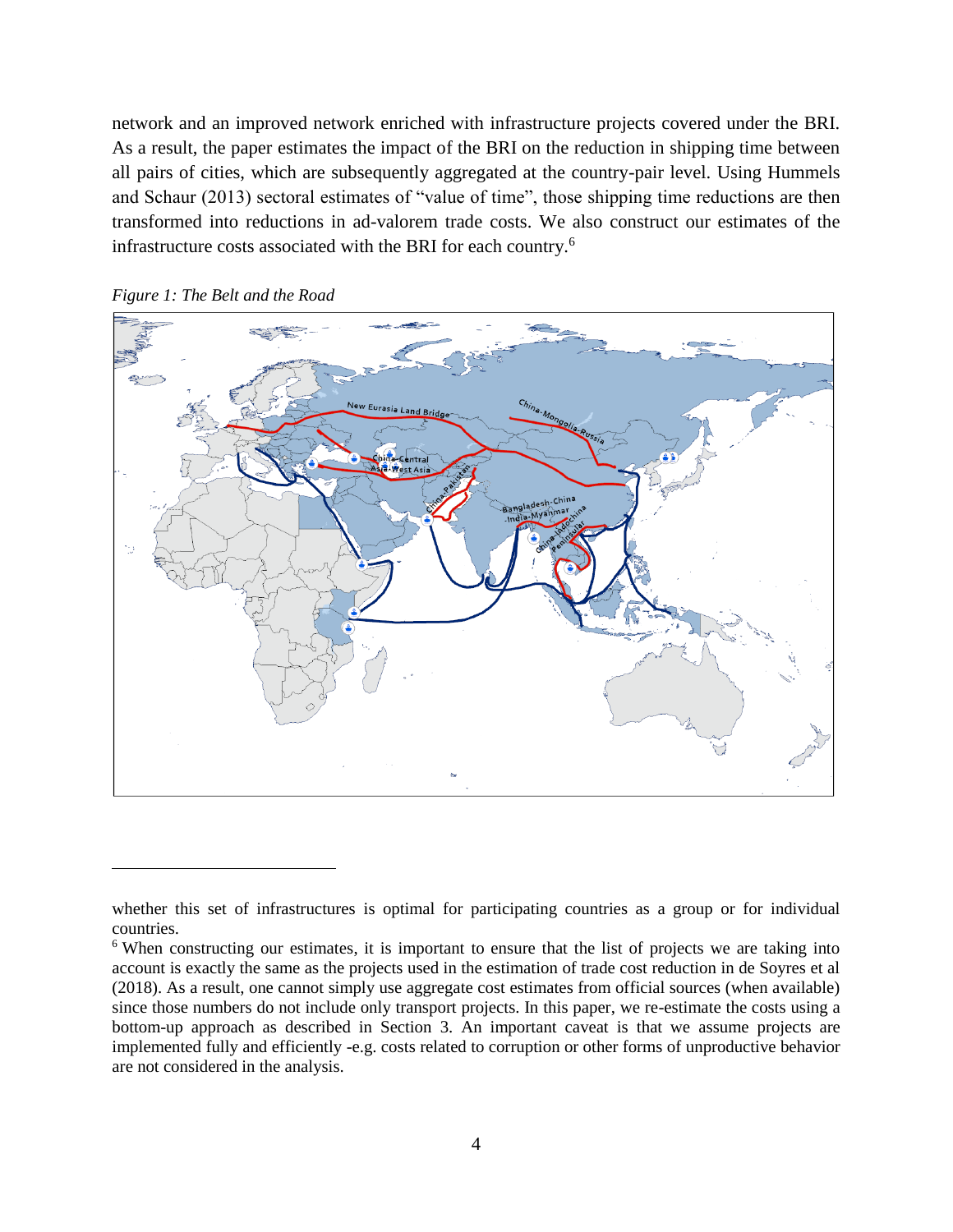Our results show that BRI transport infrastructure projects increase GDP for BRI economies by up to 3.35 percent and welfare, which accounts for the cost of infrastructure, by up to 2.81 percent.<sup>7</sup> These effects are equivalent to the impact of a coordinated tariff reduction by one-third for all BRI economies. We also show that gains from trade are not necessarily commensurate to the investments paid by each country. Indeed, we find that three countries (Azerbaijan, Mongolia and Tajikistan) experience welfare losses as infrastructure costs overweigh gains. The welfare effects of BRI transport projects would increase by a factor of 4 if participating countries would reduce by half the delays at the border and tariffs, stressing the importance of complementary policy reforms. All countries gain when the infrastructure projects are associated to policy reforms.

The model also shows that BRI-related transport projects could increase GDP for non-BRI countries by up to 2.61 percent and for the world as a whole by up to 2.87 percent. These numbers are larger than typical findings for regional trade agreements such as NAFTA using a similar methodology. Contrary to regional trade agreements, which decrease tariffs within a narrowly defined set of countries, the BRI is expected to decrease trade costs between a very large number of countries, including many economies that are not part of the initiative but whose trade flows will benefit from the improved transport infrastructure network when accessing (or transiting through) BRI countries.

Our work contributes to the three strands of the literature in international and development economics. First, as already mentioned, we extend a by now standard general equilibrium framework to analyze the effects of trade policy cooperation (Caliendo and Parro, 2015) to address the question of the impact of common transport infrastructure. Second, our work relates to the recent literature on the economic effects of transport infrastructure (Donaldson and Hornbeck, 2016; Allen and Arkolakis, 2017; Fajgelbaum and Schaal, 2017; Donaldson, 2018; Santamaria, 2018). Differently from these papers, our focus is on the quantification of the international trade effects of common infrastructure projects. The third recent strand of the literature focuses on the economic effects of the Belt and Road Initiative. Recent papers have looked at various aspects, including trade effects using a gravity model (Baniya et al., 2018) and Computable General Equilibrium analysis (Zhai, 2018; Maliszewska and van der Mensbrugghe, 2019), spatial effects

<sup>7</sup> Those results are quantitatively higher than the Computable General Equilibrium (CGE) analysis in Maliszewska and van der Mensbrugghe (2018). Differently from the CGE analysis, our structural model assumes stronger complementarities between foreign and domestic inputs, with a Cobb-Douglas aggregation in the production function, as in Caliendo and Parro (2015). Moreover, Maliszewska and van der Mensbrugghe (2018) have a more detailed structure of the economy, which comes at the expense of higher level of aggregation of countries into large regions. The finer disaggregation in our model allows to capture the impact of lower trade costs associated to BRI transportation projects on trade flows for a larger number of countries. These intra-regional effects appear to be quantitatively relevant as most country-pairs in the world will experience a decrease in trade cost due to the BRI transportation projects. This effect is magnified when there are important complementarities between foreign and domestic inputs in production.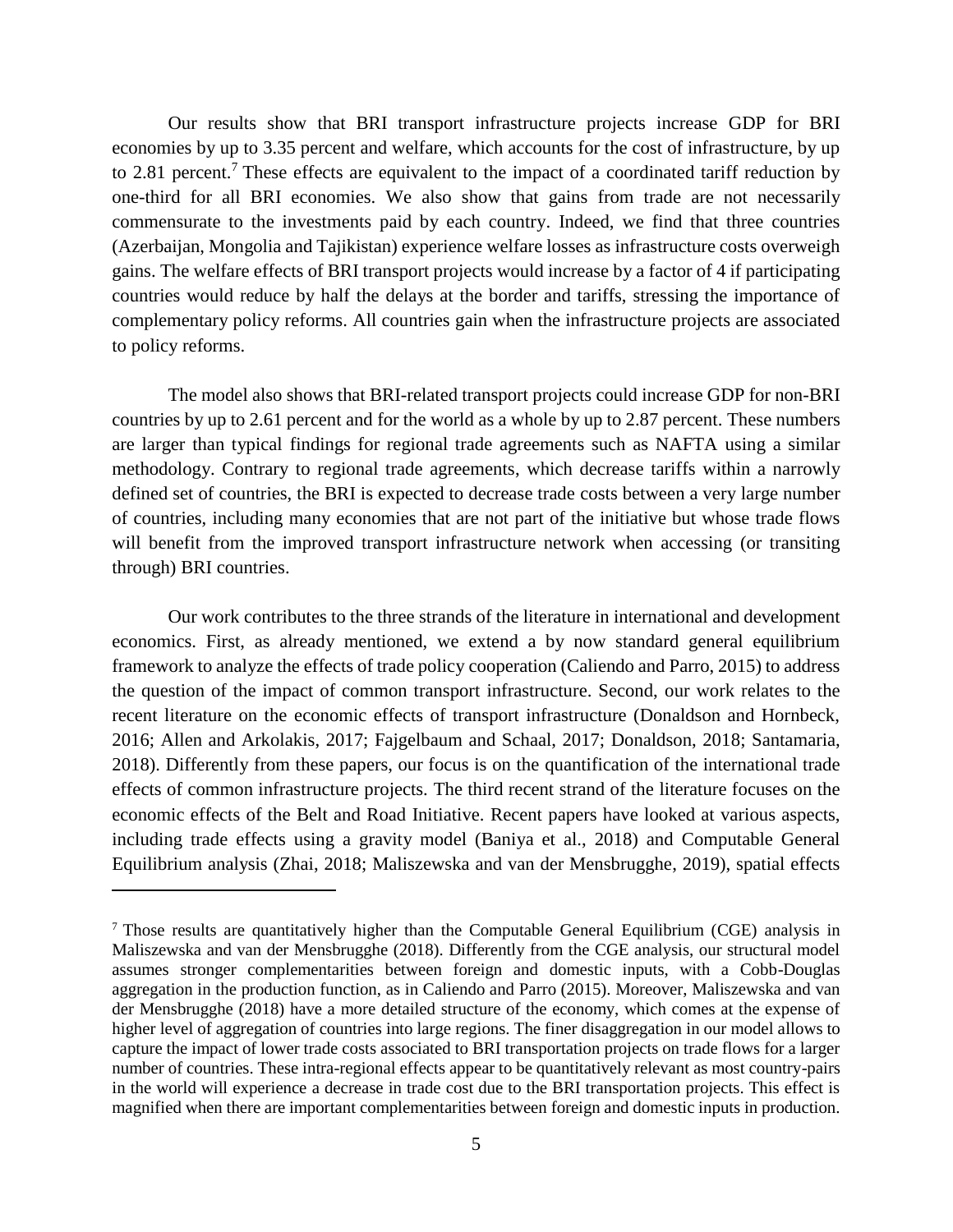(Bird et al., 2019; Lall and Lebrand, 2019), and debt sustainability (Bandiera and Tsiropoulos, 2019).

The paper is structured as follows. Section 2 presents a quantitative model to study the effects of common transport infrastructure. The following section estimates the effects of transport infrastructure projects related to the Belt and Road Initiative on 53 participating countries and a total of 107 countries in the world. Concluding remarks follow.

### **2. A model of infrastructure investment and international trade**

In order to quantify the consequences of common transport infrastructure, we use a quantitative model of international trade based on Caliendo and Parro (2015). We extend this framework along two dimensions: we allow for changes in trade costs due to the reduction in shipping times associated to transport infrastructure and we adapt the model to account for budgetary implications of the infrastructure projects we include in our analysis.

#### **a. Households**

 $\overline{a}$ 

Consider a world economy with  $N$  countries indexed by  $i$  and  $n$ , and  $j$  sectors indexed by j and k. Following Caliendo et al. (2018), households supply labor in return for a wage  $w_n$  and are also the owner a fixed factor (land/structures).<sup>8</sup> In particular, we assume that each country has an endowment of  $H_n$  units of land and structures which are rented to firms at a rental rate  $r_n$ . We assume the presence of a global portfolio and consider the case in which all rents from the fixed factor are sent to the global portfolio and in return each country receives  $\iota_n \chi$ , where  $\chi = \sum_{n=1}^N r_i H_i$ is the global income from the portfolio and  $t_n$  the share of the global portfolio income that country  $n$  obtains.

In country  $n$ , a representative agent choses consumption in order to maximize its indirect utility

$$
v_n = \max \prod_{j=1}^J (C_n^j)^{\alpha_n^j}
$$

where  $c_n^j$  are goods from sector *j* consumed in country *i*, and  $\alpha_n^j$  is the share of sector *j* in total final consumption in country *n*, with  $\sum_j \alpha_n^j = 1$ .

<sup>&</sup>lt;sup>8</sup> As discussed in Caliendo et al. (2018), the presence of a fixed factor in the model allows to endogenize trade imbalances in a static framework.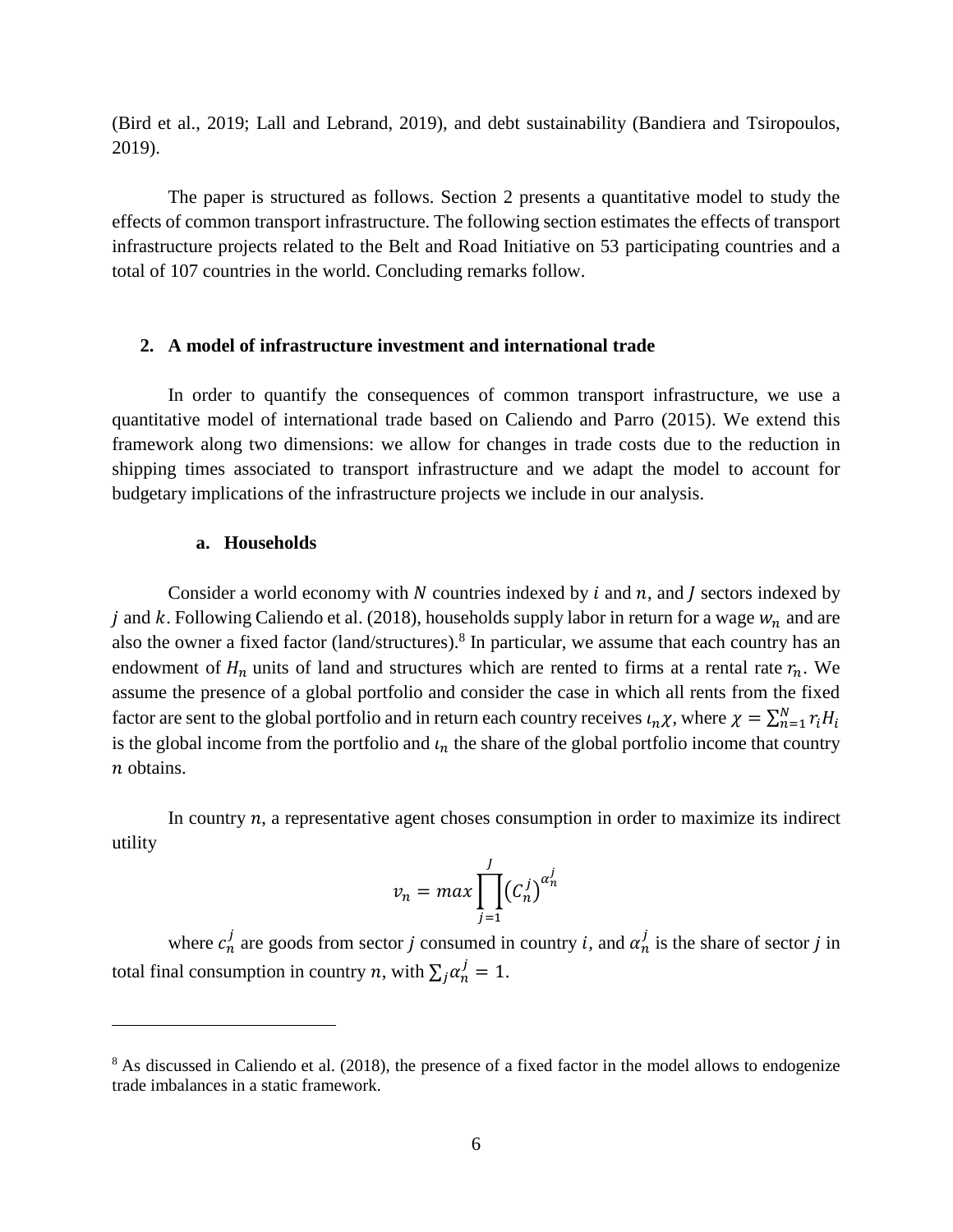In order to account for the cost of building transport infrastructure, we assume that households are subject to a lump-sum tax,  $\tau_n^L$ , which is set so that tax revenue equals the estimated building costs of transport infrastructure. On top of labor income and the rent from the fixed factor, households also receive the proceeds from import tariffs  $t_{ni}^j$ . The household budget constraint is then given by:

$$
\sum_{j=1}^{J} p_n^j C_n^j = w_n L_n - \tau_n^L + \iota_n \chi + T_n \equiv I_n
$$

where  $p_n^j$  and  $c_n^j$  are the price and consumption level of sectoral goods j from country n and  $T_n$  is total revenues from import tariffs. Denoting by  $M_{ni}^j$  total country n's imports from country i in sector  $j$ , the associated tariff revenues is simply defined by:

$$
T_n \equiv \sum_{j=1}^{J} \sum_{i=1}^{N} \frac{t_{ni}^j}{(1 + t_{ni}^j)} M_{ni}^j
$$
 (1)

Denoting by  $P_n = \prod_{j=1}^J (P_n^j / \alpha_n^j)$  $j=1$  $\alpha_n^j$ the price index in country  $n$ , the value of consumption is then given by  $P_n C_n = I_n$  and welfare in country *n* is given by:

$$
U_n = \frac{I_n}{P_n} = \frac{w_n L_n + \iota_n \chi + T_n}{P_n} - \frac{\tau_n^L}{P_n}.
$$
\n<sup>(2)</sup>

In the above equation, it is apparent that the welfare effect of investing in transport infrastructure depends on the difference between the welfare gains that can be achieved through higher real consumption (the first term) and the real cost of investment. Note that all variables in equation (2) represent annual values. We will come back to this conceptual issue in Section 3.

### **b. Production and trade**

Representative firms in each country  $n$  and sector  $j$  produce a continuum of intermediate goods with idiosyncratic productivities  $z_n^j$ , using a Cobb-Douglas aggregate of domestic labor and fixed factors as well as intermediate inputs from all other sectors. The production function of a variety with idiosyncratic productivity  $z_n^j$  is given by: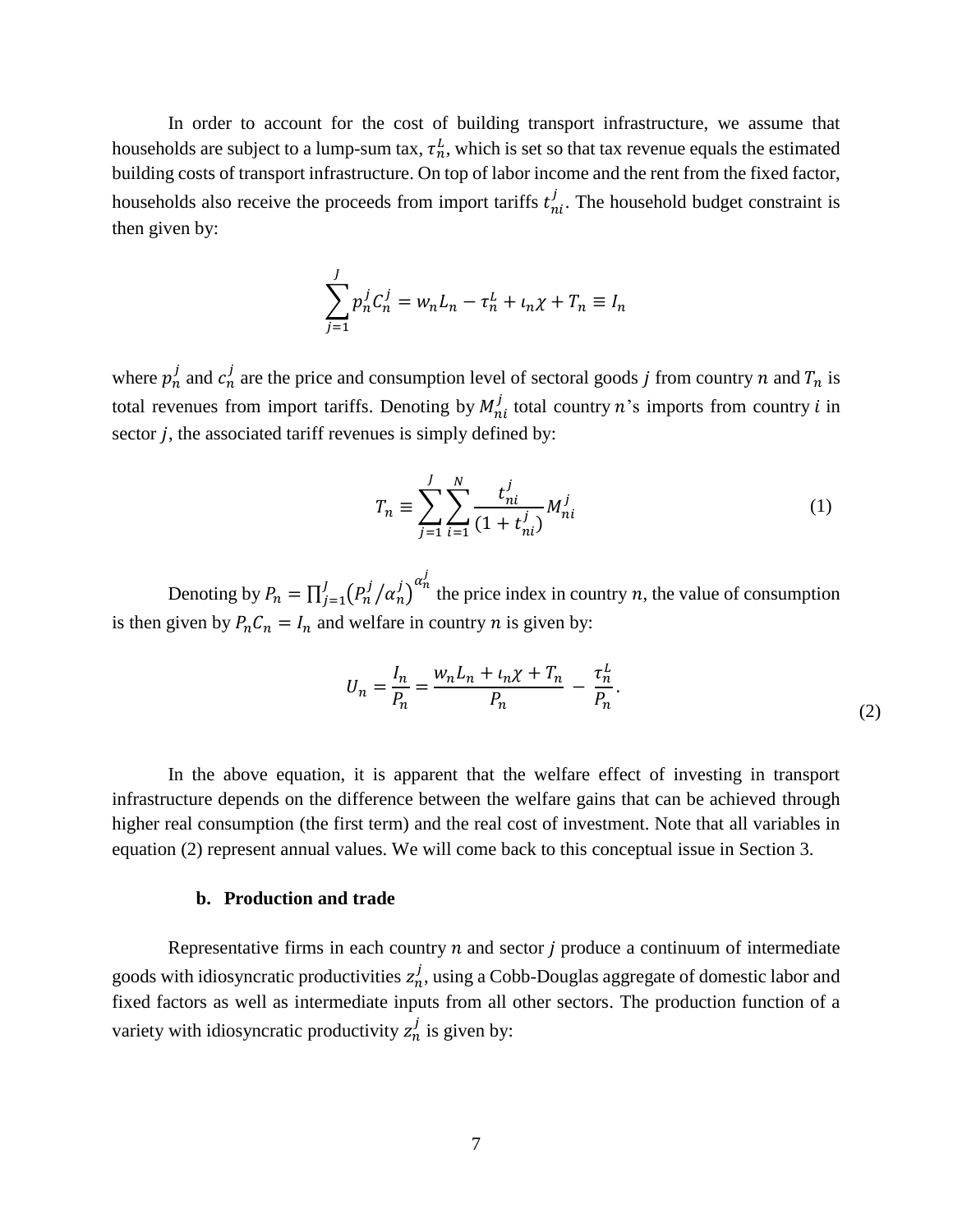$$
q_n^j(z_n^j) = z_n^j \left[ A_n^j h_n^j (z_n^j)^{\beta_n} \ell_n^j (z_n^j)^{(1-\beta_n)} \right]^{y_n^j} \prod_{k=1}^j M_n^{jk} (z_n^j)^{y_n^{jk}}.
$$
 (3)

where  $\ell_n^j$  is the quantity of domestic labor and  $M_n^{jk}(z_n^j)$  denotes the composite input from sector k used in the production of variety  $z_n^j$ . With Cobb-Douglas production and abstracting from capital input, one can simply interpret the coefficient  $\gamma_n^j$  as being the share of value added in gross output in sector *j* and country *k*, while the set of coefficients  $\gamma_n^{jk}$  for all *k* are the sectoral shares in production. We assume that  $\gamma_n^j + \sum_{k=1}^J \gamma_n^{jk} = 1$ , ensuring constant returns to scale in production, which, together with a perfectly competitive behavior leads to the absence of profit in the model.

Following Eaton and Kortum (2002), we use a probabilistic representation of technology and assume that production efficiency in sector  $j$  and country  $n$  is the realization of a random variable  $Z_n^j$  drawn independently for each pair  $(n,j)$  from a Fréchet distribution with a cumulative distribution function  $F(.)$  defined as:  $F_n^j(z) = e^{-K_n^j z^{-\theta j}}$ . Parameter  $K_n^j$  governs the location of the distribution with a bigger  $K_n^j$  implying that a high efficiency draw for a variety in sector j and country *n* is more likely and is related to the notion of absolute advantage. The parameter  $\theta^{j}$ , which we treat as common across countries for each sector, is an inverse measure of the amount of variation within the distribution and is related to the notion of comparative advantage.<sup>9</sup> Productivity of all firms is also determined by a deterministic productivity level  $A_n^j$  which can be thought of as the fundamental TFP.

Given the production function (3), standard cost minimization yields the following expression for the cost of the input bundle needed to produce varieties in  $(n, j)$ :

$$
x_n^j = B_n^j \left[ r_n^{\beta_n} w_n^{(1-\beta_n)} \right]^{y_n^j} \prod_{k=1}^j (P_n^k)^{y_n^{jk}} \tag{4}
$$

where  $B_n^j$  is a constant.<sup>10</sup> The unit cost of a good of a variety with draw  $z_n^j$  in  $(n, j)$  is then given by:

$$
c(n, j, z_n^j) = \frac{x_n^j}{z_n^j} (A_i^j)^{-\gamma_n^j}
$$
 (5)

 $^{10}B_n^j = [\gamma_n^j]^{-\gamma_n^j}$  $\prod_{k=1}^J [\gamma_n^{jk}]^{-\gamma_n^{jk}}$  $\left[\gamma_n^{j\kappa}\right]^{n}$ .

<sup>&</sup>lt;sup>9</sup> We assume that  $1 + \theta_n^j > \sigma^j$ , which is a necessary condition for the prices to be well defined. See Eaton and Kortum (2002) for more on this.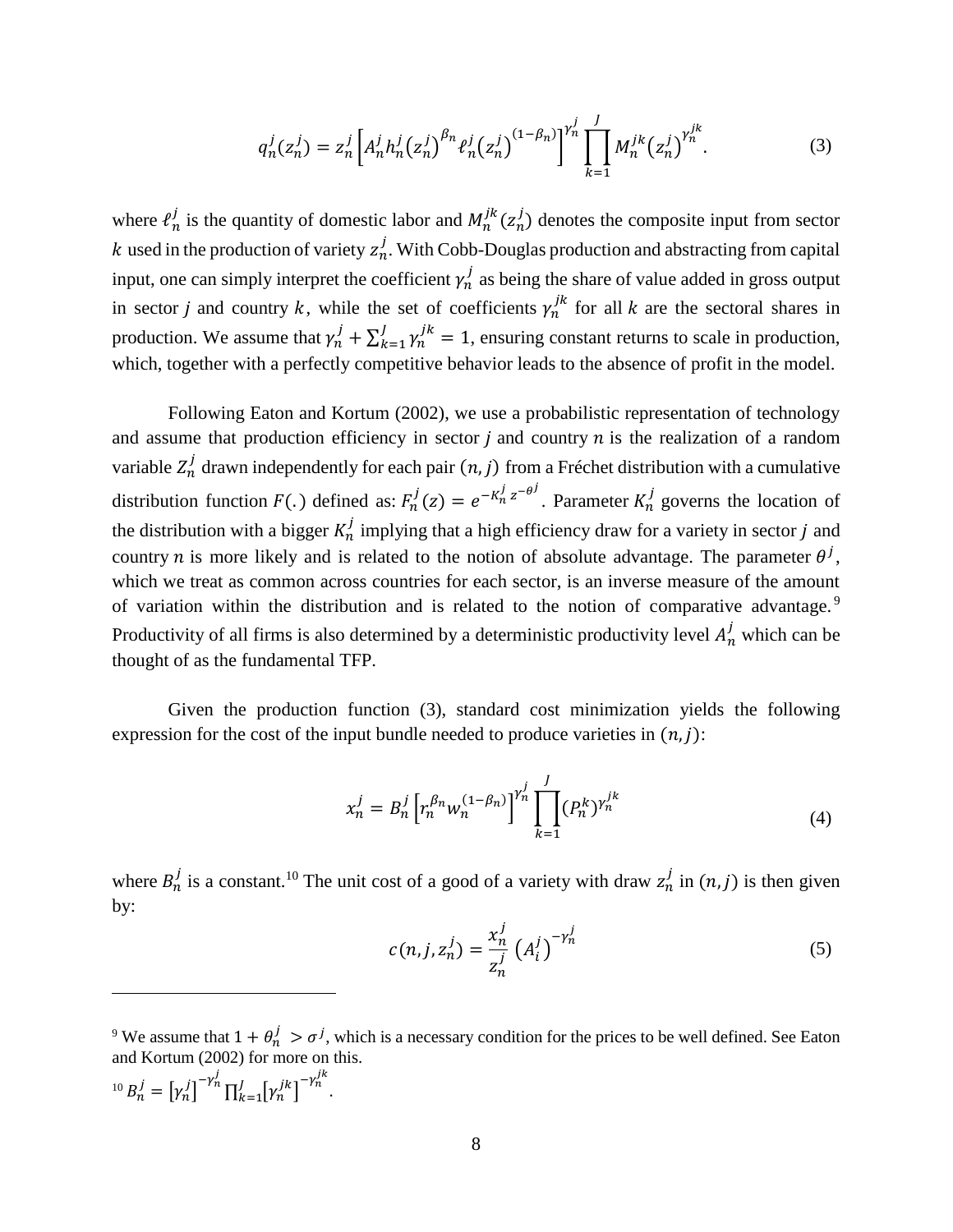Firms are perfectly competitive and production exhibits constant returns to scale, implying that prices are equal to marginal cost. As is standard in models with input-output linkages, the price of any given sector depends on the price of its suppliers as well as the suppliers of its suppliers, so that all prices in the economy must be jointly solved and are the solution of:

$$
p_n^j(z^j) = \min_i \left\{ \frac{x_i^j \kappa_{ni}^j}{z_i^j} \left( A_i^j \right)_i^{-\gamma_n^j} \right\} \ \ \forall \ j, n \tag{6}
$$

where  $\kappa_{ni}^{j}$  are ad-valorem trade costs which are defined as follows: For each country-pair and sector,  $\kappa_{ni}^j$  is assumed to take the form

$$
\kappa_{ni}^{j} \equiv \left( \left( 1 + t_{ni}^{j} \right) + transport_{ni}^{j} + s_{ni}^{j} (\{ G_{k} \}_{k=1}^{N} ) \right) * \tilde{d}_{ni}^{j}
$$
(7)

where  $t_{ni}^j$  and transport<sub>ni</sub> are the sector-specific ad-valorem tariff and transport costs respectively for imports from country *n* into country *i*.  $s_{ni}^{j}$  measures the specific barrier due to shipping time from country  $n$  to country  $i$  as discussed for example in Hummels and Schaur (2013). Common transport infrastructure investment between any two countries affects this component of the trade cost. As is apparent in the notation, this latter component is affected by infrastructure spending not only in countries  $n$  and  $i$  but also potentially in all countries in the world. Indeed, in our network analysis in Section 3, we actually see that the shipping time between two countries can decrease even if neither of those countries improve their own transport network. This typically happens when any middle country or group of countries, along the way from  $i$  to  $n$ , invests in its own transport infrastructure. Intuitively, in a network an improvement in any link can potentially yield benefit for many nodes, not only the nodes directly connected to the improved link. Finally,  $\tilde{d}^j_{ni}$  $\mu_{ni}^{j}$  are other trade barriers that are non-tariffs, non-transport and non-shipment time related.

Prices in a given sector and country is the aggregate of the prices of all varieties using a CES function. Given the assumptions of Fréchet distribution, the resulting price index in sector and region  $n$  can be written in closed form as:

$$
P_n^j = \xi_n^j \left( \sum_{i=1}^N \left( x_i^j \kappa_{ni}^j \right)^{-\theta^j} \left( A_i^j \right)^{\theta^j \gamma_i^j} \right)^{-\frac{1}{\theta^j}} \tag{8}
$$

where  $\xi_n^j$  is a constant and the cost of the input bundle  $x_i^j$  is defined in (4).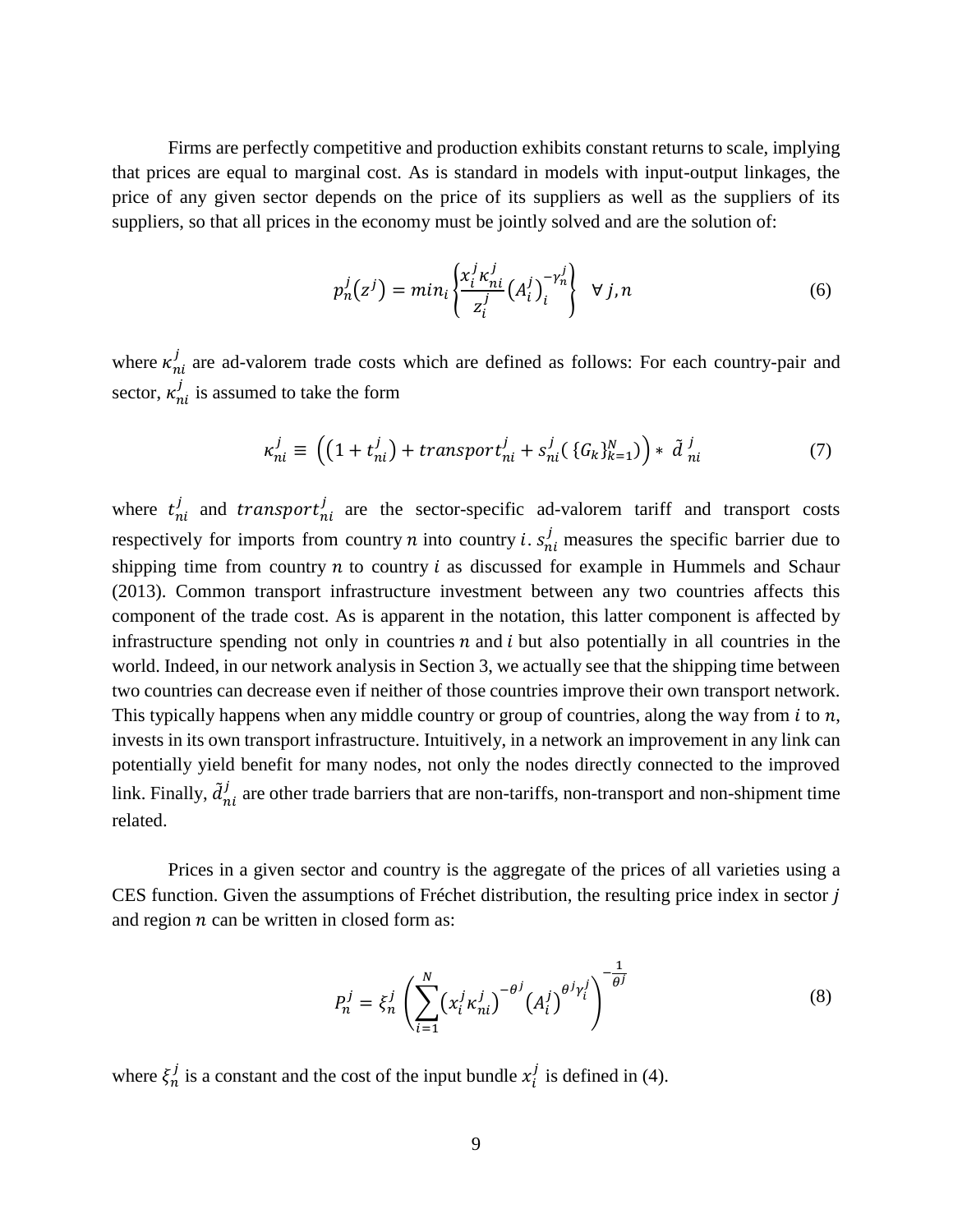Finally, using the properties of the Fréchet distribution we can derive expenditure shares as a function of technologies, prices and trade costs as:

$$
\pi_{ni}^j = \frac{X_{ni}^j}{X_n^j} = \frac{\left(x_i^j \kappa_{ni}^j\right)^{-\theta^j} \left(A_i^j\right)_i^{\theta^j \gamma_i^j}}{\sum_{i'=1}^N \left(x_{i'}^j \kappa_{ni'}^j\right)^{-\theta^j} \left(A_{i'}^j\right)^{\theta^j \gamma_i^j}}
$$
(9)

where  $X_n^j$  is total expenditure in country n and sector j. Note that  $\pi_{ni}^j$  increases as TFP in country *i*,  $A_i^j$ , increases and it decreases with increases in country *i*'s input costs,  $x_i^j$ , and trade costs,  $\kappa_{ni}^j$ , respectively.

#### **c. Equilibrium conditions**

An equilibrium of this economy is defined as a vector of input prices (wages and rental rate of structure) as well as sector-country prices that satisfy equation (8) and such that all markets clear.

In the goods market, the clearing condition simply equates total production for each sectorcountry with total absorption, including intermediate and final good flows:

$$
X_n^j = \sum_{k=1}^J \gamma_n^{j,k} \sum_{k=1}^J \frac{\pi_{in}^k}{1 + t_{in}^k} X_i^k + \alpha_n^j I_n
$$
 (13)

with trade shares defined by (9) and total household income defined as:

$$
I_n = w_n L_n - \tau_n^L + \iota_n \chi + T_n \tag{14}
$$

Finally, in the presence of cross-country transfers governed by the global portfolio, trade balance is given by equating the sum of exports and the portfolio payment to total imports:

$$
\sum_{j=1}^{J} \sum_{i=1}^{N} \frac{\pi_{ni}^{j}}{1 + t_{ni}^{j}} X_{n}^{j} + Y_{n} = \sum_{j=1}^{J} \sum_{i=1}^{N} \frac{\pi_{in}^{j}}{1 + t_{in}^{j}} X_{i}^{j}
$$
(15)

where  $Y_n = r_n H_n - \iota_n \chi$  is the net contribution to the global portfolio. As in Caliendo et al (2018), we assumed that portfolio shares are fixed and will be calibrated to match the observed level of total trade imbalance for each country. When performing counterfactuals, this means that changes in total trade imbalances will be solely governed by changes in the size of the portfolio.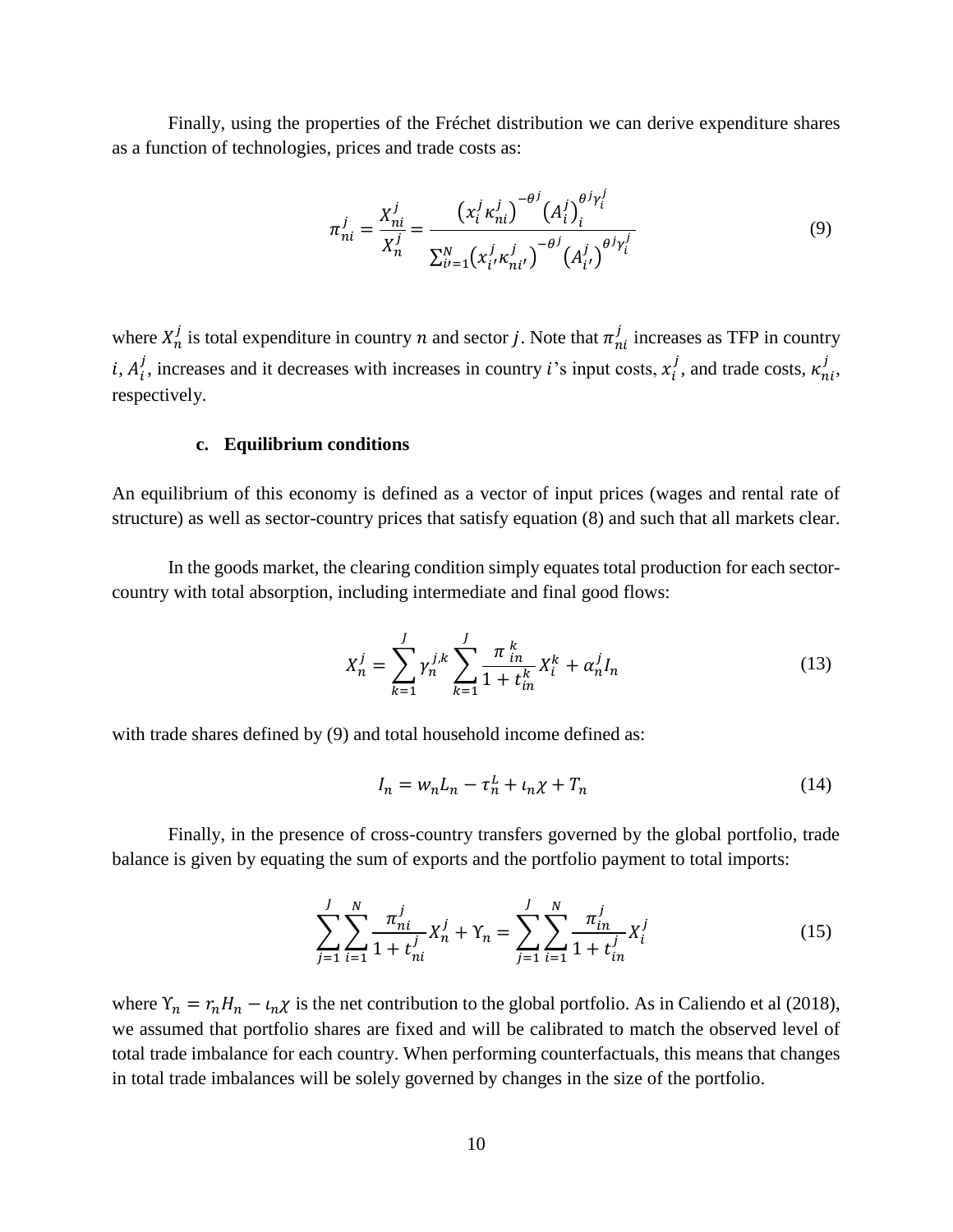Following Dekle et al. (2008) and Caliendo and Parro (2015), we write equilibrium conditions in relative changes after a policy shock. Differently from the literature, which focuses on changes in trade costs due to trade policy shocks, in this paper we keep tariffs constant and instead consider a change in shipping times due to improvements in transportation infrastructure. Financed through domestic taxation. We now express an equilibrium under trade costs  $\kappa_{ni}^{j'}$  relative to a base year equilibrium with trade costs  $\kappa_{ni}^j$ , for all  $n$ ,  $i$  and  $j$ .

**Definition** Define, for any variable x, the ex-post value as being  $x'$  and the relative change as  $\hat{x}$  =  $x'/x$ . Using the equations above, the equilibrium conditions in relative changes satisfy the following set of equations:

Cost of inputs

$$
\hat{x}_n^j = \left[\hat{r}_n^{\beta_n} \hat{w}_n^{(1-\beta_n)}\right]^{y_n^j} \prod_{k=1}^J \left(\hat{P}_n^k\right)^{y_n^{jk}}
$$
(16)

Prices

$$
\hat{P}_n^j = \left( \sum_{i=1}^N \pi_{ni}^j (\hat{x}_i^j \hat{\kappa}_{ni}^j)^{-\theta^j} (\hat{A}_i^j)^{\theta^j \gamma_i^j} \right)^{-1/\theta^j}
$$
(17)

Trade shares

$$
\hat{\pi}_{ni}^j = \left(\frac{\hat{x}_i^j \hat{\kappa}_{ni}^j}{\hat{p}_i^j}\right)^{-\theta^j} \left(\hat{A}_i^j\right)^{\theta^j \gamma_i^j} \tag{18}
$$

Market clearing

$$
X_n^{j'} = \sum_{k=1}^J \gamma_n^{j,k} \sum_{i=1}^N \frac{\pi_{in}^{k'}}{1 + t_{in}^{k'}} X_i^{k'} + \alpha_n^j \frac{I_n'}{1 + \tau_n^{C'}}
$$
(19)

Income

$$
I'_n = \widehat{w_n L_n} w_n L_n - \tau_n^{L'} + \iota_n \chi' + T'_n \tag{20}
$$

Trade balance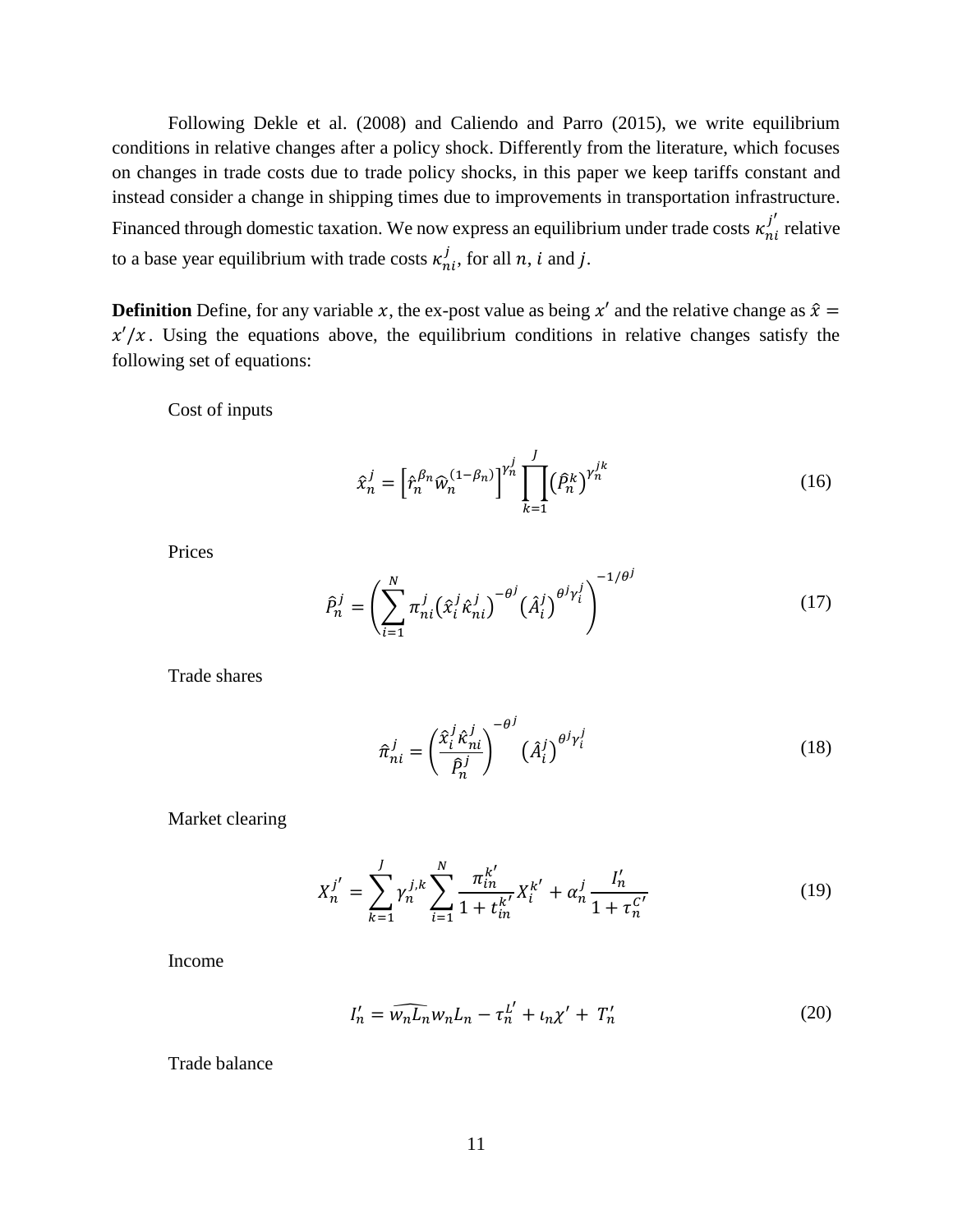$$
\sum_{j=1}^{J} \sum_{i=1}^{N} \frac{\pi_{ni}^{j'}}{1 + t_{ni}^{j'}} X_n^{j'} + Y_n' = \sum_{j=1}^{J} \sum_{i=1}^{N} \frac{\pi_{in}^{j'}}{1 + t_{in}^{j'}} X_i^{j'}
$$
(21)

where  $Y'_n = r'_n H'_n - \iota_n \chi'$ .

#### **d. Effects of infrastructure investment**

Before moving to the calibration and the quantitative assessment of the Belt and Road Initiative, we pause to make some comments on the prediction that can be derived using this structural model.

First, as is apparent from the pricing equation (17) and the equilibrium trade shares (18), reducing trade costs  $\kappa_{ni}^{j}$  across many country-pairs and sectors is associated with an increase in trade flows through both a direct and an indirect channel. Equation (18) shows that, everything else constant, any reduction in trade costs leads to a proportional increase in trade shares by a factor  $\theta^j$ . Moreover, because firms use inputs from other countries in their production processes, the reduction in trade costs is magnified by a reduction in the cost of the input bundle  $x_n^j$  as firms gain access to cheaper suppliers.

Second, as is apparent from the expression of expenditure shares (9), trade flows are governed by comparative advantage and firms optimize their sourcing decisions by comparing all possible options. Hence, whenever the decrease in trade costs (and, through input-output linkages, in production costs) is not uniform across country pairs and sectors, the new equilibrium not only features an increase in trade flows but also a reallocation of comparative advantage and the relative importance of specific trade partners is affected. As a result, the welfare gains that a given country can derive from common infrastructure investments depend on the distribution of trade cost reduction as well as all input-output linkages. Depending on the specific geographic location of the projects, this reasoning also means that the costs and benefits of common infrastructure investments can be very different – a point that will be more apparent when looking at the quantitative results in the next section.

Finally, we consider the interaction between changes in trade policy and in spending on infrastructure. This interaction can be more clearly seen in the price index of a given sector in changes in equation (17). A reduction in tariffs between country  $n$  and country  $i$  will affect, everything else constant, the level of trade openness in these countries, thus in the context of the price equation,  $\pi_{ni}$  becomes higher as tariffs are reduced between these two countries. On the other hand, infrastructure spending reduces the trade costs by reducing the shipment time as discussed above, thus  $\hat{\kappa}_{ni}$  falls. Now it is clear that the impact of a decline in trade costs as a consequence of infrastructure spending on prices (thus real wages) will be higher the more open is the country,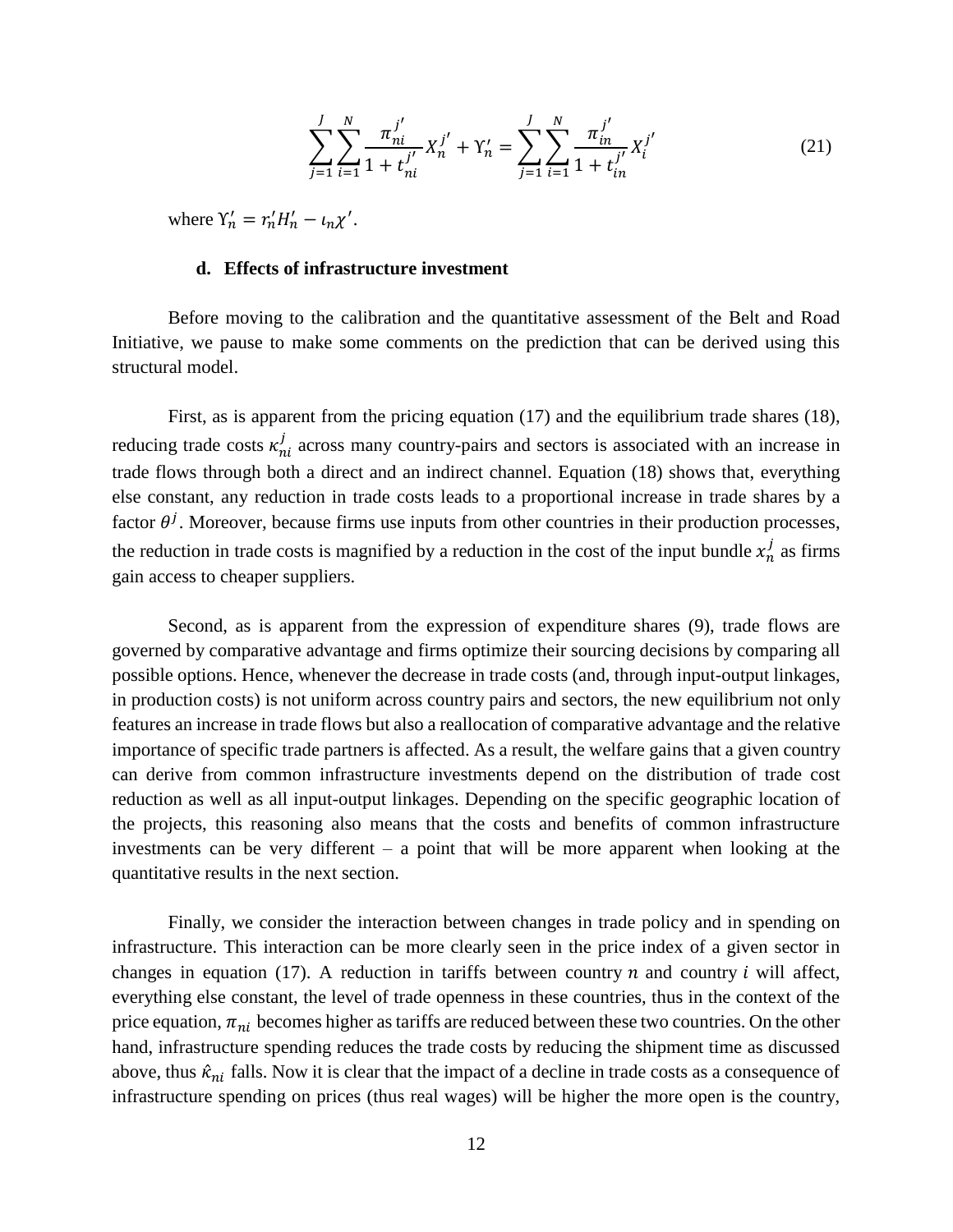which is shaped by trade policy. In other words, an important insight from the model is that the impact of infrastructure on a given country will depend on its level of trade openness, which in turn is affected by trade policy.

#### **3. Quantifying the effects of the Belt and Road Initiative**

In this section, we calibrate our model to assess the impact of the transport infrastructure related to the Belt and Road Initiative. While the scope of the initiative is still taking shape, the BRI is structured around two main components, underpinned by significant infrastructure investments:<sup>11</sup> the Silk Road Economic Belt -the "Belt"- and the New Maritime Silk Road -the "Road" (Figure 1). The "Belt" links China to Central and South Asia and onward to Europe, while the "Road" links China to the nations of Southeast Asia, the Gulf countries, East and North Africa, and on to Europe. Six economic corridors have been identified: (1) the China-Mongolia-Russia Economic Corridor; (2) the New Eurasian Land Bridge; (3) the China–Central Asia–West Asia Economic Corridor; (4) the China–Indochina Peninsula Economic Corridor; (5) the China-Pakistan Economic Corridor; and (6) the Bangladesh-China-India-Myanmar Economic Corridor. The 71 economies highlighted in Figure 1 are those that are geographically located along the Belt and the Road and are considered as "BRI economies" in this paper.

#### **a. Taking the model to the data**

The simple equilibrium structure of the model presented in the previous section allows to simulate counterfactuals with a large number of countries and sectors without any computational issue. This is important given the global nature of the shock we are studying: due to network effects, BRI transport infrastructure investments are expected to change bilateral trade costs among many country pairs in the world and not only for countries that will participate to the initiative. A key advantage from solving the model in relative changes is that it minimizes the data requirements to calibrate the model.

We use the newly available database in GTAP 10 to calibrate our model and consider a total of 107 countries and "regions" and 31 sectors. <sup>12</sup> To compute the model and perform counterfactual analysis, the following aggregates are used for all the countries considered in the analysis and for a constructed rest of the world, based on GTAP 10 data.

•  $\gamma_n^j$ : share of value added in gross output by country and sector.

<sup>&</sup>lt;sup>11</sup> Transport projects are estimated to cover about one-quarter of total BRI investment (Bandiera and Tsiropoulos, 2019).

<sup>&</sup>lt;sup>12</sup> See Annex A for the full list of countries and regions used in this paper.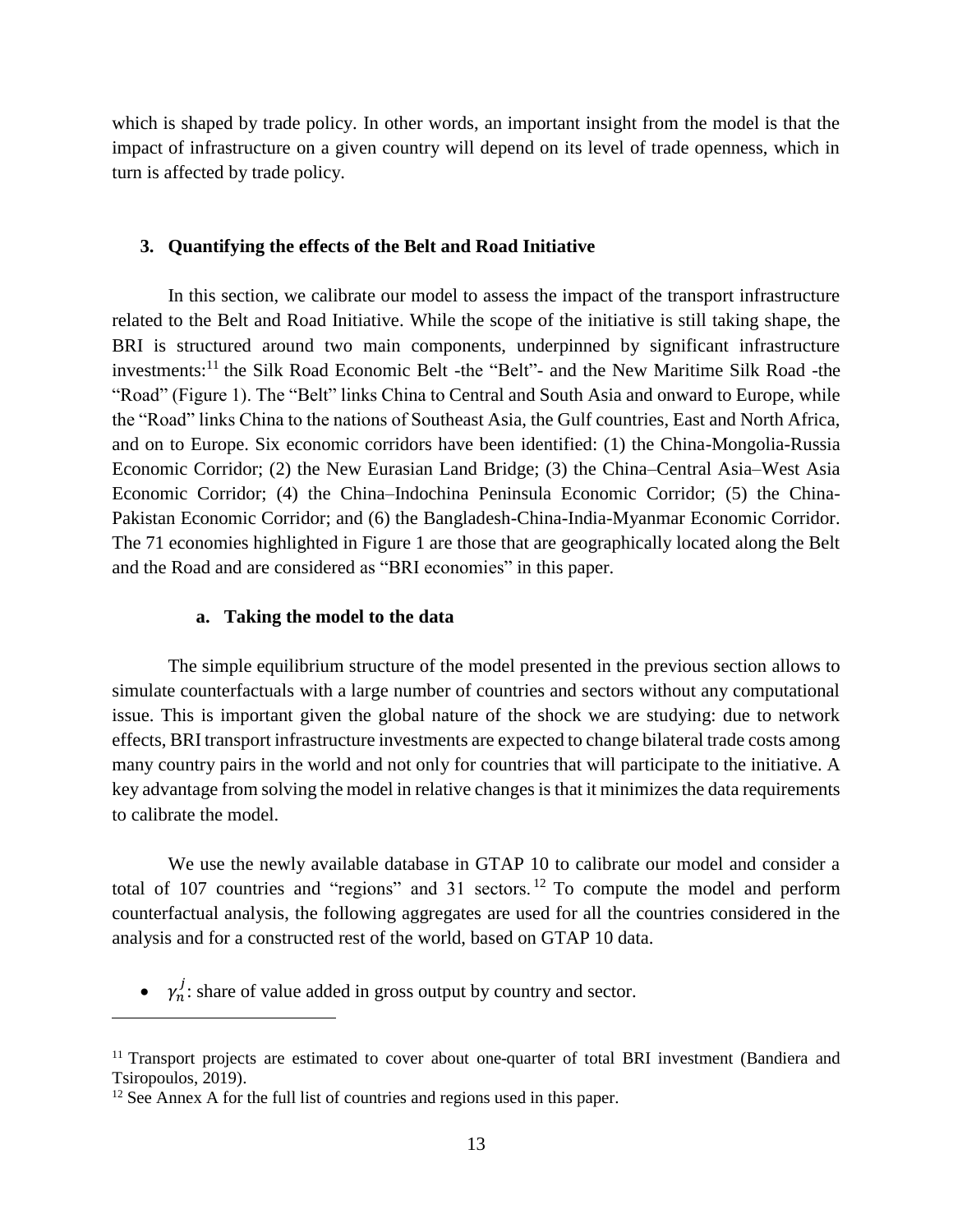- $1 \beta_n$ : share of payment to labor in value added by country.
- $\gamma_n^{jk}$ : input-output coefficients, consumption of materials from sector k in gross output in sector  $j$ .
- $\alpha_n^j$ : share of sector *j* in total final consumption in country *n*.
- $w_n L_n^j + r_n H_n^j$ : value added by country and sector.
- $\bullet$   $X_{ni}^j$ : bilateral trade flows across countries for each sector (including all countries in the sample and a constructed rest of the world).
- $\bullet$   $X_{nn}^j$ : domestic sales, constructed as gross output minus total exports.
- $\bullet$   $t_{ni}^j$ : bilateral tariffs across countries for each sector (including all countries in the sample and a constructed rest of the world).
- $G_n$ : spending in infrastructure by country estimated in the subsequent section.
- $\hat{\kappa}_{ni}^{j}$ : proportional changes in trade costs associated with BRI transport projects, for each origin-destination-sector, estimated in de Soyres et al (2018), and discussed below.

We use the sectoral trade elasticities  $\theta^j$  from Caliendo and Parro (2015) which were estimated for 20 tradeable sectors and which we map to our 31 sectors [\(Table 1\)](#page-14-0). Their estimations are performed using trade and tariff data, without assuming bilaterally symmetric trade costs as is standard in the literature. Moreover, their method is consistent with any trade model that delivers a gravity-type trade equation.<sup>13</sup>

<sup>&</sup>lt;sup>13</sup> We assume an elasticity 4.0 for the Oil, Gas and Coal industry to account for the fact that it takes time to renegotiate energy contracts and that some countries may not be able to source energy from alternative suppliers due to infrastructure constraints such as existing gas pipelines.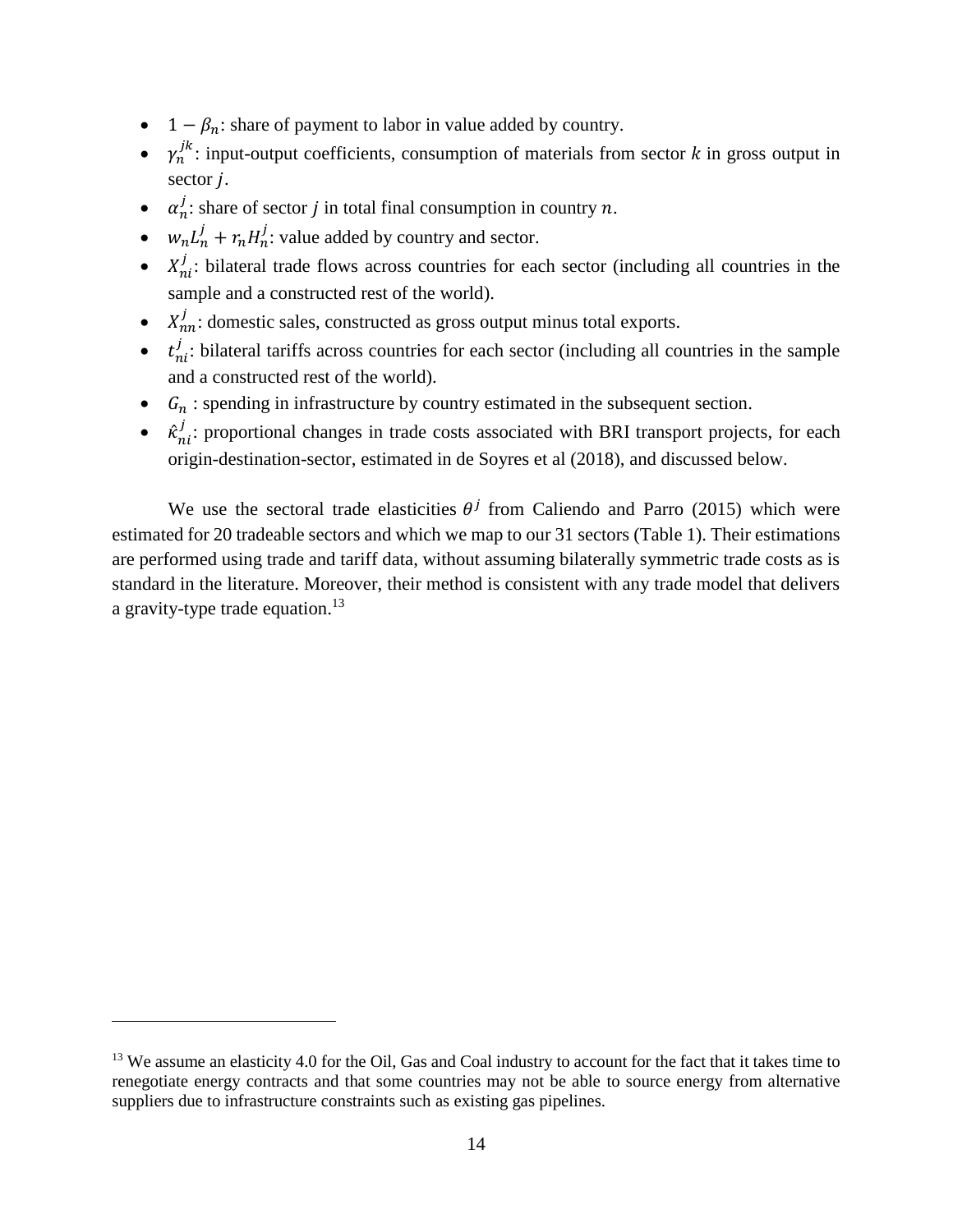| Sector                         | Elasticity | Sector                                     | Elasticity |
|--------------------------------|------------|--------------------------------------------|------------|
| Beverages and tobacco products | 2.55       | Machinery and equipment nec                | 1.52       |
| Communication                  | 7.07       | Manufactures nec                           | 5          |
| Construction                   | 4.55       | Minerals nec                               | 2.76       |
| <b>Dwellings</b>               | 4.55       | Meat products nec                          | 2.55       |
| Electronic equipment           | 10.6       | Other Agriculture                          | 8.11       |
| Metal products                 | 4.3        | <b>Other Services</b>                      | 4.55       |
| Forestry                       | 8.11       | Transport equipment nec                    | 4.55       |
| <b>Fishing</b>                 | 8.11       | Paddy rice                                 | 2.55       |
| Gas manufacture, distribution  | 5          | Petroleum products, plastics and Chemicals | 19.16      |
| Leather and wood products      | 10.83      | Paper products, publishing                 | 9.07       |
| Metals                         | 7.99       | <b>Textiles</b>                            | 5.56       |
| Dairy products                 | 2.55       | Transport                                  | 4.55       |
| Motor vehicles and parts       | 4.55       | Trade                                      | 4.55       |
| Mineral products nec           | 2.76       | Wearing apparel                            | 5.56       |
| Food products nec              | 2.55       | <b>Water and Electricity</b>               | 4.55       |
| Oil, Gas and Coal              | 4.0        |                                            |            |

<span id="page-14-0"></span>*Table 1: Sectoral Trade Elasticities*

#### **Estimated changes in trade costs**

We briefly review the methodology used to estimate the impact of the BRI transport infrastructure on trade times and trade costs in de Soyres et al. (2018). First, we identify the longitude and latitude of the two most populous cities in each country in addition to all the cities in the world with population greater than 500,000. Second, we compute the shipment times between each city-pairs using the shortest path algorithm applied to the existing network of railways and the location of major ports using data from Atlas of the Earth (DAE), 2015 release, and Global Shipping Routes (CIA, ESRI, 2012) respectively. Finally, we identify the effect of BRI infrastructure projects on shipment times at city-pair level by applying the shortest path algorithm to an improved network that includes manually digitized information on BRI projects based on Reed and Trubetskoy (2018).

The BRI transport infrastructure investments considered in this analysis are those related to new or improved rail and port projects.<sup>14</sup> To obtain more accurate time estimates, we complement the georeferenced data with proxies for port quality using data from Slack, Comtois, Wiegmans and Witte (2018) on the amount of time spent in port by vessels. Additional data on

<sup>&</sup>lt;sup>14</sup> See de Soyres et al (2018) for the full list of projects.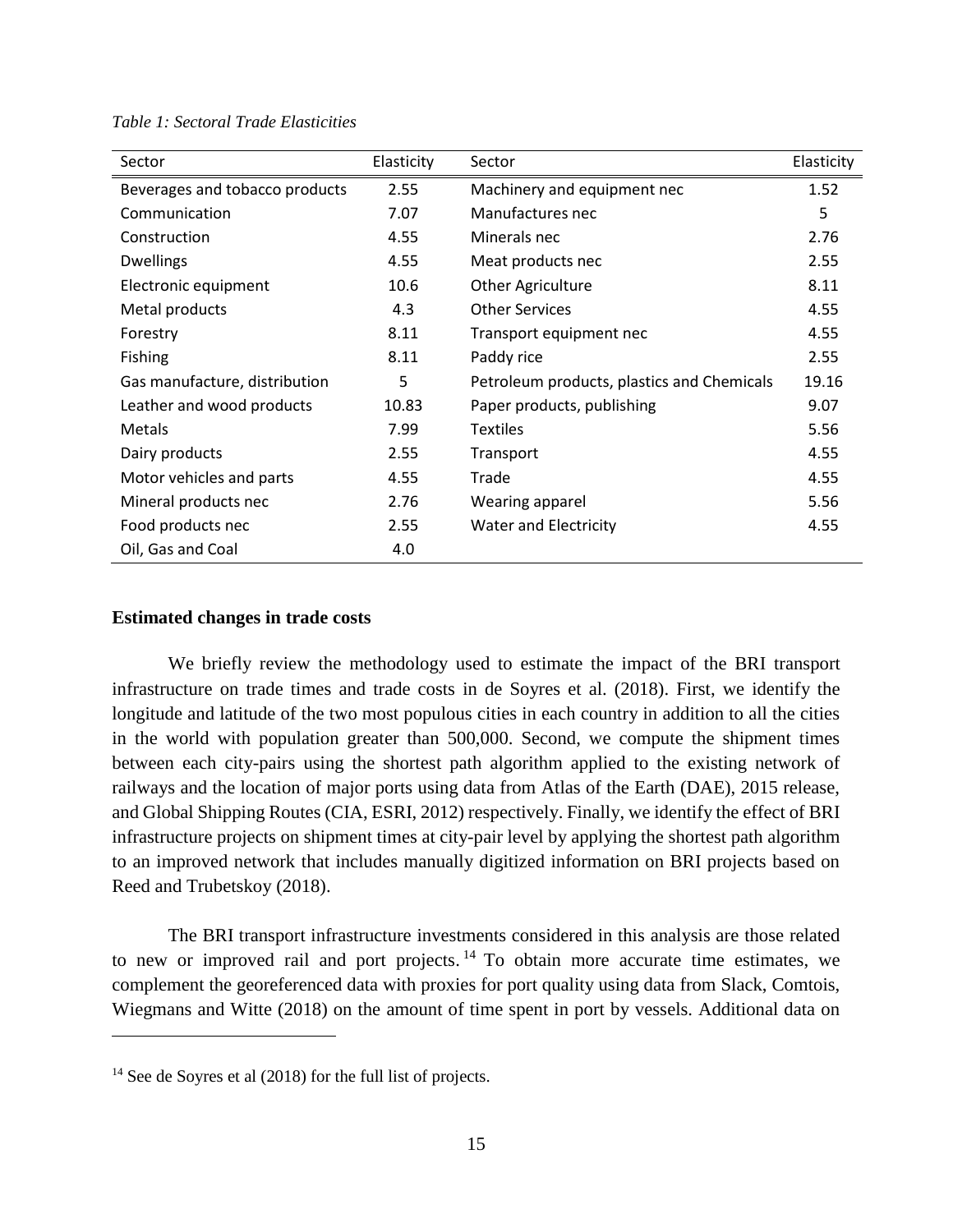border delays related to border compliance come from the "trading across borders" section in the World Bank's Doing Business Database.<sup>15</sup> Border compliance data capture the time associated with compliance with the customs clearance and mandatory inspections regulations. To account for the very high share of maritime shipping in international trade due to price differentials, the algorithm opts for maritime if the shipping time is lower than four times the shipping time incurred using rail links. In the improved scenario of the network simulation, when a project involves building a new port or upgrading an old port, the associated "processing time" is assumed to decrease to 50 percent of the port delay in the region or to the lowest worldwide processing time, whichever is higher.

Finally, the population weighted time distance between country-pairs is transformed into ad-valorem equivalents using estimates from Hummels and Schaur (2013) on the "daily value of time" at the sector level. These estimates are added to transport costs and data on tariffs from GTAP to obtain country pair-sector values of trade costs. Table 2 presents the results for two scenarios, referred to as the "lower-bound" and the "upper-bound". The "upper-bound" scenario allows for changes in transportation mode due to the new infrastructure while the "lower-bound" scenario assumes that switching mode of transportation is difficult -allowing for modal changes lower than 5 percent with respect to the pre-BRI modes of transport. The decrease in total trade costs associated with the new BRI projects ranges between 1.05 and 2.19 percent. For some country-pairs this decline is zero, while the maximum change ranges between 61.52 and 65.16 percent.

| % decrease in      | Min      | Max                  | Mean  | Std. Dev |
|--------------------|----------|----------------------|-------|----------|
| trade cost         |          |                      |       |          |
|                    |          | World                |       |          |
| Lower Bound        | $0.00\%$ | 61.52%               | 1.05% | 2.43%    |
| <b>Upper Bound</b> | $0.00\%$ | 65.16%               | 2.19% | 3.40%    |
|                    |          | <b>BRI Countries</b> |       |          |
| Lower Bound        | $0.00\%$ | 61.52%               | 1.50% | 3.07%    |
| Upper Bound        | $0.00\%$ | 65.16%               | 2.81% | 4.18%    |

*Table 2:Percentage decrease in trade costs due to the BRI*

 $\overline{a}$ 

*Note: Summary statistics across all country‐pairs and sectors in the world.*

<sup>&</sup>lt;sup>15</sup> For any border, we use the data on "Border Compliance" and the total delay is assumed to be the sum of export time from the exporting country and the import time from the importing country. We do not include documentary compliance, as it does not relate to travel time. All data are available at: [http://www.doingbusiness.org/data/exploretopics/trading-across-borders.](http://www.doingbusiness.org/data/exploretopics/trading-across-borders)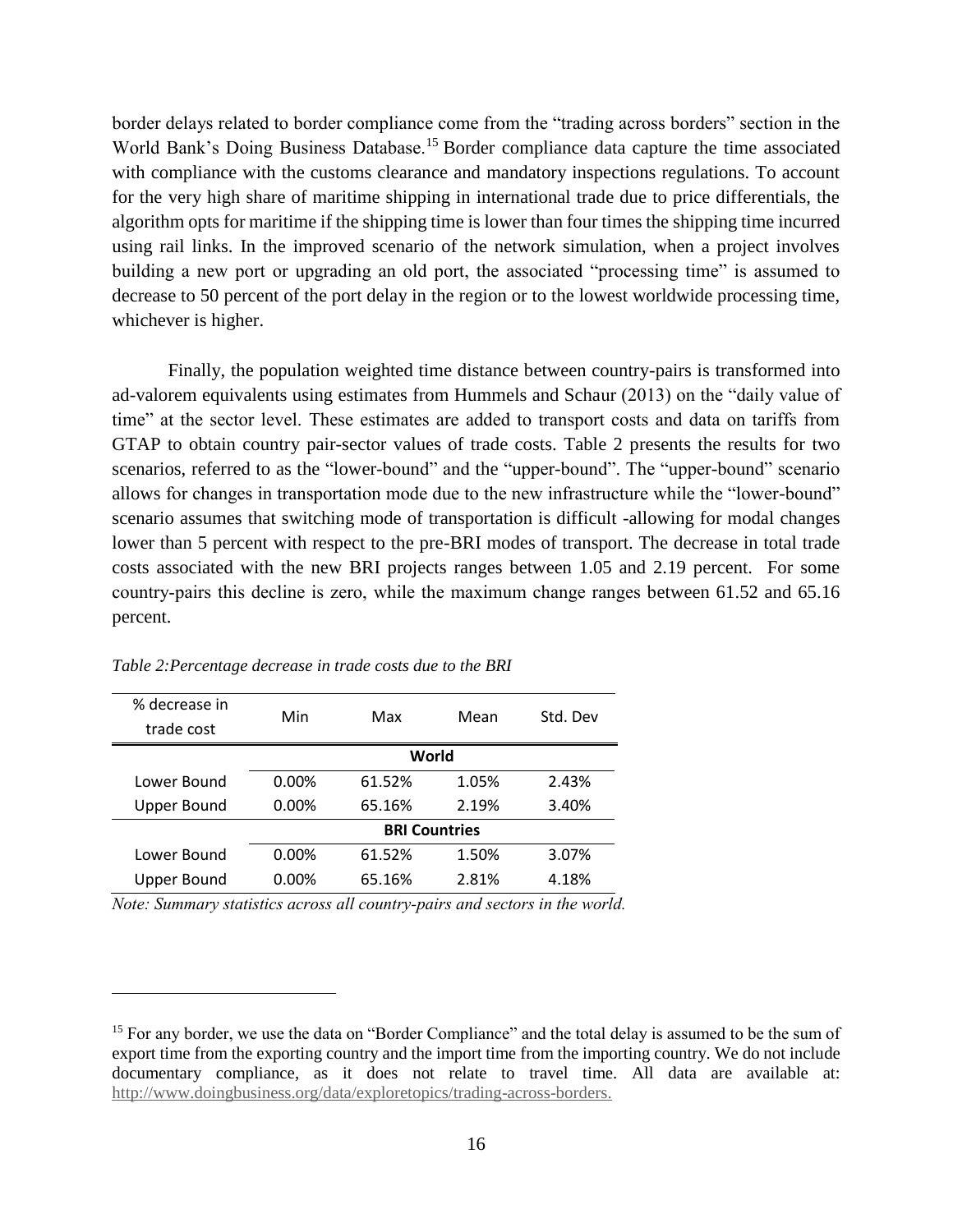#### **Estimated infrastructure costs**

There is little publicly available information on the terms and conditions of BRI projects. In order to compute the total costs associated with BRI transport infrastructure, we combine information from World Bank country teams, which draw from publicly available sources on the costs of a small subset of BRI projects, with a bottom-up approach based on the projects' characteristics and assumptions of construction costs. Specifically, we first start by computing the length (in km) of each new rail junction, improvement of existing rails, tunnels, canals and bridges. Then we use the assumptions presented in Table 3 to quantify the cost for infrastructure projects for which we do not have country specific information, which are the large majority of cases. The cost per kilometer of improvement of existing rail is based on the expected rehabilitation and upgrade cost of the Karachi-Lahore Peshawar railway track. Assumptions on the cost of tunnels and bridges are based on Ollivier, Sondhi, and Zhou (2014).

|                              | Cost per unit           |  |  |  |
|------------------------------|-------------------------|--|--|--|
| Project type                 | million of USD (per km) |  |  |  |
| new rail                     | 12.14                   |  |  |  |
| improvement of existing rail | 4.37                    |  |  |  |
| tunnel                       | 11                      |  |  |  |
| canal                        | 30                      |  |  |  |
| bridge                       | 10                      |  |  |  |
| new port                     | case-by-case basis      |  |  |  |
| improved port                | case-by-case basis      |  |  |  |

*Table 3: Assumptions in the construction of Infrastructure Costs*

Based on these assumptions, [Table 4](#page-17-0) presents the total estimated costs of BRI transport infrastructure in each country.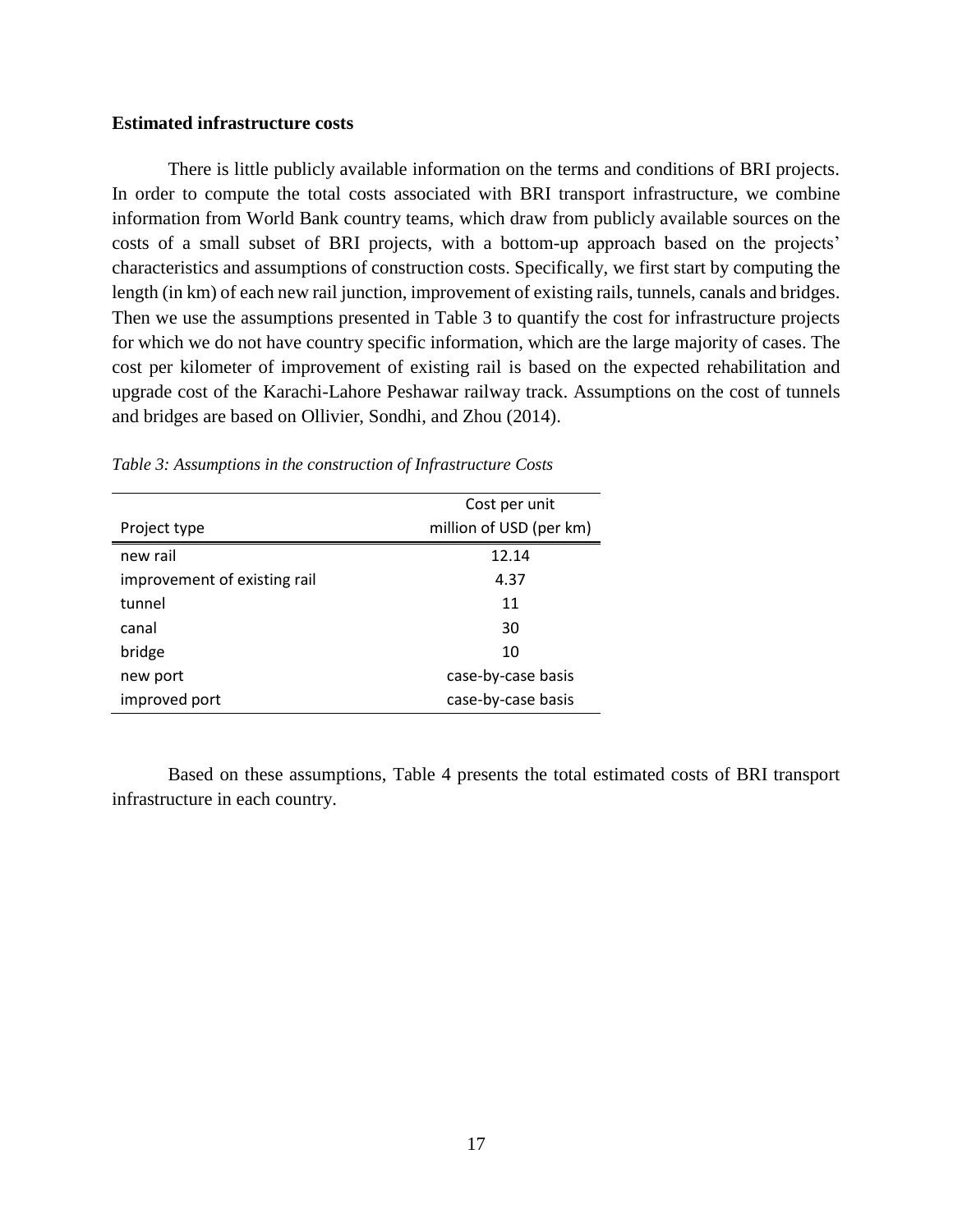|                              | <b>Total Country Cost</b> |
|------------------------------|---------------------------|
| Country                      | million of USD            |
| Afghanistan                  | 12,252.14                 |
| Azerbaijan                   | 2,262.44                  |
| Bangladesh                   | 6,880.27                  |
| Cambodia                     | 2,039.68                  |
| China                        | 63,706.51                 |
| Georgia                      | 5,146.44                  |
| Greece                       |                           |
| India                        | 3,400.00                  |
| Iran, Islamic Rep.           | 10,621.36                 |
| Kazakhstan                   | 21,305.71                 |
| Korea, Dem. People's Rep.    |                           |
| Kyrgyzstan                   | 5,391.43                  |
| Laos                         | 6,528.57                  |
| Malaysia                     | 12,997.86                 |
| Mongolia                     | 35,515.57                 |
| Myanmar                      | 26,397.86                 |
| Pakistan                     | 49,301.82                 |
| <b>Russian Federation</b>    | 18,065.90                 |
| Singapore                    | 303.57                    |
| Tajikistan                   | 3,480.29                  |
| Thailand                     | 11,798.27                 |
| Turkey                       | 1,946.71                  |
| Turkmenistan                 | 15,155.30                 |
| Uzbekistan                   | 5,780.94                  |
| Vietnam                      | 8,586.71                  |
| Djibouti                     | 580.00                    |
| Ethiopia                     | 9,131.43                  |
| Indonesia                    | 582.86                    |
| Kenya                        | 23,597.86                 |
| Sudan                        | 4,310.71                  |
| Tanzania, United Republic of | 1,100.00                  |
| <b>TOTAL</b>                 | 368,168.23                |

<span id="page-17-0"></span>*Table 4: Estimated Total Costs per country (million of USD)*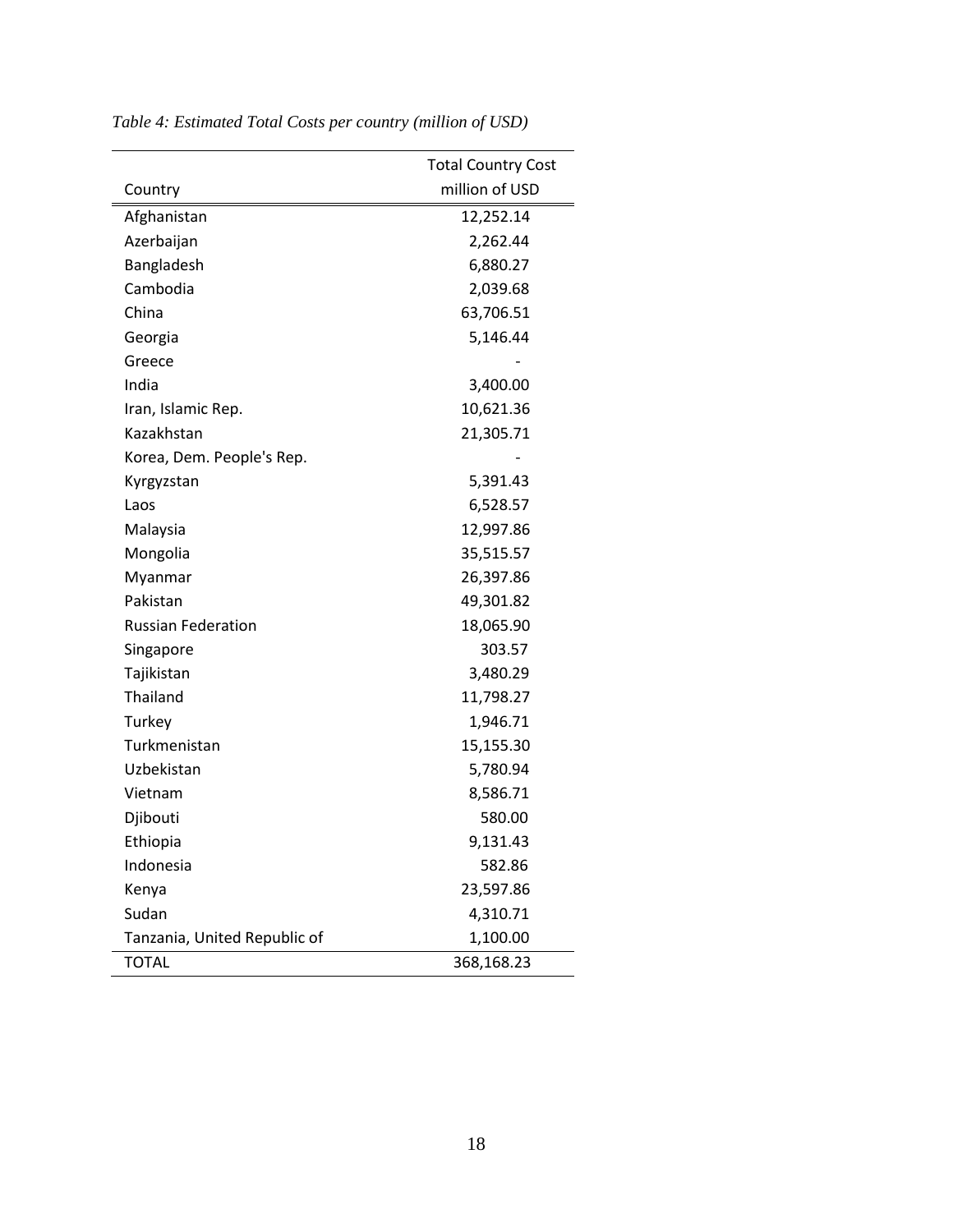In order to use these estimates in the context of our static model, we cannot simply use the total costs computed above and compare those to a single year of annual gain. Indeed, the model is calibrated using yearly data (trade flows and GDP are annual) and hence total consumption levels found in our simulated results are comparable to one year of consumption.

One way to compare the cost and benefits of investing in transport infrastructure using such a static model could be to compare the one-time initial cost payment to the present discounted value of the benefits that will be felt from the investment onward. Let  $G_n$  be the total annual welfare gain for a country in terms of real consumption,  $G_n = \frac{I_n}{R}$  $\frac{I_n}{P_n} - \frac{I'_n}{P'_n}$  $\frac{n}{P_n'}$ , and  $D_n$  the one-time investment cost. Assuming a constant discount rate r, we could compute the net gain as the difference between the net present value of all gains and the one-time initial cost:

$$
\sum_{i=1}^{+\infty} \frac{G_n}{(1+r)^i} - D_n = \frac{G_n}{r} - D_n
$$

However, such an approach would assume that the whole cost of infrastructure is paid in full in the first year and the benefits are felt thereafter. In our model, this would imply setting the annual lump sum tax for the household to zero ( $\tau_n^L = 0$ ) and assuming that investment occurs *before* solving for the equilibrium. By doing this, however, we would not properly account for the interaction between the investment cost in the household budget constraint and the equilibrium allocation: since countries have different consumption baskets and sectoral distributions, it is important to be able to incorporate the investment cost within the annual equilibrium structure described above.

To take into account the costs of infrastructures in a way consistent with the static model and its annual equilibrium, we use an "annualized" cost which allows us to compare one year of household revenues to one "yearly equivalent" of the investment cost. To do so, we simply assume that the costs are paid through a perpetuity with interest rate  $r$ . The equivalent annuity for country *n*, paid by the consumer as lump sum  $\tau_n^L$ , is then computed as:

$$
D_n = \sum_{k=1}^{+\infty} \frac{\tau_n^L}{(1+r)^k} \Rightarrow \tau_n^L = r \times D_n
$$

Assuming an interest rate  $r$  of 2.5 percent, the total annual cost of the BRI would be around \$9.2 billion. China, the country with the highest infrastructure costs, is assumed to sustain annual costs around \$1.6 billion which would increase to \$3.9 billion in the case it pays 30 percent of the total cost in other BRI countries in the form of equity investment. These country-specific annualized costs  $\tau_n^L$  are then included in the household's budget constraint and in computation of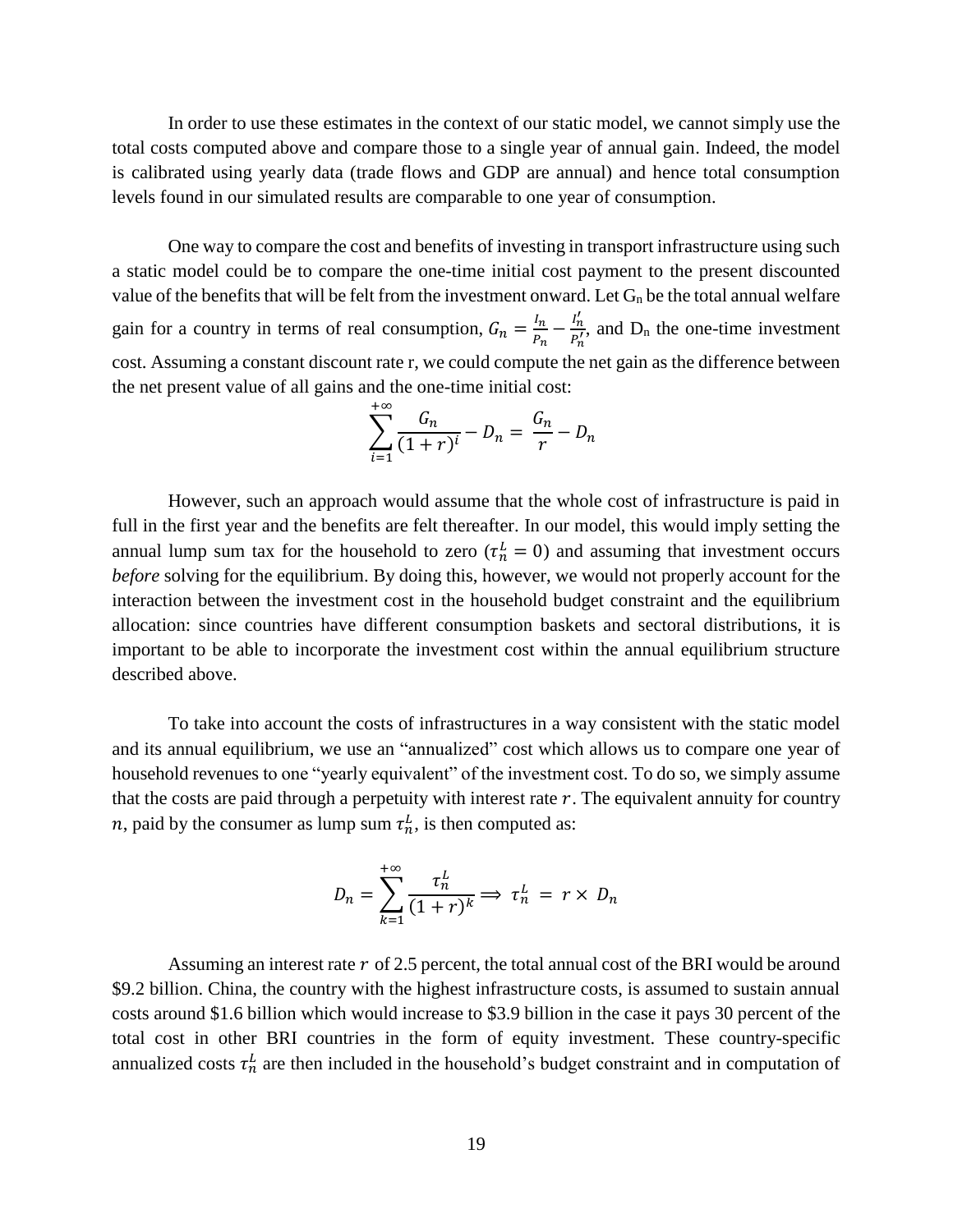the counterfactual equilibrium as described by equations (16) to (21). Proportional welfare gains from the initiative are given by  $\left(\frac{l_n'}{l_n}\right)$  $\frac{I_n}{I_n}$ )/ $\hat{P}_n$ .

#### **b. Results**

Based on the estimated reduction in trade costs as well as the infrastructure costs associated to BRI transportation investment, we can compute a counterfactual equilibrium of the model and derive predictions in terms of trade flows and production at the sectoral level for all countries. As described below, our results for BRI transport investments feature overall welfare gains but also important heterogeneities across countries.

Two related elements are worth emphasizing to understand the results obtained with our approach. First, input-output linkages across and within countries propagate and amplify the decrease in production costs that can be associated with a decrease in trade cost. This is because, given the common nature of the shock (i.e. infrastructures are built in multiple countries), the BRI is associated with a decrease in trade costs between many country-pairs in the world and, in some cases, within countries. Second, it is important for our quantitative exercise to keep a very disaggregated version of the world with many countries. Indeed, every time one aggregates two countries that will experience decrease in trade costs between one another, one risks of not accounting for some gains that are linked with the BRI. This is especially important because we are not studying a local policy change which would leave most country-pairs' trade costs unchanged, but rather a change in the overall transportation network. In this sense, using a quantitative framework that can account for input-output linkages while being parsimonious enough to be calibrated and simulated with many countries is quantitatively relevant.

### **GDP Changes**

We first present the results of the effect of BRI transport projects on GDP (real wages). These results should be interpreted as the long-term effect of changes in trade costs only. The model used in the simulation features consumption gains from reduction in trade costs for final goods but also production gains that are transmitted through trade in intermediate inputs and sectoral linkages which lead to reductions in firms' production costs. An important caveat is that the counterfactual scenarios abstract from any changes in other costs such as those related to factor movements or technological transfers which are likely to be affected by changes in shipping time as well as from congestion frictions of the transport network.

Figure 2 presents the results for the lower bound scenario in which modes of transport are relatively fixed (country-level results are reported in Annex Table B1). Panel A plots the distribution of GDP gains. The BRI is expected to increase real wages in all countries in the world. The distribution for BRI economies is shifted to the right of the distribution of the gains for the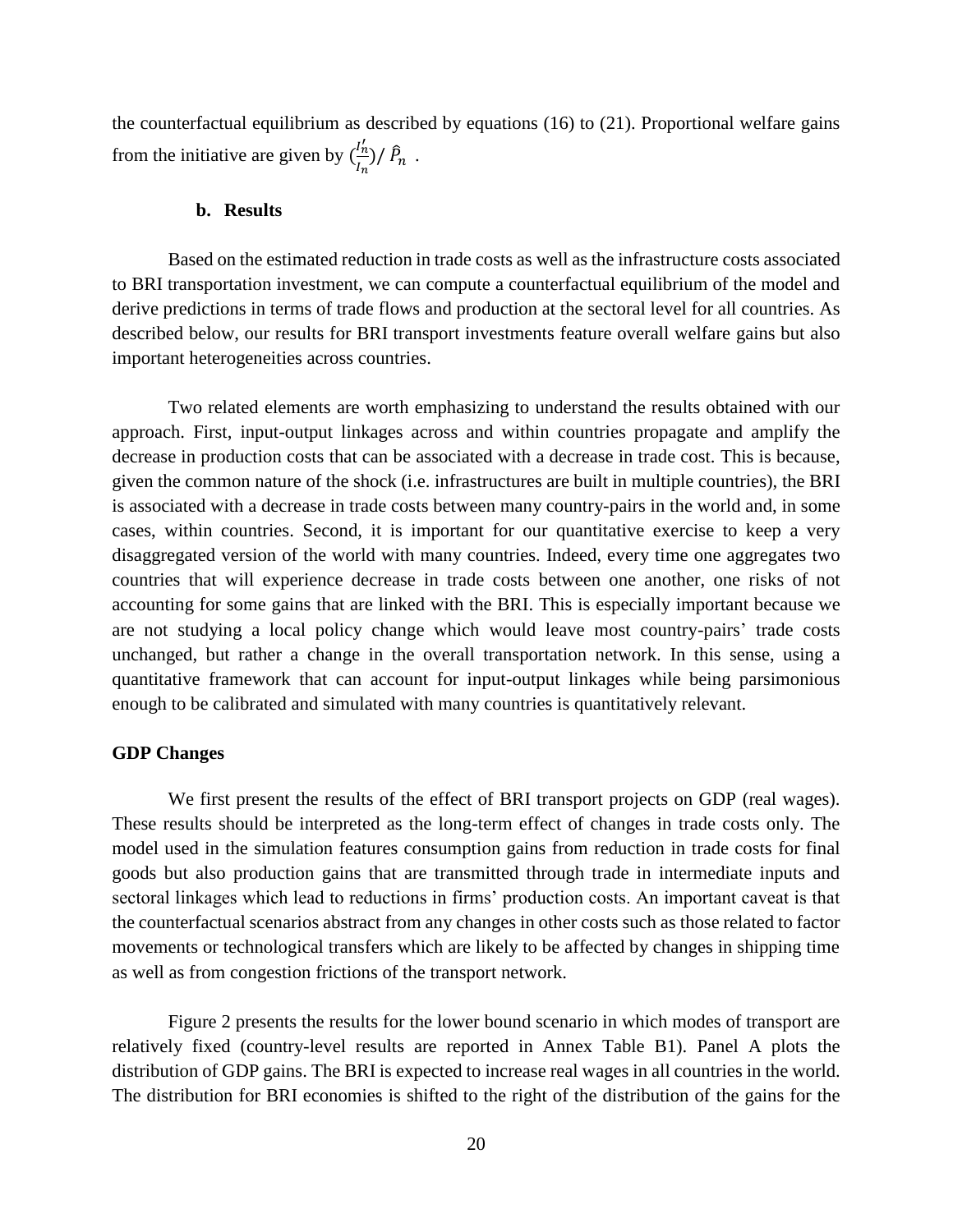world. The median impact for BRI economies is 1.59 while it increases to 2.99 for BRI core countries<sup>16</sup>-i.e. those that are expected to build rail and port projects listed in Table  $4.^{17}$  The average increase is around 1.46 percent with increases in real GDP of up to 6.9 percent for Cambodia.

The impact for BRI countries varies by region and income group. BRI upper middle income and low-income economies are expected to benefit from the infrastructure improvement the most. The results for upper middle income are driven by China's improvement in access to foreign markets, estimated to increase its GDP by 2.48 percent, while the impact for low-income countries is driven by Tanzania with an estimated gain of 2.87 percent. Similarly, the results for Sub-Saharan Africa are high because of the new ports in Tanzania and Kenya that improve substantially the connectivity of those two countries to other BRI countries and the rest of the world. East Asia and Pacific and Europe and Central Asia regions, the most active in terms of BRI projects, are expected to increase their GDPs by 2.14 and 1.46 percent respectively.

<sup>16</sup> See Annex A for the full list of BRI core countries.

<sup>&</sup>lt;sup>17</sup> To compute the weighted averages of the gains, we use pre-BRI GDPs as weights.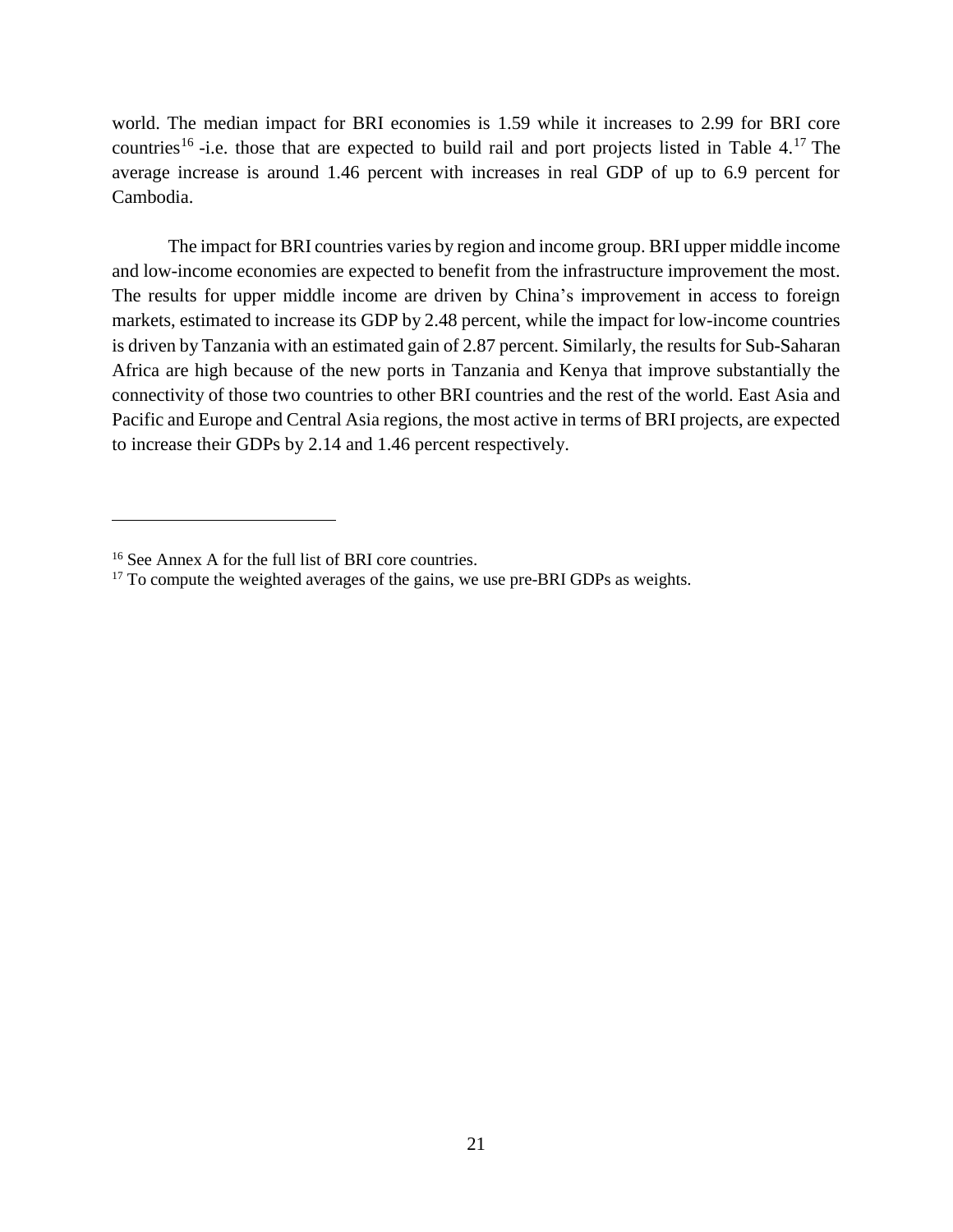

*Figure 2: Impact of BRI Infrastructure improvement on GDP- Lower Bound*

**Panel C** Impact of Infrastructure Improvement on BRI Economies on GDP





**Panel B** Impact of Infrastructure Improvement on BRI Economies on GDP

**Panel D** Impact of Infrastructure Improvement on BRI Economies on GDP

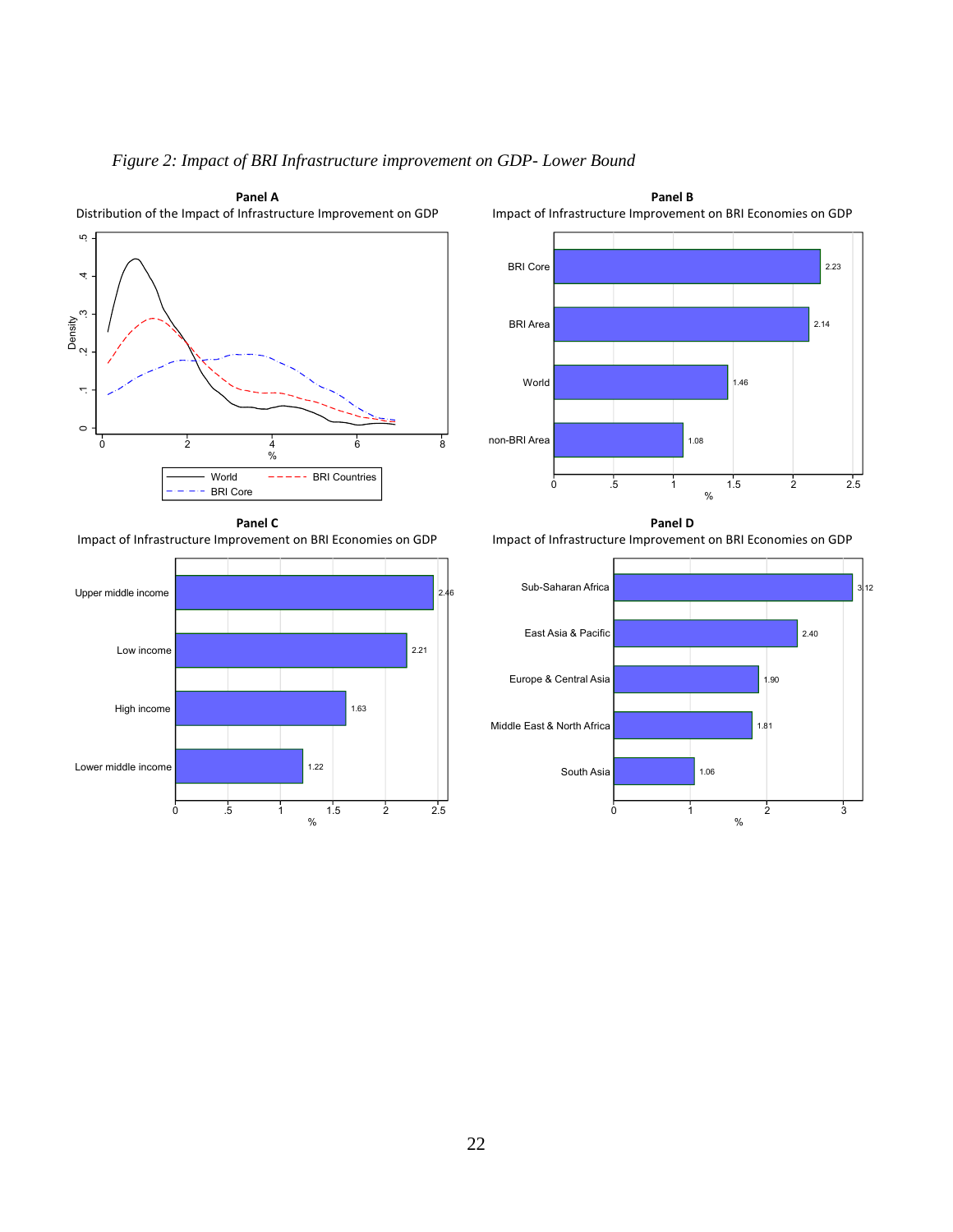Figure 3 presents the results from the upper-bound scenario that allows for switches in mode of transport. The GDP impact in the upper bound are larger for both BRI and non-BRI economies. The median effect increases by around 50 percent for BRI economies while it more than doubles for non-BRI economies from 0.98 to 2.27. In terms of regions, Middle East and North Africa is estimated to increase its average gains by a factor of two with respect to the lower bound scenario. The gains are driven by large increases in oil-rich economies for which demand is increasing due to the expansion of economic activity in other BRI countries. In terms of countryincome groups, this scenario suggests a more uniform distribution of the GDP gains.



*Figure 3: Impact of BRI Infrastructure improvement on GDP- Upper Bound*



**Panel B**

Impact of Infrastructure Improvement on BRI Economies on GDP  $3.19$ 3.55 Low income Upper middle income

Lower middle income

High income

 $2.61$ 

 $\overline{\mathbf{3}}$ 

%

 $\overline{2}$ 

 $3.15$ 

**Panel C**

**Panel D**

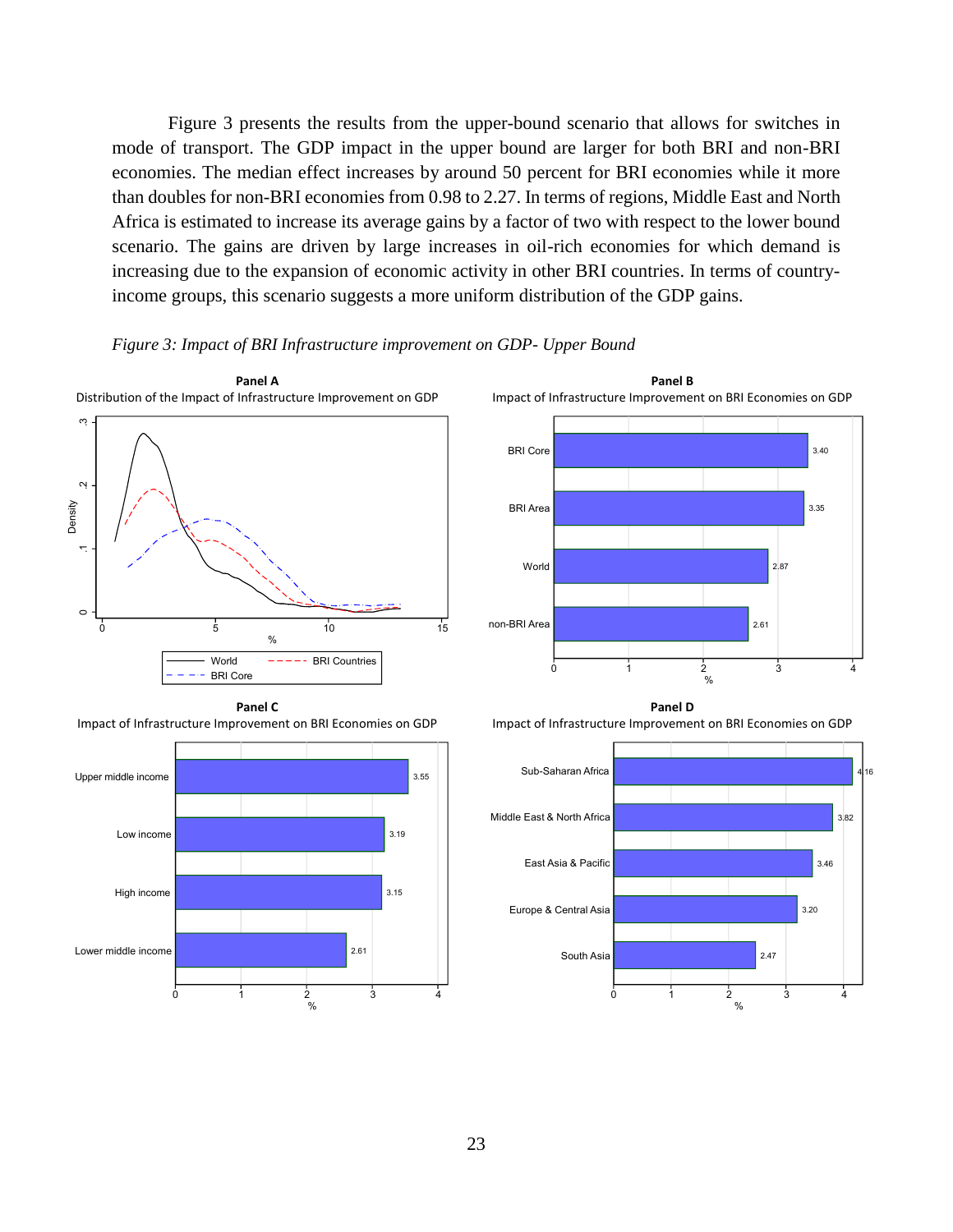The impact of a more ambitious set of reforms could magnify the gains from the new infrastructure network. Figure 4 presents the results from complementary policies related to border delays and to tariff reduction among the BRI economies. For instance, if in addition to an improved infrastructure network also border delays were reduced by half, BRI economies could double the GDP gains coming from infrastructure investment alone. As all countries, BRI and non-BRI, are subject to border delays we find that non-BRI economies benefit as well from trade facilitation reforms. Low income countries, which trade intensively with countries or tend to have long border delays, would disproportionately benefit from better border management. Better border management would allow firms located in low income countries to access cheaper inputs increasing their competitiveness in foreign markets. As a consequence, demand for labor would increase pushing nominal wages up. Finally, a more efficient use of intermediate inputs and lower transport costs would lead to a decrease in prices of final goods.

As a second exercise, we simulate a 50 percent reduction in applied tariffs among BRI economies. Average tariffs in BRI countries are relatively high compared to tariffs in advanced economies. Applied tariffs in BRI countries vary between around 14 percent in Sub-Saharan Africa and 2 percent in East Asia and Pacific compared to applied tariffs of below 1 percent in G7 countries. Figure 4 shows that trade policy could have a substantial effect on countries in South Asia that could increase the impact of infrastructure improvement alone by a factor of 5. Interestingly, countries located in the Middle East and North Africa and in Europe and Central Asia would benefit more by combining infrastructure investment with trade facilitation polices rather than combining it with trade policies. This result is explained by relatively high border delays in these regions and by the fact that they rely disproportionately more on non-BRI countries in terms of inputs for their production. The effect of combining both a reduction in preferential tariffs and border delays would increase the benefits for both BRI and non-BRI members more than individual complementary policies alone.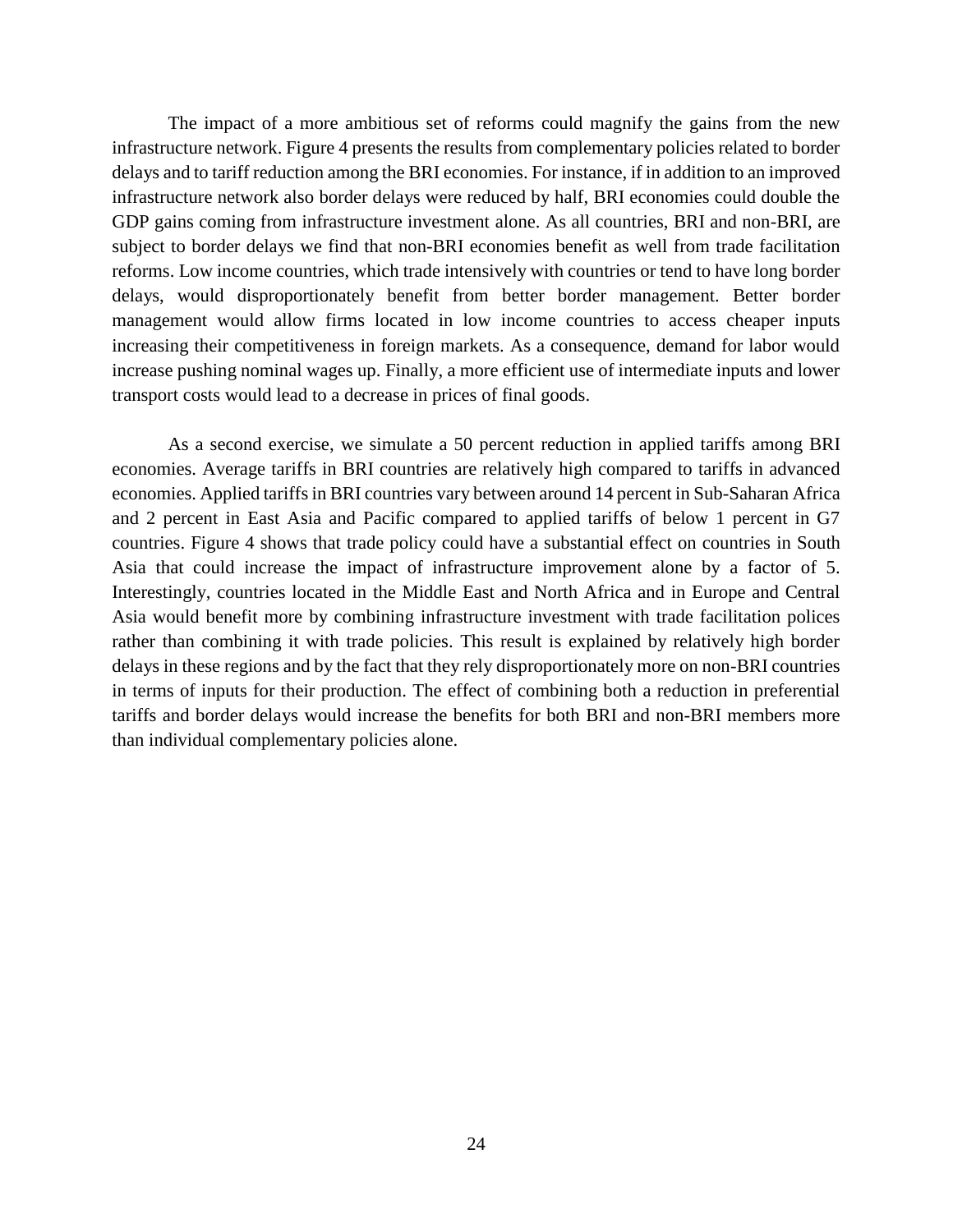

#### *Figure 4: Impact of Infrastructure and Complementary Policies on GDP – Upper Bound*

### **Welfare Changes**

We next look at welfare, which is defined as total revenues divided by the relevant consumption price index. It should be noted that total revenue takes into account payment to value added, revenues derived from the portfolio shares and from import tariffs, but also takes into account the (annual) estimated cost of the transport infrastructures presented in [Table 4.](#page-17-0) Figure 5 shows the welfare impact of the different simulations for the upper-bound scenario (country-level results are presented in Annex Table B2). Overall, welfare results are similar in magnitude to the GDP effects. The main difference is that changes in welfare are smaller than those in GDP for BRI countries, especially BRI core countries that pay the annualized cost of the BRI infrastructure. The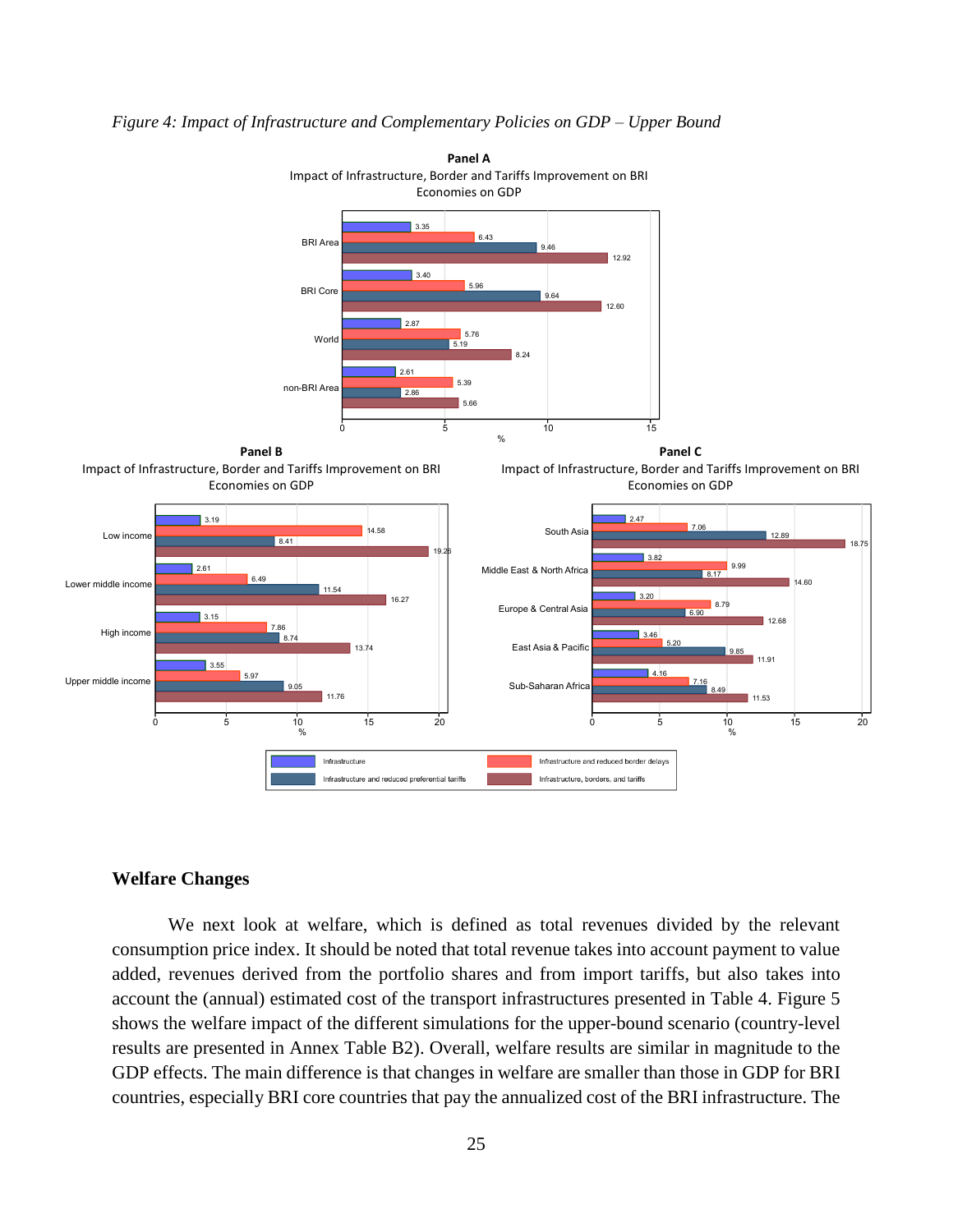expected impact for BRI core countries is 18 percent lower in the improved infrastructure network scenario and 20 percent lower when we assume a 50 percent reduction in tariffs which lowers the revenue coming from import tariffs. The impact for non-BRI economies is higher as they do not bear the cost of the new infrastructure.



*Figure 5: Impact of Infrastructure and Complementary Policies on Welfare – Upper Bound*



**Panel C** Impact of Infrastructure, Border and Tariffs Improvement on BRI Economies on Welfare

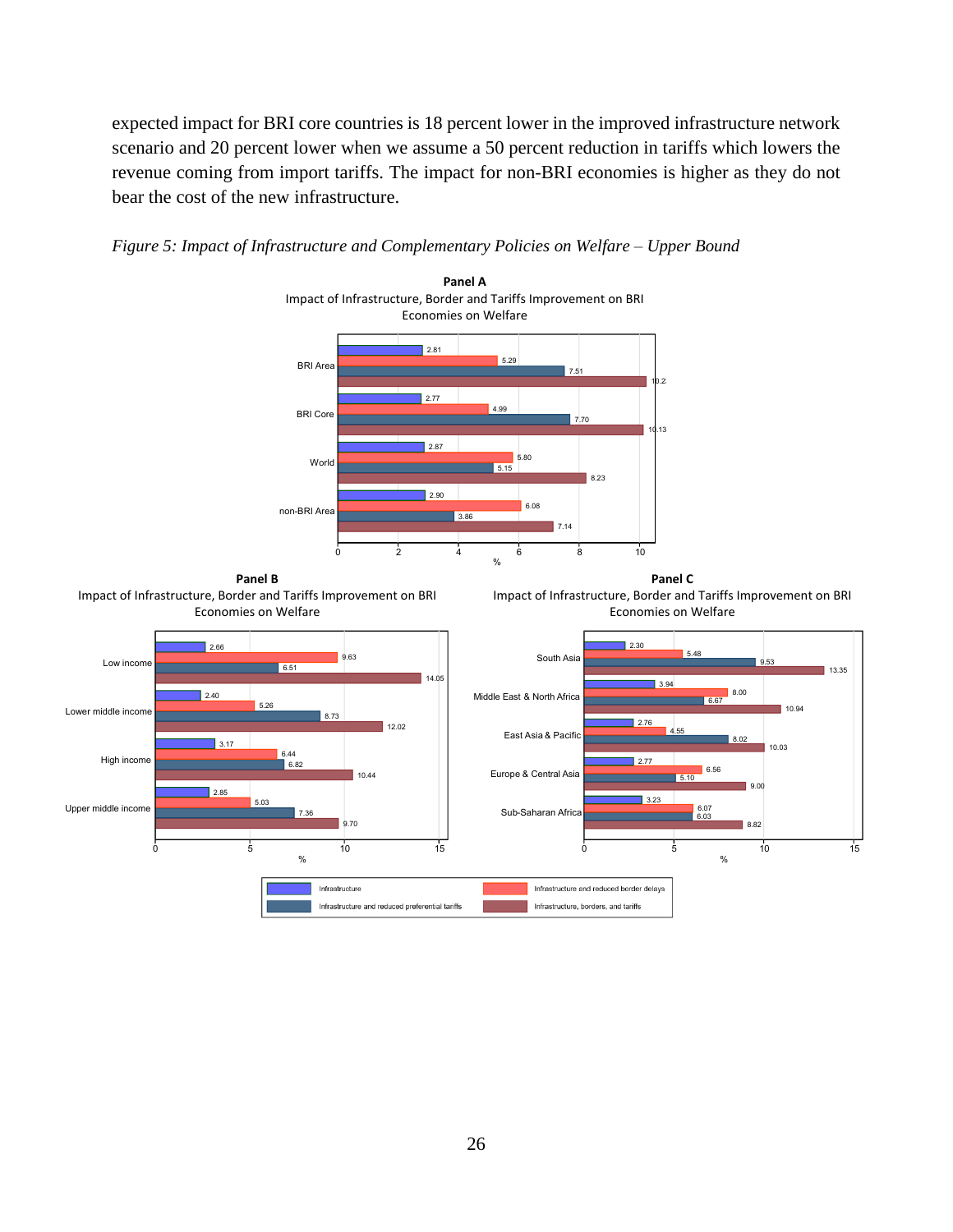Because trade gains are not commensurate to project investment, three economies (Mongolia, Azerbaijan and Tajikistan) are shown to have a net welfare loss due to the high cost of infrastructure relative to the trade gains in the lower-bound scenario and two economies (Mongolia and Azerbaijan) in the upper-bound scenario (see Annex Table B2). Complementary reforms aimed at reducing border delays and preferential tariffs could, however, improve the integration gains from transport projects leading to net welfare gains for these countries as well. A caveat is that the analysis assumes that the final cost of the transport projects is not higher than the expected cost, which is rarely the case for large infrastructure projects (e.g. Bandiera and Tsiropoulos, 2019) and that there are no other governance problems (i.e. corruption, failures in public procurement) that would risk to further inflate the cost of infrastructure.

### **Trade**

The BRI is expected to reshape trade relations among participating countries with each other and with the rest of the world. High trade times before the BRI contributed to keep intra and extra-regional trade low for these economies. The model predicts that BRI transportation infrastructure projects will increase intra-BRI trade by 7.2 percent. Changes in trade flows will vary by region, depending on how trade costs are affected by the new infrastructure and on the structure of the economy. [Table 5](#page-27-0) presents the changes in trade among BRI countries and between these economies and non-BRI countries.

Estimates suggest that all regions, except the Middle East and North Africa, expand their exports to East Asia and Pacific, reflecting the large increase in imports of China and, to a smaller extent, of other economies in the region such as Thailand. The improved connectivity will also allow East Asia and Pacific countries to expand their exports to other BRI regions most notably the Middle East and North Africa and Europe and Central Asia and to themselves reflecting an intensification of regional value chains. Other large changes in bilateral flows include increased exports from the Middle East and North Africa region to South Asia and Europe and Central Asia. This result is explained by firms' access to cheaper inputs from other BRI economies which increase the competitiveness in other markets. Finally, this channel is particularly important for firms located in Europe and Central Asia that expand their exports to non-BRI countries.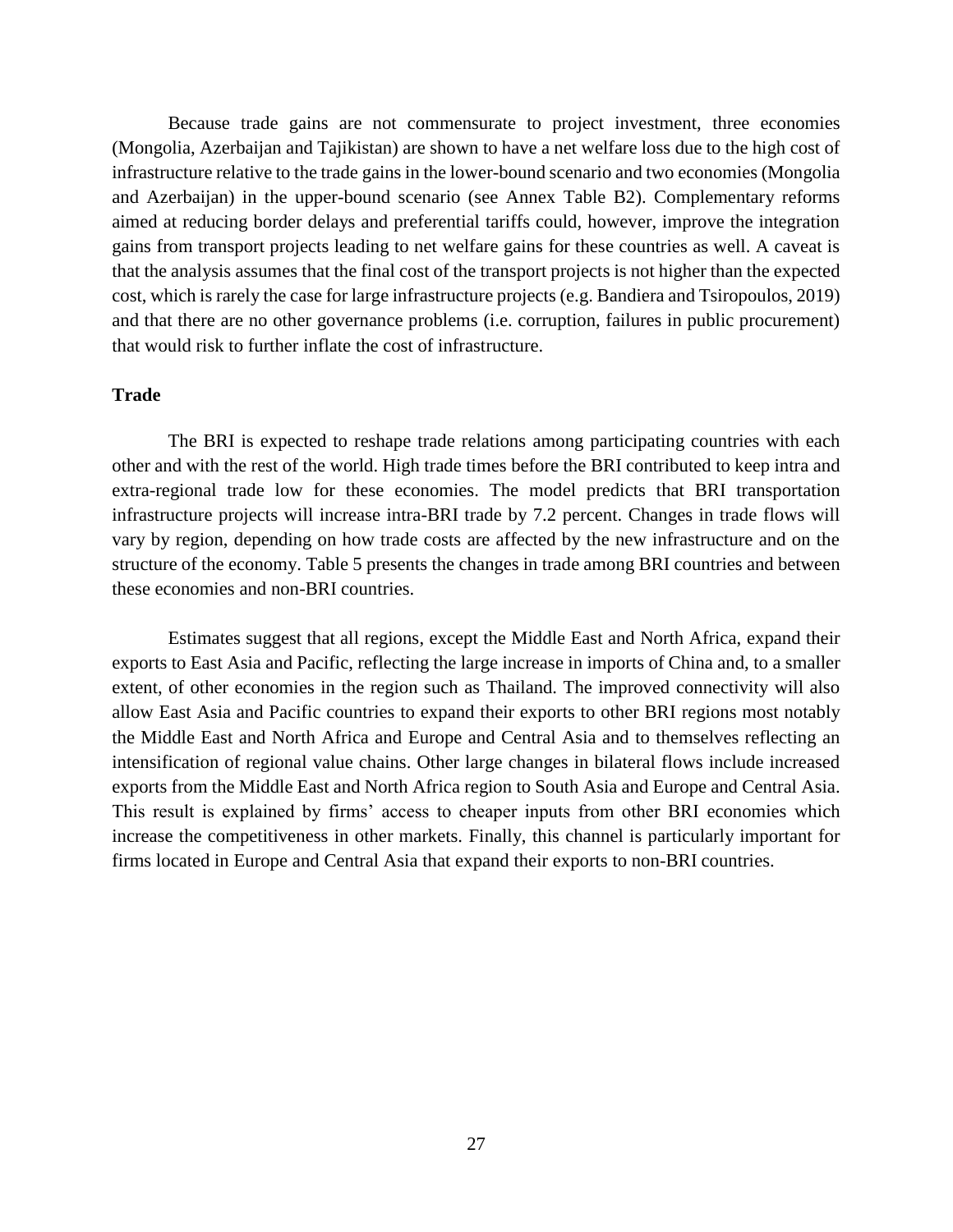<span id="page-27-0"></span>

|           |                                |           | Europe  | Middle   |       |         |         |
|-----------|--------------------------------|-----------|---------|----------|-------|---------|---------|
|           |                                | East Asia | and     | East and |       | Sub-    |         |
|           |                                | and       | Central | North    | South | Saharan | non-BRI |
|           | from BRI to BRI                | Pacific   | Asia    | Africa   | Asia  | Africa  | Area    |
|           | <b>East Asia and Pacific</b>   | 5.88      | 8.63    | 10.98    | 0.75  | $-4.05$ | 9.86    |
|           | <b>Europe and Central Asia</b> | 0.27      | 9.59    | 13.69    | 0.29  | 23.82   | 18.35   |
| Exporters | Middle East and North Africa   | $-1.76$   | 37.87   | 3.76     | 25.90 | 8.21    | 8.59    |
|           | South Asia                     | 5.98      | 13.86   | 8.52     | 1.12  | $-1.45$ | 5.65    |
|           | Sub-Saharan Africa             | 16.95     | 22.37   | 11.00    | 17.43 | $-0.28$ | 15.03   |

Table 5: Changes in Trade Among BRI Countries

Complementary policies that promote trade facilitation and reduce preferential tariffs among BRI economies would boost their exports. A reduction in border delays would magnify the effects of BRI transportation projects on exports from BRI economies by a factor of three (Figure 6, Panel A). Specifically, if in addition to an improved infrastructure network, border delays were reduced by half, BRI economies could experience export growth of 28.1 percent. This effect is not surprising given the high delays at the border in many BRI economies. Indeed, Panels B and C show that the largest effects would be for low income economies and for Central Asian countries that tend to experience larger border delays. The impact of infrastructure projects could be magnified by a reduction in tariffs among all BRI economies which would create more trade especially among participating countries. Not surprisingly, regions with higher tariffs, such as South Asia, would experience larger trade effects under this policy scenario.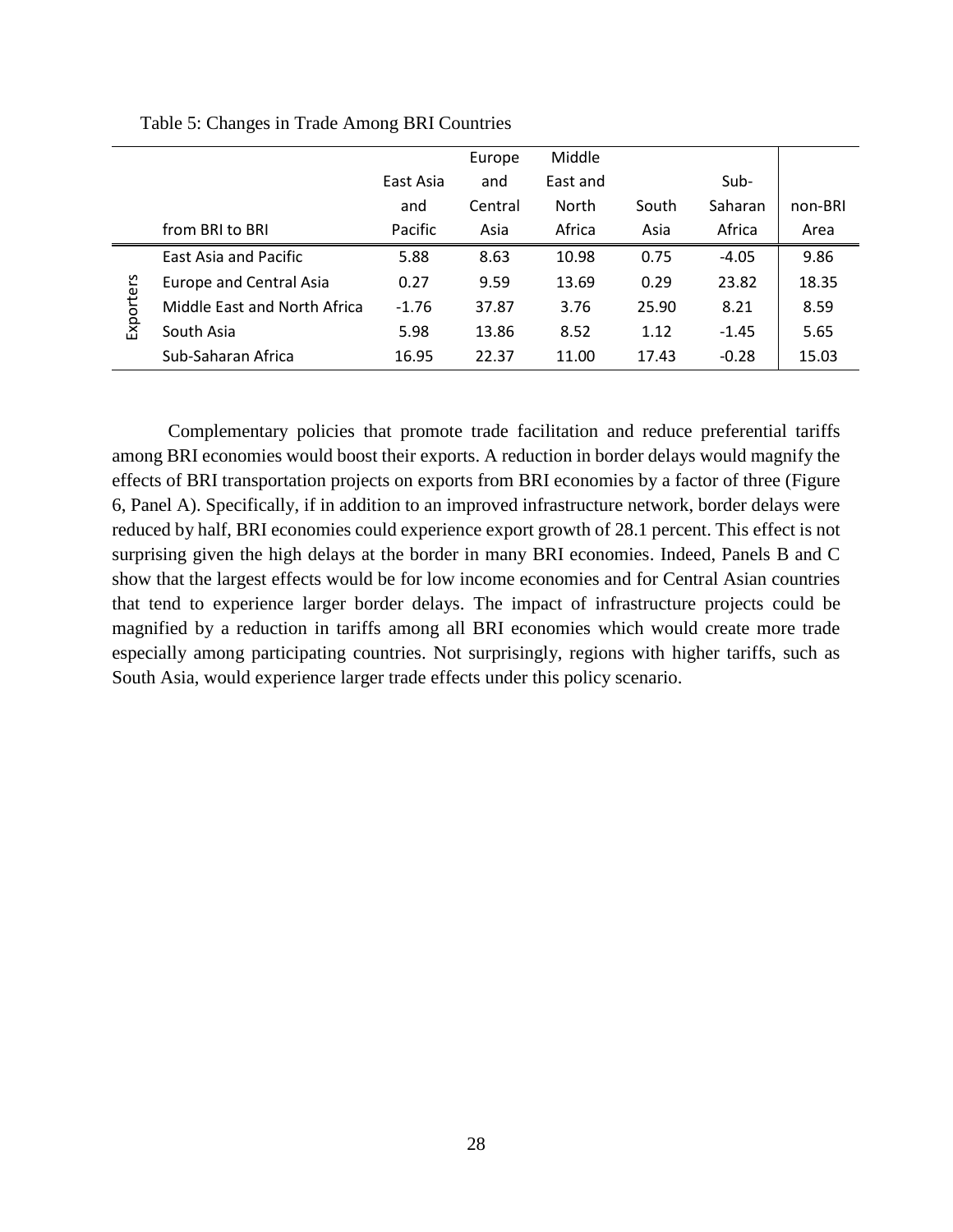

*Figure 6: Impact of Infrastructure and Complementary Policies on Trade – Upper Bound*



**Panel C** Impact of Infrastructure, Border and Tariffs Improvement on BRI Economies on Trade



#### **Tariff equivalent of the BRI**

This section quantifies the impact of the BRI in terms of a uniform reduction in tariffs among BRI members. In other words, we replicate with trade policy only the overall effect in terms of GDP or welfare of the BRI infrastructure and trade facilitation policy on BRI countries. Figure 7 Panel A, shows that BRI countries would need to reduce preferential tariffs by 28.8 percent to replicate the overall GDP impact of the new BRI infrastructure. Replicating the impact of the new infrastructure and trade facilitation policies would be much more ambitious as it would require tariffs to be reduced by around 50 percent. In Panel B we take into account the loss in revenue due to trade liberalization and match the welfare impact of the BRI, we find that the uniform tariff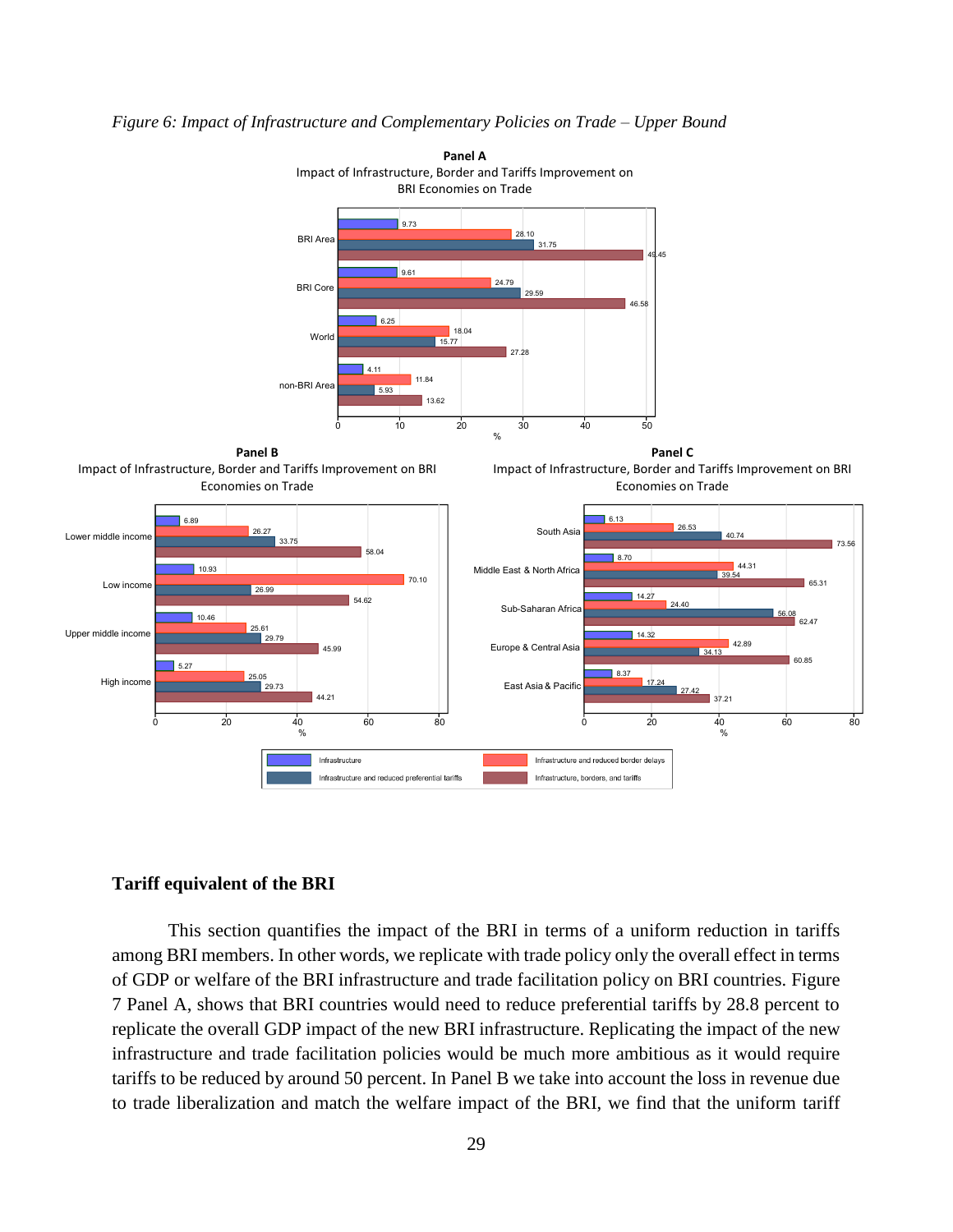reductions increase to 32.4 and 55.3 percent in the case of infrastructure and infrastructure and trade facilitation, respectively. Finally, we find that impact of the BRI infrastructure and trade facilitation policies in BRI countries would have a large positive impact on non-BRI members which would not be attainable by a reduction in preferential tariffs in BRI countries.



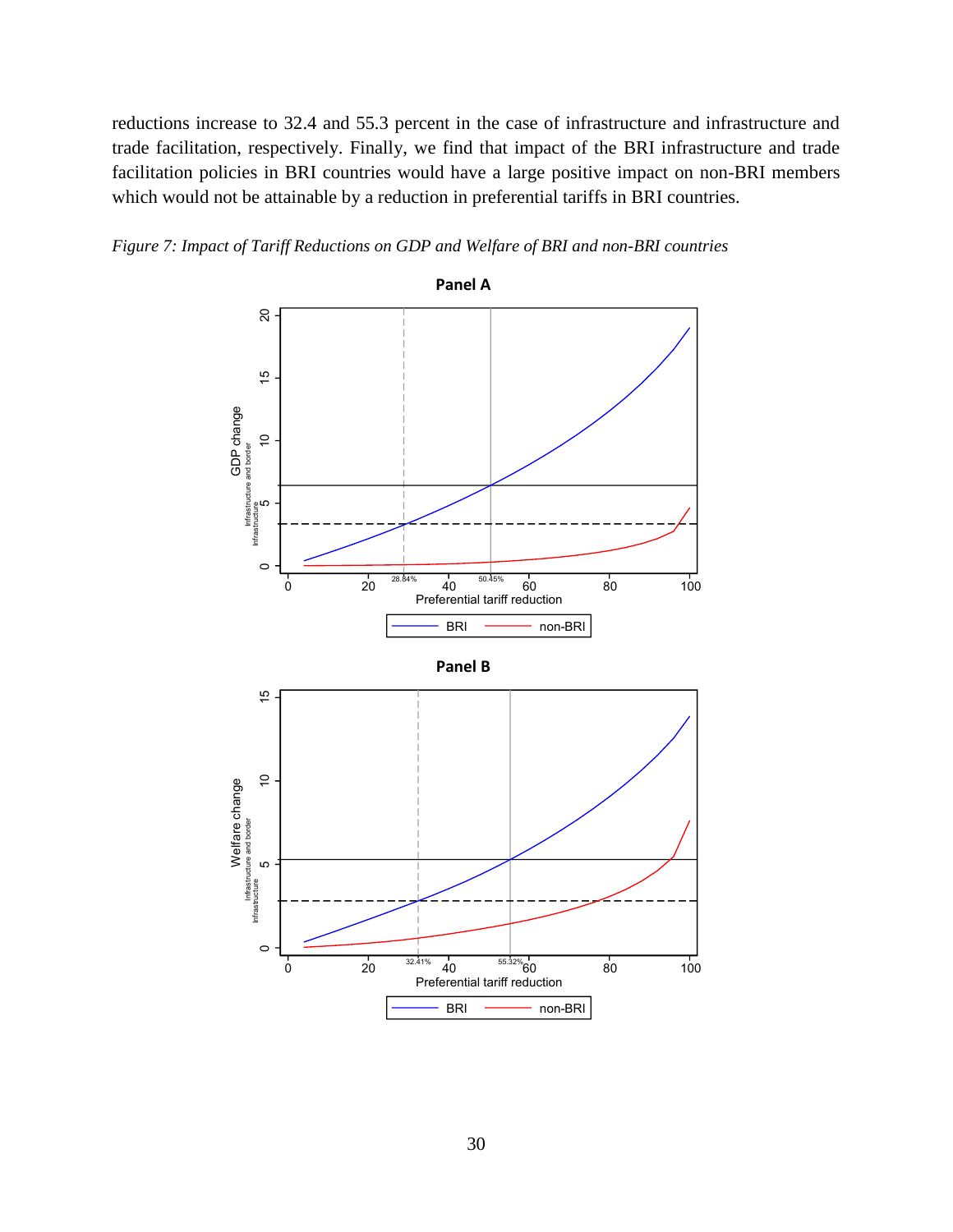#### **4. Conclusion**

In this paper, we present a framework to study the effects of common transport infrastructure. The model builds on structural general equilibrium models used for trade policy analysis, allowing to consider the effect that transport infrastructure has on trade costs through the reduction in shipping time and on government budget and taxation. This allows to estimate the effects on trade, GDP and welfare (i.e. net of taxation) of common transport infrastructure on participating countries as well as the rest of the world.

We then use this framework to quantify the impact of transport infrastructure related to the Belt and Road Initiative using estimates of the reduction in trade costs as well as of the cost of building the associated transport infrastructure. Results show that gains from the BRI are positive on aggregate but unevenly distributed across countries, with some economies potentially losing from the infrastructure investment. Because the BRI is expected to have a systemic impact on the whole network of transportation links, the rest of the world is expected to gain from the initiative. Finally, our paper emphasizes the strong complementarity between BRI transport infrastructure projects and other policy reforms such as trade facilitation and tariff reduction.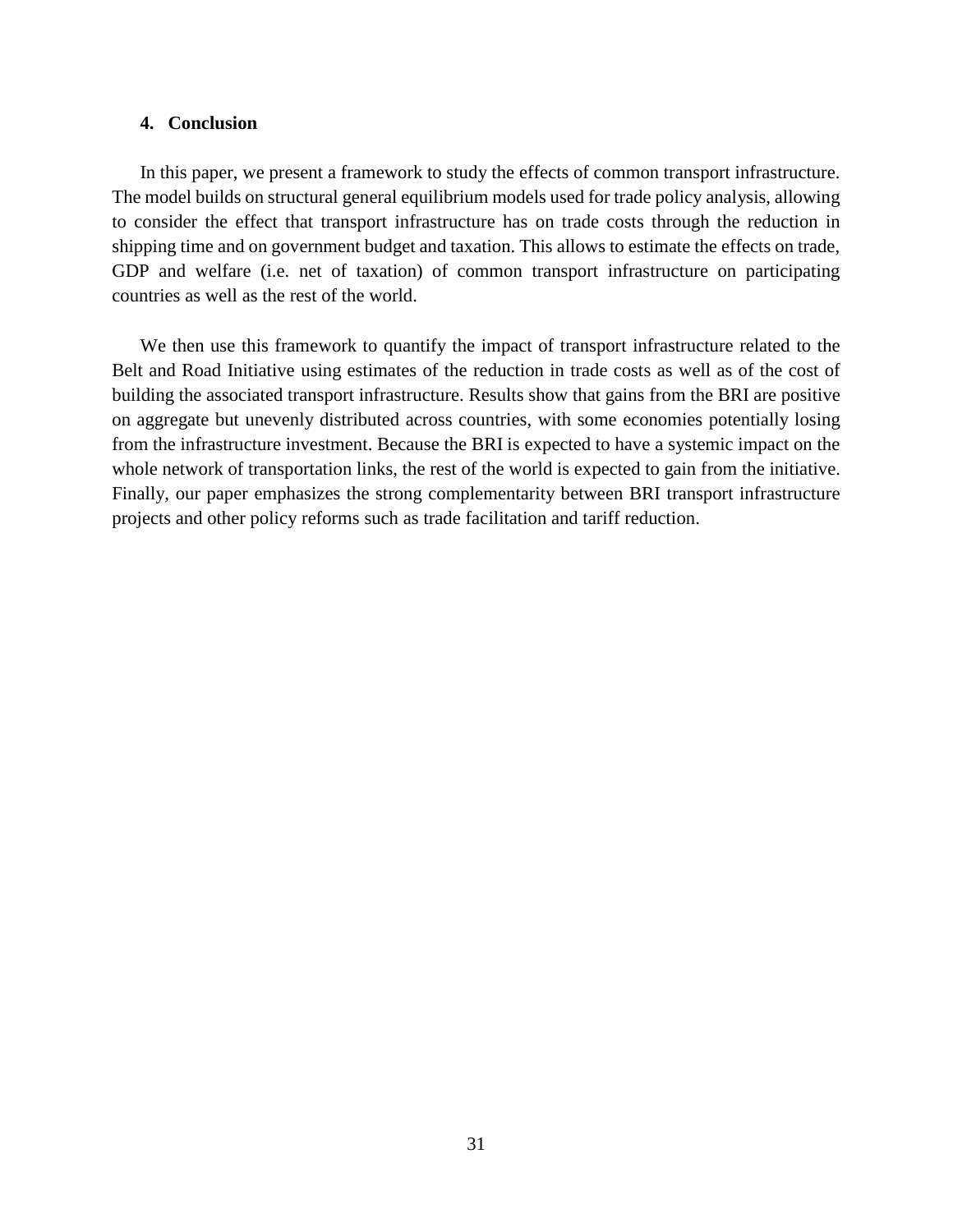#### **References**

- 1. ADB, UKAID, JICA, and World Bank Group. (2018). The WEB of Transport Corridors in South Asia. Washington, DC: World Bank.
- 2. Allen, T. and C. Arkolakis (2017). The welfare effects of transportation infrastructure improvements. Working Paper.
- 3. Bandiera, L. and V. Tsiropoulos (2019). A Framework to Assess Debt Sustainability and Fiscal Risks under the Belt and Road Initiative. *Unpublished Working Paper, World Bank.*
- 4. Baniya, S., Rocha, N., and Ruta, M. (2019). Trade Effects of the New Silk Road: A Gravity Analysis, *World Bank Policy Research working paper; no. WPS 8694.*
- 5. Bird, J., Lebrand, M., and Venables A. (2018). Reshaping Economic Geography in Centr al Asia – a regional perspective on the BRI. *Unpublished Working Paper, World Bank.*
- 6. Caliendo, L., and Parro, F. (2015). Estimates of the Trade and Welfare Effects of NAFTA. *Review of Economic Studies* 82, 1, 1–44.
- 7. Caliendo, L., Dvorkin M. and Parro F. (2018). Trade and Labor Market Dynamics: General Equilibrium Analysis of the China Trade Shock. *Forthcoming: Econometrica*
- 8. Dekle, R., Eaton, J. and Kortum S. (2008). Global Rebalancing with Gravity: Measuring the Burden of Adjustment, *IMF Staff Papers, 55(3), 511-540*.
- 9. de Soyres, F., Mulabdic, A., Murray, S., Rocha, N. and Ruta, M. (2018). How Much Will the Belt and Road Initiative Reduce Trade Costs?, *Policy Research working paper; no. WPS 8614., World Bank.*
- 10. Djankov, S., Freund, C., and Pham, C. S. (2010). Trading on Time. *The Review of Economics and Statistics* 92, 1, 166–173.
- 11. Donaldson, D. (2018). Railroads of the Raj: Estimating the impact of transportation infrastructure. American Economic Review 108(4-5), 899–934.
- 12. Donaldson, D. and R. Hornbeck, (2016). Railroads and American Economic Growth: a "Market Access" Approach. Quarterly Journal of Economics, 131(2):799-858.
- 13. Eaton, J., and Kortum (2002). S. Technology, Geography, and Trade. *Econometrica, 70(5)*
- 14. Fajgelbaum, P. D. and E. Schaal (2017). Optimal transport networks in spatial equilibrium. National Bureau of Economic Research.
- 15. Hummels, D. (2001). Time as a trade barrier. *Unpublished paper, Purdue University*
- 16. Hummels, D., P. Minor, M. Reisman, and E. Endean (2007). "Calculating Tariff Equivalents for Time in Trade" Working Paper, Nathan Associates for US Agency for International Development.
- 17. Hummels, D. L., and Schaur, G. (2013). Time as a Trade Barrier. *American Economic Review* 103, 7, 2935–2959.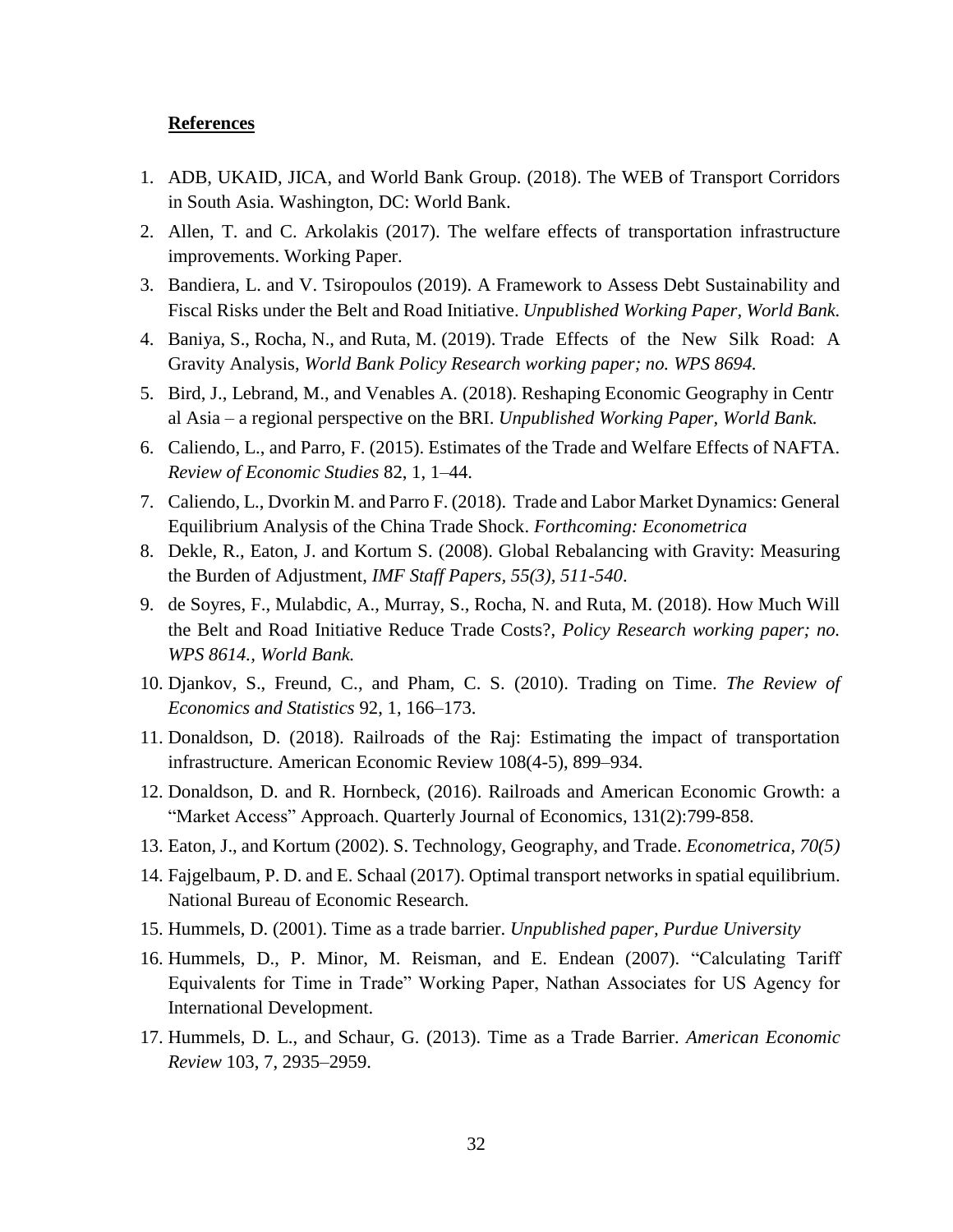- 18. Lall, S. V. and Lebrand, M. (2019) Who wins, who loses? Understanding the Spatially Differentiated Effects of Belt and Road Initiative. *Unpublished Working Paper, World Bank.*
- 19. Ollivier, G., Sondhi, J.a; Zhou, N. (2014). High-speed railways in China: a look at construction costs. *China transport topics; no. 9. World Bank Group.*
- 20. Maliszewska M. and van der Mensbrugghe D. (2018). The Belt and Road Initiative: Macro and sectoral impacts. *Unpublished Working Paper, World Bank.*
- 21. Santamaria, M. (2018). The Gains from Reshaping Infrastructure: Evidence from the Division of Germany. *Unpublished Working Paper*.
- 22. Slack, B., Comtois, C., Wiegmans, B., and Witte, P. (2018). Ships time in port. *Internati onal Journal of Shipping and Transport Logistics*.
- 23. Zhai, F. (2018). China's belt and road initiative: A preliminary quantitative assessment. *Journal of Asian Economics, Elsevier, vol. 55(C), pages 84-92*.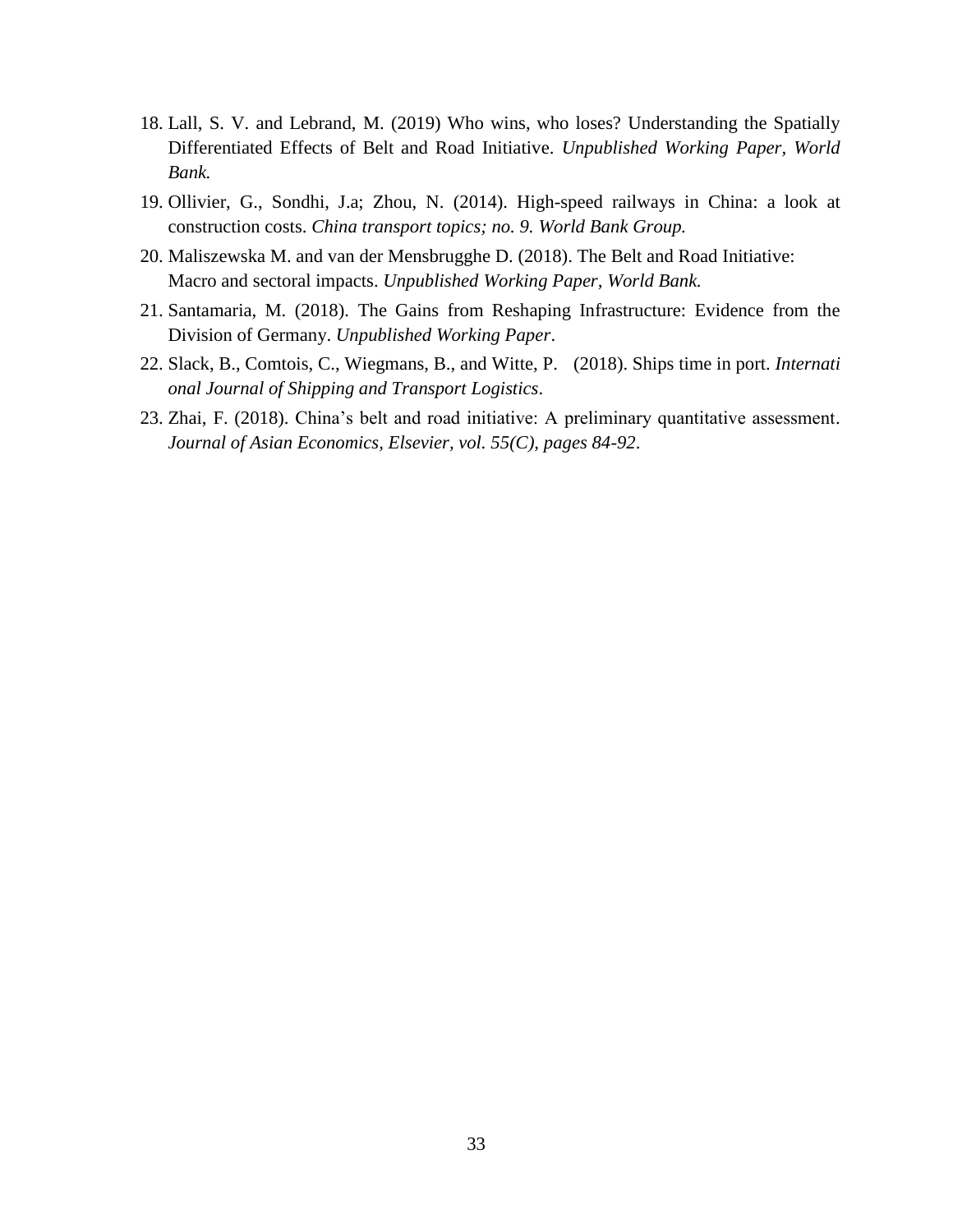## **ANNEX A – Extra Tables and Figures**

|                           | <b>GTAP</b> |                            |                     |              | <b>BRI</b> |
|---------------------------|-------------|----------------------------|---------------------|--------------|------------|
| Country/Region Name       | Code        | <b>WB Region</b>           | WB Income Level     | <b>BRI</b>   | core       |
| Azerbaijan                | AZE         | Europe & Central Asia      | Upper middle income | $\mathbf{1}$ | 1          |
| Bangladesh                | <b>BGD</b>  | South Asia                 | Lower middle income | $\mathbf{1}$ | 1          |
| Cambodia                  | <b>KHM</b>  | East Asia & Pacific        | Lower middle income | $\mathbf{1}$ | 1          |
| China                     | <b>CHN</b>  | East Asia & Pacific        | Upper middle income | $\mathbf{1}$ | 1          |
| Georgia                   | GEO         | Europe & Central Asia      | Lower middle income | $\mathbf{1}$ | 1          |
| India                     | <b>IND</b>  | South Asia                 | Lower middle income | $\mathbf{1}$ | 1          |
| Indonesia                 | <b>IDN</b>  | East Asia & Pacific        | Lower middle income | $\mathbf{1}$ | 1          |
| Iran, Islamic Rep.        | <b>IRN</b>  | Middle East & North Africa | Upper middle income | $\mathbf{1}$ | 1          |
| Kazakhstan                | KAZ         | Europe & Central Asia      | Upper middle income | $\mathbf{1}$ | 1          |
| Kenya                     | KEN         | Sub-Saharan Africa         | Lower middle income | 1            | 1          |
| Kyrgyzstan                | KGZ         | Europe & Central Asia      | Lower middle income | $\mathbf{1}$ | 1          |
| Lao PDR                   | LAO         | East Asia & Pacific        | Lower middle income | $\mathbf{1}$ | 1          |
| Malaysia                  | <b>MYS</b>  | East Asia & Pacific        | Upper middle income | $\mathbf{1}$ | 1          |
| Mongolia                  | <b>MNG</b>  | East Asia & Pacific        | Lower middle income | 1            | 1          |
| Pakistan                  | <b>PAK</b>  | South Asia                 | Lower middle income | $\mathbf{1}$ | 1          |
| <b>Russian Federation</b> | <b>RUS</b>  | Europe & Central Asia      | Upper middle income | 1            | 1          |
| Singapore                 | SGP         | East Asia & Pacific        | High income         | $\mathbf{1}$ | 1          |
| Tajikistan                | <b>TJK</b>  | Europe & Central Asia      | Lower middle income | $\mathbf{1}$ | 1          |
| Tanzania                  | <b>TZA</b>  | Sub-Saharan Africa         | Low income          | $\mathbf{1}$ | 1          |
| Thailand                  | <b>THA</b>  | East Asia & Pacific        | Upper middle income | 1            | 1          |
| Turkey                    | <b>TUR</b>  | Europe & Central Asia      | Upper middle income | 1            | 1          |
| Vietnam                   | <b>VNM</b>  | East Asia & Pacific        | Lower middle income | $\mathbf{1}$ | 1          |
| Albania                   | ALB         | Europe & Central Asia      | Upper middle income | $\mathbf{1}$ | 0          |
| Armenia                   | ARM         | Europe & Central Asia      | Lower middle income | 1            | 0          |
| Bahrain                   | <b>BHR</b>  | Middle East & North Africa | High income         | $\mathbf{1}$ | 0          |
| <b>Belarus</b>            | <b>BLR</b>  | Europe & Central Asia      | Upper middle income | 1            | 0          |
| <b>Bulgaria</b>           | <b>BGR</b>  | Europe & Central Asia      | Upper middle income | $\mathbf{1}$ | 0          |
| Croatia                   | <b>HRV</b>  | Europe & Central Asia      | Upper middle income | 1            | 0          |
| Czech Republic            | <b>CZE</b>  | Europe & Central Asia      | High income         | 1            | 0          |
| Egypt, Arab Rep.          | EGY         | Middle East & North Africa | Lower middle income | 1            | 0          |
| Estonia                   | <b>EST</b>  | Europe & Central Asia      | High income         | 1            | 0          |
| Greece                    | <b>GRC</b>  | Europe & Central Asia      | High income         | 1            | 0          |
| Hong Kong SAR, China      | HKG         | East Asia & Pacific        | High income         | 1            | 0          |
| Hungary                   | <b>HUN</b>  | Europe & Central Asia      | High income         | 1            | 0          |
| Israel                    | <b>ISR</b>  | Middle East & North Africa | High income         | 1            | 0          |
| Jordan                    | <b>JOR</b>  | Middle East & North Africa | Lower middle income | 1            | 0          |
| Kuwait                    | <b>KWT</b>  | Middle East & North Africa | High income         | 1            | 0          |
| Latvia                    | <b>LVA</b>  | Europe & Central Asia      | High income         | 1            | 0          |
| Lithuania                 | LTU         | Europe & Central Asia      | High income         | 1            | 0          |

## Table A1: List of countries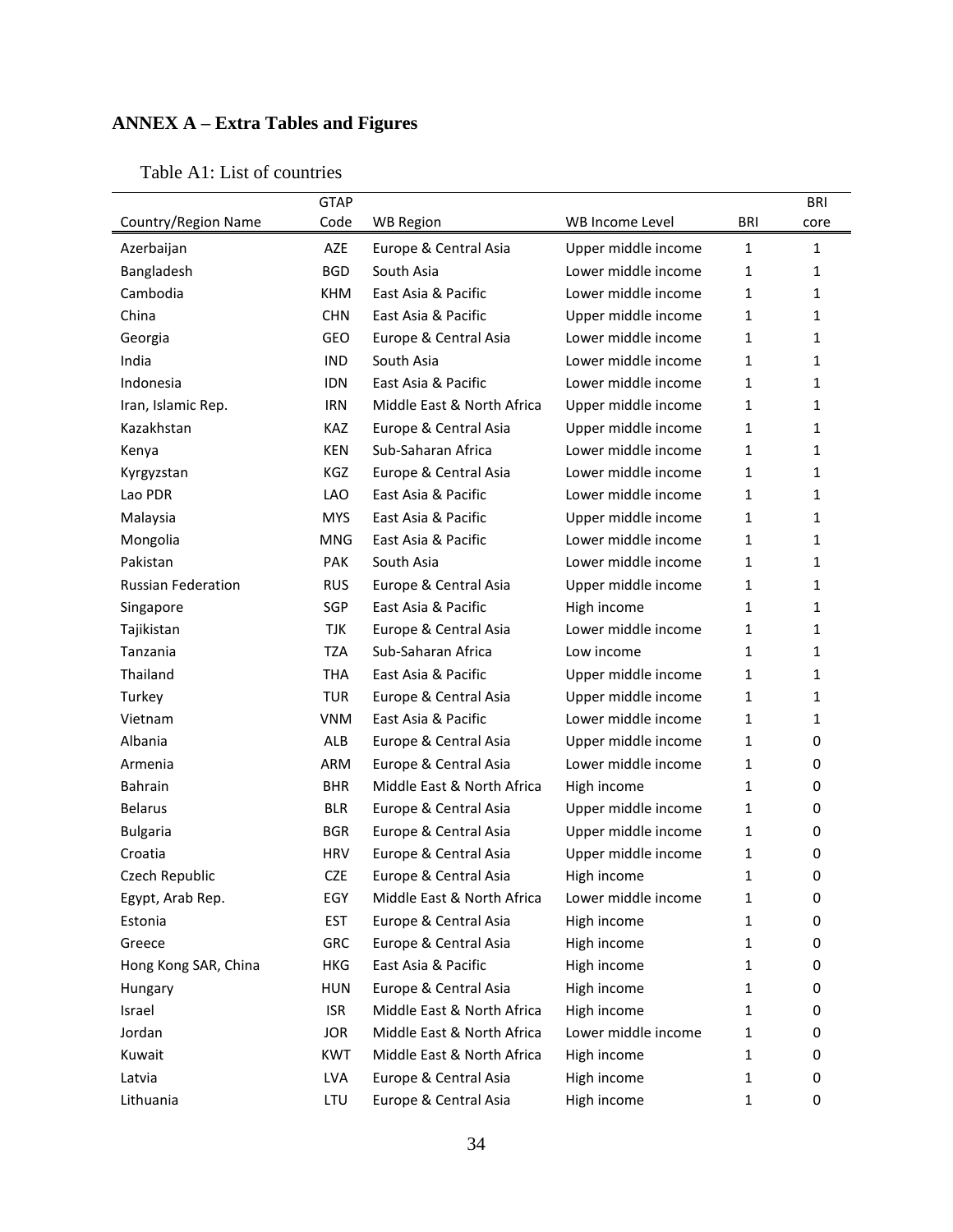|                             | <b>GTAP</b> |                            |                     |              | <b>BRI</b>  |
|-----------------------------|-------------|----------------------------|---------------------|--------------|-------------|
| Country/Region Name         | Code        | <b>WB Region</b>           | WB Income Level     | <b>BRI</b>   | core        |
| Nepal                       | <b>NPL</b>  | South Asia                 | Low income          | $\mathbf{1}$ | $\mathbf 0$ |
| Oman                        | <b>OMN</b>  | Middle East & North Africa | High income         | 1            | 0           |
| Philippines                 | <b>PHL</b>  | East Asia & Pacific        | Lower middle income | $\mathbf{1}$ | 0           |
| Poland                      | <b>POL</b>  | Europe & Central Asia      | High income         | $\mathbf{1}$ | 0           |
| Qatar                       | QAT         | Middle East & North Africa | High income         | 1            | 0           |
| Rest of Former Soviet Union | XSU         | Europe & Central Asia      |                     | 1            | 0           |
| Romania                     | <b>ROM</b>  | Europe & Central Asia      | Upper middle income | 1            | 0           |
| Saudi Arabia                | SAU         | Middle East & North Africa | High income         | $\mathbf{1}$ | 0           |
| Slovak Republic             | <b>SVK</b>  | Europe & Central Asia      | High income         | 1            | 0           |
| Slovenia                    | <b>SVN</b>  | Europe & Central Asia      | High income         | 1            | 0           |
| Sri Lanka                   | <b>LKA</b>  | South Asia                 | Lower middle income | 1            | 0           |
| Taiwan, China               | <b>TWN</b>  | East Asia & Pacific        | High income         | 1            | 0           |
| Ukraine                     | <b>UKR</b>  | Europe & Central Asia      | Lower middle income | 1            | 0           |
| <b>United Arab Emirates</b> | ARE         | Middle East & North Africa | High income         | $\mathbf{1}$ | 0           |
| Argentina                   | ARG         | Latin America & Caribbean  | Upper middle income | 0            | 0           |
| Australia                   | <b>AUS</b>  | East Asia & Pacific        | High income         | 0            | 0           |
| Austria                     | <b>AUT</b>  | Europe & Central Asia      | High income         | 0            | 0           |
| Belgium                     | BEL         | Europe & Central Asia      | High income         | 0            | 0           |
| <b>Bolivia</b>              | <b>BOL</b>  | Latin America & Caribbean  | Lower middle income | 0            | 0           |
| <b>Botswana</b>             | <b>BWA</b>  | Sub-Saharan Africa         | Upper middle income | 0            | 0           |
| Brazil                      | <b>BRA</b>  | Latin America & Caribbean  | Upper middle income | 0            | 0           |
| <b>Burkina Faso</b>         | <b>BFA</b>  | Sub-Saharan Africa         | Low income          | 0            | 0           |
| Cameroon                    | <b>CMR</b>  | Sub-Saharan Africa         | Lower middle income | 0            | 0           |
| Canada                      | <b>CAN</b>  | North America              | High income         | 0            | 0           |
| Chile                       | <b>CHL</b>  | Latin America & Caribbean  | High income         | 0            | 0           |
| Colombia                    | <b>COL</b>  | Latin America & Caribbean  | Upper middle income | 0            | 0           |
| Costa Rica                  | <b>CRI</b>  | Latin America & Caribbean  | Upper middle income | 0            | 0           |
| Côte d'Ivoire               | <b>CIV</b>  | Sub-Saharan Africa         | Lower middle income | 0            | 0           |
| Denmark                     | <b>DNK</b>  | Europe & Central Asia      | High income         | 0            | $\mathbf 0$ |
| Finland                     | <b>FIN</b>  | Europe & Central Asia      | High income         | 0            | 0           |
| France                      | <b>FRA</b>  | Europe & Central Asia      | High income         | 0            | 0           |
| Germany                     | DEU         | Europe & Central Asia      | High income         | 0            | 0           |
| Guatemala                   | <b>GTM</b>  | Latin America & Caribbean  | Lower middle income | 0            | 0           |
| Guinea                      | GIN         | Sub-Saharan Africa         | Low income          | 0            | 0           |
| Honduras                    | <b>HND</b>  | Latin America & Caribbean  | Lower middle income | 0            | 0           |
| Ireland                     | <b>IRL</b>  | Europe & Central Asia      | High income         | 0            | 0           |
| Italy                       | <b>ITA</b>  | Europe & Central Asia      | High income         | 0            | 0           |
| Jamaica                     | JAM         | Latin America & Caribbean  | Upper middle income | 0            | 0           |
| Japan                       | JPN         | East Asia & Pacific        | High income         | 0            | 0           |
| Korea, Rep.                 | <b>KOR</b>  | East Asia & Pacific        | High income         | 0            | 0           |
| Luxembourg                  | LUX         | Europe & Central Asia      | High income         | 0            | 0           |
| Madagascar                  | MDG         | Sub-Saharan Africa         | Low income          | 0            | 0           |
| Mauritius                   | <b>MUS</b>  | Sub-Saharan Africa         | Upper middle income | 0            | 0           |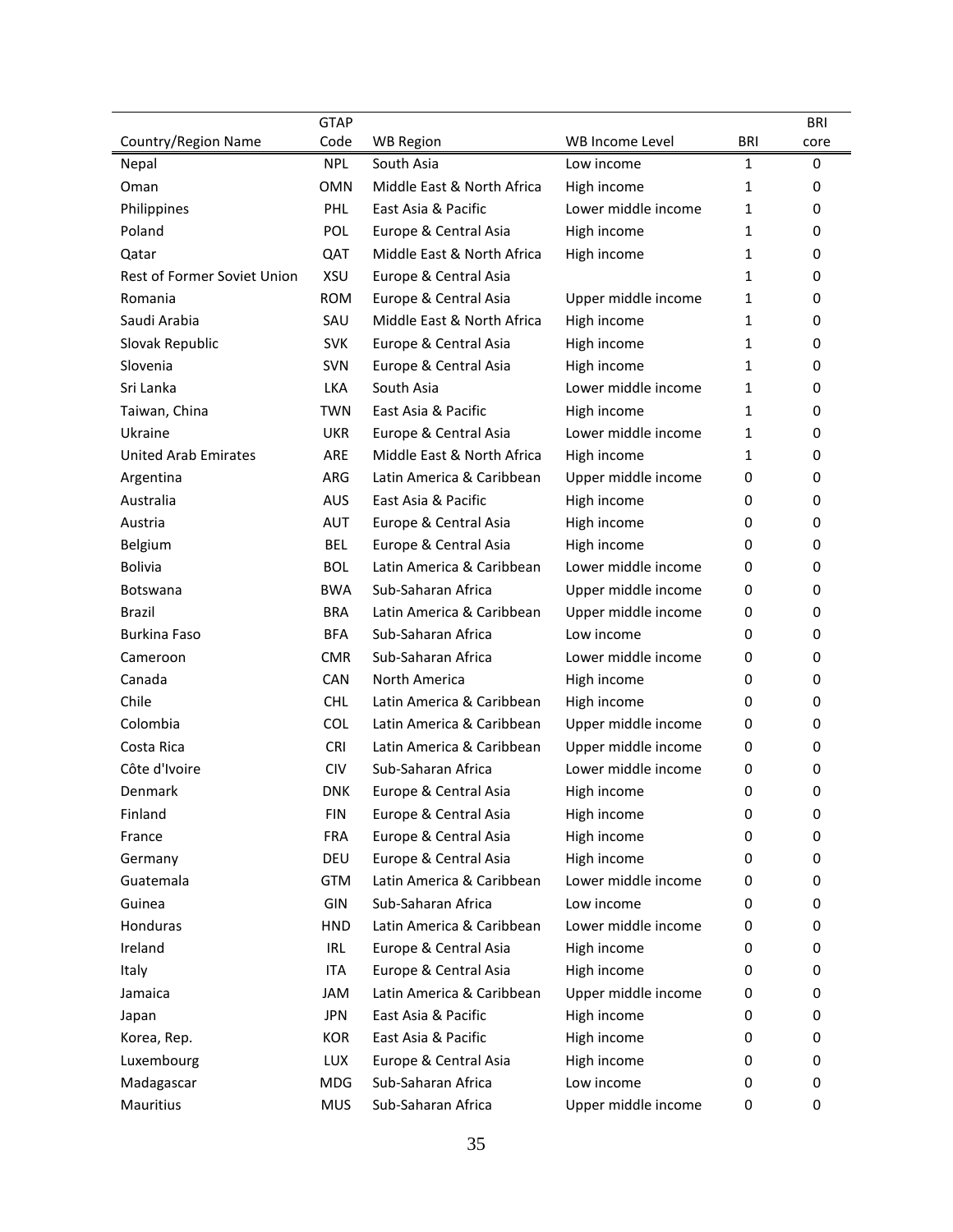|                      | <b>GTAP</b> |                            |                     |             | <b>BRI</b> |
|----------------------|-------------|----------------------------|---------------------|-------------|------------|
| Country/Region Name  | Code        | <b>WB Region</b>           | WB Income Level     | <b>BRI</b>  | core       |
| Mexico               | <b>MEX</b>  | Latin America & Caribbean  | Upper middle income | $\mathbf 0$ | 0          |
| Morocco              | <b>MAR</b>  | Middle East & North Africa | Lower middle income | 0           | 0          |
| Mozambique           | <b>MOZ</b>  | Sub-Saharan Africa         | Low income          | 0           | 0          |
| Namibia              | <b>NAM</b>  | Sub-Saharan Africa         | Upper middle income | 0           | 0          |
| <b>Netherlands</b>   | <b>NLD</b>  | Europe & Central Asia      | High income         | 0           | 0          |
| New Zealand          | <b>NZL</b>  | East Asia & Pacific        | High income         | 0           | 0          |
| Nigeria              | <b>NGA</b>  | Sub-Saharan Africa         | Lower middle income | 0           | 0          |
| Norway               | <b>NOR</b>  | Europe & Central Asia      | High income         | 0           | 0          |
| Panama               | <b>PAN</b>  | Latin America & Caribbean  | Upper middle income | 0           | 0          |
| Paraguay             | <b>PRY</b>  | Latin America & Caribbean  | Upper middle income | 0           | 0          |
| Peru                 | PER         | Latin America & Caribbean  | Upper middle income | 0           | 0          |
| Portugal             | <b>PRT</b>  | Europe & Central Asia      | High income         | 0           | 0          |
| Rest of the World    | <b>XTW</b>  | Rest of the World          |                     | 0           | 0          |
| Rwanda               | <b>RWA</b>  | Sub-Saharan Africa         | Low income          | 0           | 0          |
| Senegal              | <b>SEN</b>  | Sub-Saharan Africa         | Low income          | 0           | 0          |
| South Africa         | ZAF         | Sub-Saharan Africa         | Upper middle income | $\mathbf 0$ | 0          |
| Spain                | <b>ESP</b>  | Europe & Central Asia      | High income         | 0           | 0          |
| Sweden               | <b>SWE</b>  | Europe & Central Asia      | High income         | 0           | 0          |
| Switzerland          | <b>CHE</b>  | Europe & Central Asia      | High income         | 0           | 0          |
| Togo                 | <b>TGO</b>  | Sub-Saharan Africa         | Low income          | 0           | 0          |
| Tunisia              | <b>TUN</b>  | Middle East & North Africa | Lower middle income | 0           | 0          |
| Uganda               | UGA         | Sub-Saharan Africa         | Low income          | 0           | 0          |
| United Kingdom       | <b>GBR</b>  | Europe & Central Asia      | High income         | $\mathbf 0$ | 0          |
| <b>United States</b> | <b>USA</b>  | North America              | High income         | 0           | 0          |
| Uruguay              | URY         | Latin America & Caribbean  | High income         | 0           | 0          |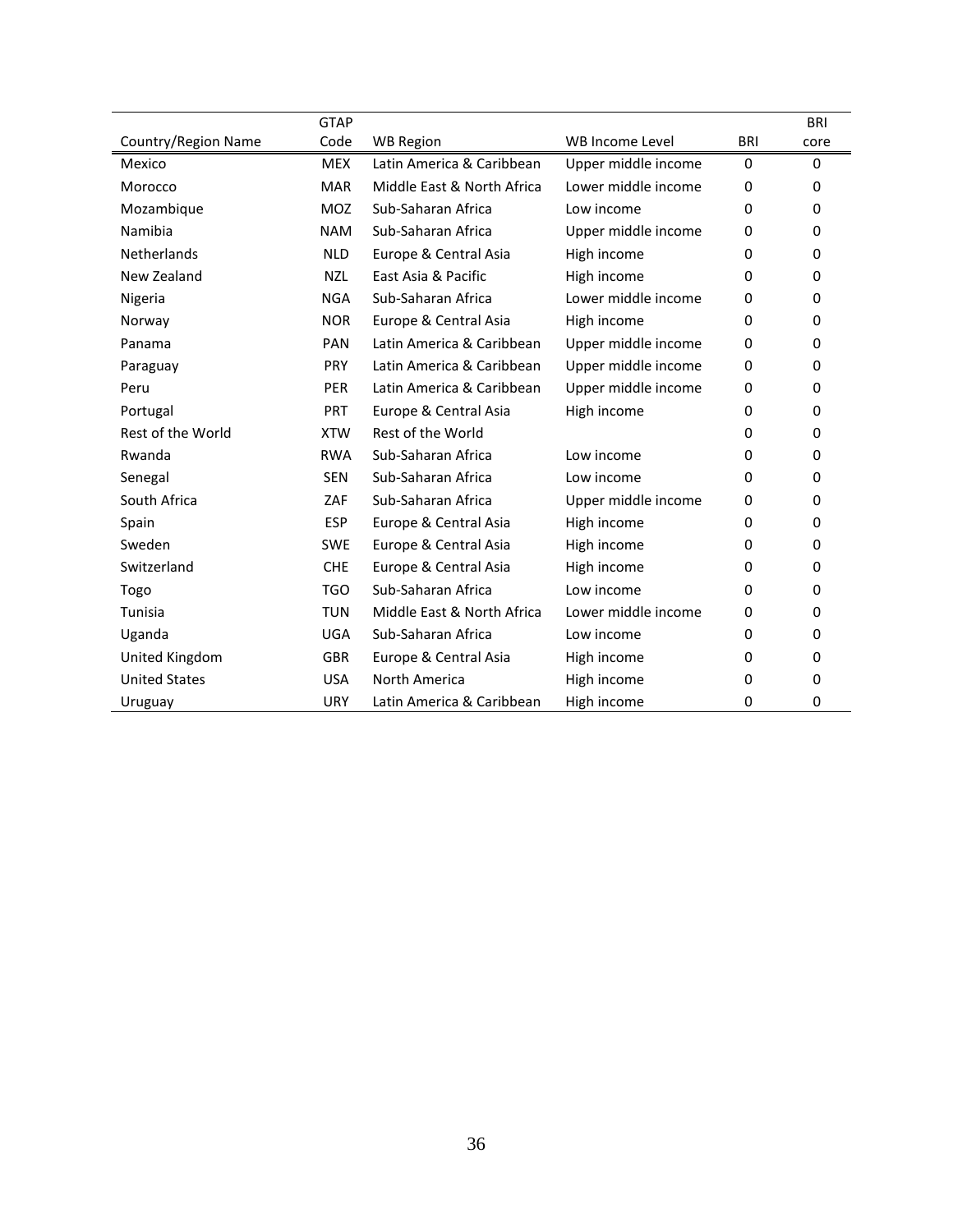# **ANNEX B – GDP and Welfare Results by Country**

|                             |                 |                    |                | <b>GDP</b>      |                |                |
|-----------------------------|-----------------|--------------------|----------------|-----------------|----------------|----------------|
|                             |                 | <b>Upper Bound</b> |                |                 | Lower Bound    |                |
|                             | Infrastructure, | Infrastructure     |                | Infrastructure, | Infrastructure |                |
|                             | borders, and    | and reduced        |                | borders, and    | and reduced    |                |
| <b>Country Name</b>         | tariffs         | border delays      | Infrastructure | tariffs         | border delays  | Infrastructure |
| Albania                     | 10.98           | 9.08               | 2.50           | 6.56            | 4.37           | 1.83           |
| Armenia                     | 26.94           | 17.20              | 1.92           | 24.17           | 14.49          | 1.49           |
| Azerbaijan                  | 21.10           | 17.07              | 6.01           | 18.27           | 14.22          | 5.16           |
| Bahrain                     | 27.98           | 16.89              | 2.31           | 13.06           | 2.87           | 0.82           |
| Bangladesh                  | 7.80            | 5.84               | 1.13           | 7.23            | 5.29           | 0.83           |
| <b>Belarus</b>              | 16.75           | 12.49              | 2.34           | 11.38           | 7.26           | 0.32           |
| <b>Bulgaria</b>             | 12.63           | 8.86               | 2.17           | 10.47           | 6.86           | 1.59           |
| Cambodia                    | 15.82           | 12.14              | 7.01           | 12.79           | 8.66           | 6.90           |
| China                       | 11.22           | 4.86               | 3.44           | 9.03            | 2.97           | 2.48           |
| Croatia                     | 3.04            | 2.10               | 1.01           | 1.92            | 0.72           | 0.67           |
| Czech Republic              | 6.46            | 2.59               | 1.35           | 5.52            | 1.50           | 0.81           |
| Egypt, Arab Rep.            | 6.95            | 4.94               | 1.54           | 4.36            | 2.46           | 0.68           |
| Estonia                     | 11.69           | 5.35               | 1.16           | 7.85            | 2.65           | 0.32           |
| Georgia                     | 4.57            | 3.52               | 2.04           | 3.59            | 2.66           | 1.79           |
| Greece                      | 6.84            | 4.86               | 2.08           | 5.76            | 4.18           | 1.73           |
| Hong Kong SAR, China        | 22.11           | 7.92               | 2.30           | 20.86           | 6.79           | 1.77           |
| Hungary                     | 11.51           | 2.79               | 1.35           | 9.76            | 0.69           | 0.59           |
| India                       | 20.56           | 6.39               | 2.09           | 16.36           | 3.45           | 0.93           |
| Indonesia                   | 8.01            | 2.81               | 1.45           | 6.27            | 1.13           | 0.13           |
| Iran, Islamic Rep.          | 15.05           | 13.43              | 6.18           | 11.43           | 9.62           | 4.01           |
| Israel                      | 7.70            | 2.76               | $1.01\,$       | 6.11            | 1.36           | 0.16           |
| Jordan                      | 12.80           | 7.60               | 2.18           | 10.57           | 6.51           | 1.32           |
| Kazakhstan                  | 20.70           | 20.23              | 6.47           | 10.94           | 10.54          | 2.27           |
| Kenya                       | 9.29            | 6.76               | 4.57           | 7.21            | 4.74           | 3.27           |
| Kuwait                      | 15.68           | 9.24               | 5.66           | 13.83           | 7.41           | 5.23           |
| Kyrgyzstan                  | 31.66           | 31.52              | 9.04           | 21.91           | 22.08          | 4.53           |
| Lao PDR                     | 22.21           | 21.64              | 13.19          | 5.52            | 5.35           | 3.31           |
| Latvia                      | 20.53           | 9.14               | 3.26           | 12.64           | 1.84           | 0.40           |
| Lithuania                   | 20.01           | 9.50               | 4.72           | 10.96           | 2.67           | 1.13           |
| Malaysia                    | 15.49           | 7.63               | 4.64           | 14.75           | 6.81           | 4.27           |
| Mongolia                    | 24.67           | 25.72              | 5.66           | 21.16           | 22.62          | 4.55           |
| Nepal                       | 28.31           | 30.30              | 2.56           | 24.37           | 24.71          | 0.66           |
| Oman                        | 11.22           | 10.29              | 3.76           | 4.45            | 3.73           | 1.09           |
| Pakistan                    | 14.06           | 12.75              | 6.43           | 7.57            | 6.32           | 2.25           |
| Philippines                 | 26.32           | 7.29               | 3.57           | 23.89           | 5.51           | 2.34           |
| Poland                      | 7.91            | 6.34               | 2.10           | 6.31            | 4.62           | 1.13           |
| Qatar                       | 17.54           | 12.67              | 6.21           | 6.85            | 1.99           | 1.72           |
| Rest of Former Soviet Union | 32.48           | 19.43              | 7.96           | 28.98           | 15.98          | 6.17           |
| Romania                     | 6.46            | 6.17               | 1.85           | 4.86            | 4.51           | 1.32           |
| <b>Russian Federation</b>   | 10.59           | 8.95               | 2.88           | 6.30            | 4.71           | 1.35           |
| Saudi Arabia                | 13.71           | 13.03              | 5.02           | 6.66            | 5.94           | 2.01           |
| Singapore                   | 12.96           | 2.97               | 2.23           | 10.57           | 0.71           | 0.43           |
| Slovak Republic             | 13.38           | 10.05              | 3.92           | 8.00            | 4.88           | 2.00           |
| Slovenia                    | 20.25           | 7.01               | 1.70           | 16.60           | 4.30           | 0.97           |

Table B1: GDP Impact by Country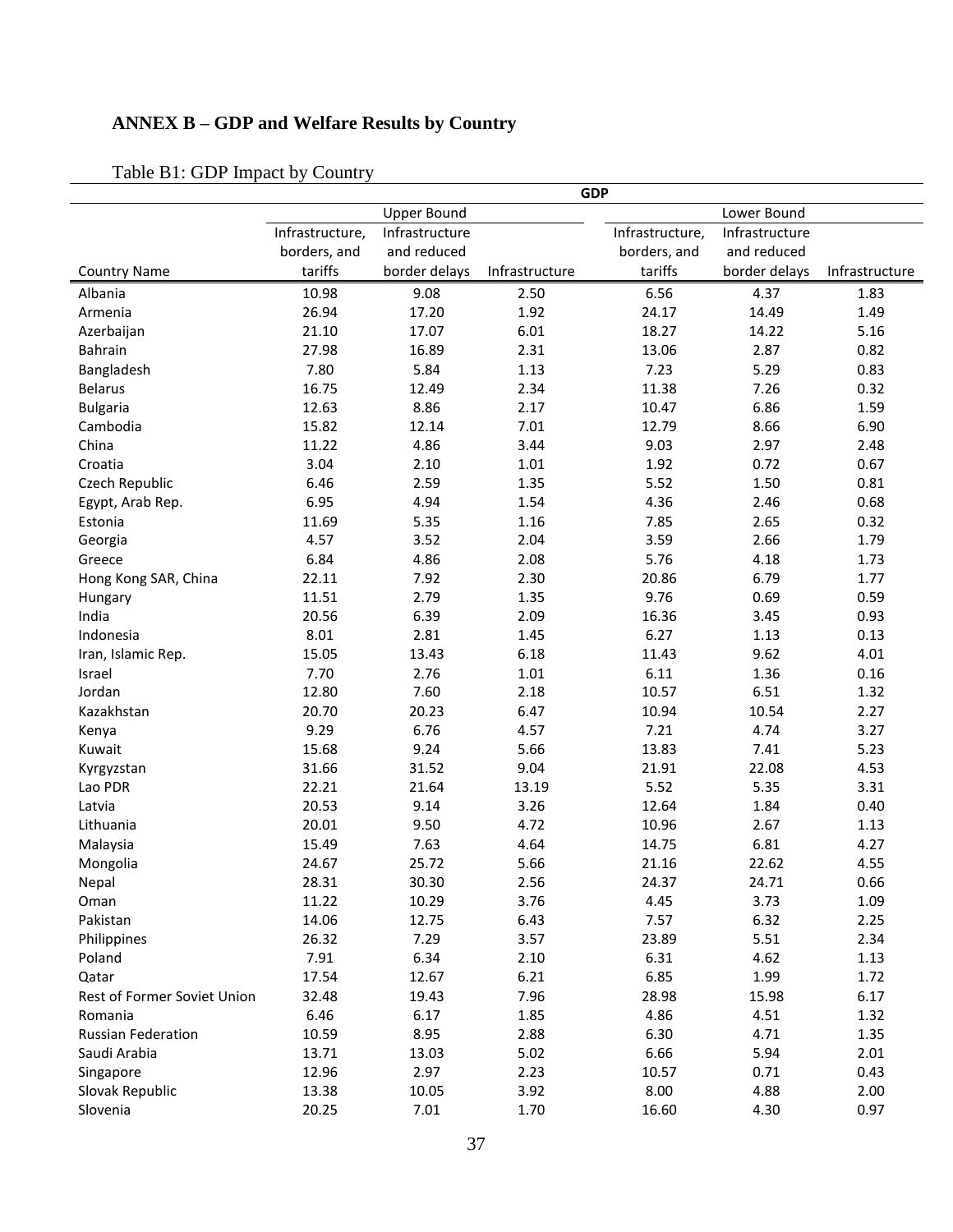|                             |                 |                    |                | <b>GDP</b>      |                |                |
|-----------------------------|-----------------|--------------------|----------------|-----------------|----------------|----------------|
|                             |                 | <b>Upper Bound</b> |                |                 | Lower Bound    |                |
|                             | Infrastructure, | Infrastructure     |                | Infrastructure, | Infrastructure |                |
|                             | borders, and    | and reduced        |                | borders, and    | and reduced    |                |
| <b>Country Name</b>         | tariffs         | border delays      | Infrastructure | tariffs         | border delays  | Infrastructure |
| Sri Lanka                   | 8.46            | 2.14               | 1.49           | 7.44            | 1.22           | 0.91           |
| Taiwan, China               | 13.82           | 10.54              | 5.20           | 10.98           | 7.90           | 3.73           |
| Tajikistan                  | 31.94           | 31.31              | 4.97           | 28.13           | 27.54          | 3.11           |
| Tanzania                    | 15.37           | 7.84               | 3.46           | 14.56           | 6.84           | 2.87           |
| Thailand                    | 12.44           | 5.84               | 4.16           | 8.82            | 2.52           | 1.58           |
| Turkey                      | 17.32           | 7.73               | 4.52           | 16.05           | 6.77           | 4.11           |
| Ukraine                     | 17.50           | 11.26              | 3.19           | 9.55            | 3.47           | 1.52           |
| <b>United Arab Emirates</b> | 25.25           | 9.12               | 1.59           | 17.86           | 2.87           | 0.33           |
| Vietnam                     | 18.73           | 8.38               | 6.52           | 15.97           | 5.72           | 4.67           |
| non-BRI East Asia & Pacific | 16.36           | 15.45              | 6.88           | 5.90            | 5.11           | 2.94           |
| non-BRI Europe & Central    | 3.02            | 2.87               | 1.26           | 1.45            | 1.31           | 0.55           |
| Asia                        |                 |                    |                |                 |                |                |
| non-BRI Latin America &     | 4.89            | 4.76               | 1.88           | 2.78            | 2.61           | 0.62           |
| Caribbean                   |                 |                    |                |                 |                |                |
| non-BRI Middle East &       | 3.55            | 2.78               | 1.21           | 3.18            | 2.51           | 0.98           |
| North Africa                |                 |                    |                |                 |                |                |
| non-BRI North America       | 3.68            | 3.55               | 2.29           | 1.43            | 1.31           | 0.88           |
| non-BRI Rest of the World   | 5.73            | 5.36               | 2.09           | 3.14            | 2.90           | 1.12           |
| non-BRI Sub-Saharan Africa  | 4.02            | 3.57               | 1.94           | 2.83            | 2.35           | 1.17           |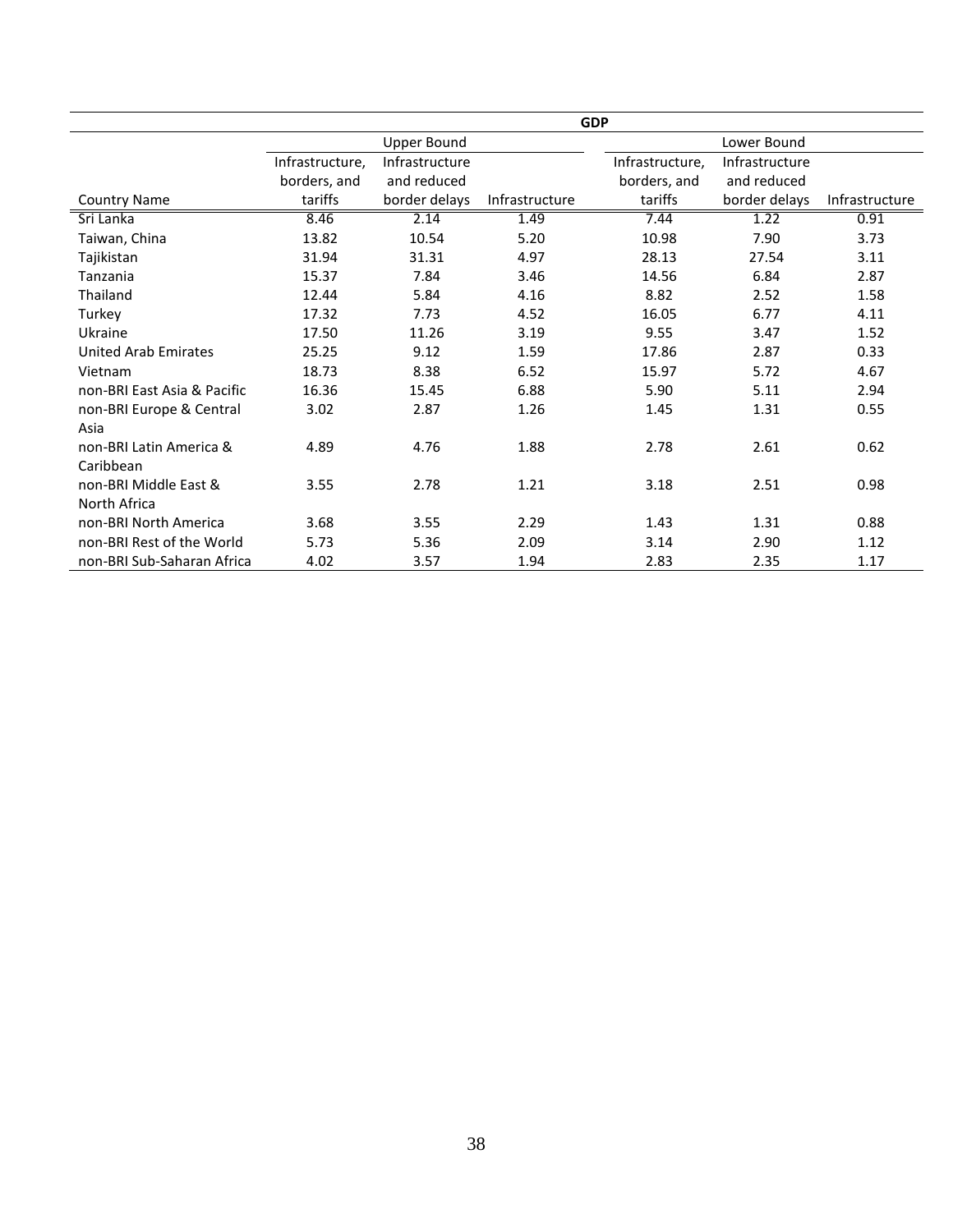|                             | <b>WELFARE</b>  |                    |                |              |                |                |
|-----------------------------|-----------------|--------------------|----------------|--------------|----------------|----------------|
|                             |                 | <b>Upper Bound</b> |                |              | Lower Bound    |                |
|                             | Infrastructure, | Infrastructure     |                | Infrastructu | Infrastructure |                |
|                             | borders, and    | and reduced        |                | re, borders, | and reduced    |                |
| <b>Country Name</b>         | tariffs         | border delays      | Infrastructure | and tariffs  | border delays  | Infrastructure |
| Albania                     | 10.06           | 8.40               | 2.90           | 6.01         | 4.44           | 1.89           |
| Armenia                     | 20.14           | 11.33              | 2.52           | 17.61        | 8.61           | 1.70           |
| Azerbaijan                  | 1.94            | $-1.29$            | $-4.06$        | 0.85         | $-2.33$        | $-4.13$        |
| Bahrain                     | 16.63           | 6.96               | 2.63           | 12.01        | 2.97           | 1.19           |
| Bangladesh                  | 6.53            | 6.24               | 1.26           | 5.51         | 5.24           | 0.78           |
| <b>Belarus</b>              | 11.40           | 8.13               | 2.45           | 8.42         | 5.23           | 0.64           |
| <b>Bulgaria</b>             | 9.44            | 7.79               | 2.70           | 7.49         | 5.98           | 1.83           |
| Cambodia                    | 9.42            | 6.36               | 4.05           | 7.99         | 4.98           | 3.57           |
| China                       | 9.53            | 4.23               | 2.70           | 7.61         | 2.49           | 1.92           |
| Croatia                     | 2.41            | 2.32               | 1.49           | 1.02         | 1.30           | 1.00           |
| Czech Republic              | 3.78            | 2.45               | 1.72           | 2.77         | 1.75           | 1.02           |
| Egypt, Arab Rep.            | 3.80            | 3.97               | 1.74           | 2.02         | 2.02           | 0.98           |
| Estonia                     | 5.85            | 4.19               | 1.68           | 4.49         | 2.63           | 0.67           |
| Georgia                     | 3.93            | 3.30               | 2.19           | 2.67         | 2.10           | 1.59           |
| Greece                      | 2.30            | 4.06               | 2.35           | 1.04         | 2.31           | 1.58           |
| Hong Kong SAR, China        | 18.45           | 6.65               | 1.95           | 16.89        | 5.27           | 1.27           |
| Hungary                     | 7.77            | 2.89               | 1.72           | 5.99         | 1.28           | 0.85           |
| India                       | 14.53           | 4.88               | 2.03           | 12.56        | 3.48           | 1.05           |
| Indonesia                   | 6.59            | 3.21               | 1.87           | 4.70         | 1.49           | 0.63           |
| Iran, Islamic Rep.          | 13.61           | 12.73              | 5.34           | 10.25        | 8.59           | 3.72           |
| Israel                      | 5.09            | 2.27               | 1.07           | 3.89         | 1.11           | 0.51           |
| Jordan                      | 4.09            | 5.29               | 2.26           | 2.59         | 1.87           | 1.31           |
| Kazakhstan                  | 8.96            | 8.36               | 4.77           | 5.34         | 4.62           | 2.36           |
| Kenya                       | 6.32            | 5.55               | 3.53           | 4.45         | 3.67           | 2.43           |
| Kuwait                      | 11.50           | 8.82               | 5.48           | 9.33         | 6.00           | 4.66           |
| Kyrgyzstan                  | 5.17            | 4.95               | 2.94           | 3.61         | 3.65           | 0.84           |
| Lao PDR                     | 0.50            | 0.81               | 4.73           | 1.38         | 1.74           | 1.61           |
| Latvia                      | 11.43           | 6.62               | 2.81           | 5.09         | 2.46           | 0.77           |
| Lithuania                   | 9.58            | 6.37               | 1.70           | 6.35         | 2.43           | 1.14           |
| Malaysia                    | 12.14           | 6.45               | 3.68           | 10.78        | 5.25           | 3.06           |
| Mongolia                    | 5.33            | 2.93               | $-1.95$        | 3.64         | 0.93           | $-2.96$        |
| Nepal                       | 16.29           | 15.85              | 2.50           | 13.49        | 14.58          | 0.66           |
| Oman                        | 11.40           | 9.23               | 4.23           | 6.77         | 4.45           | 1.67           |
| Pakistan                    | 10.51           | 9.85               | 5.18           | 5.24         | 4.64           | 1.48           |
| Philippines                 | 23.98           | 6.21               | 2.98           | 21.61        | 4.53           | 1.97           |
| Poland                      | 6.36            | 5.89               | 2.34           | 4.98         | 4.81           | 1.37           |
| Qatar                       | 10.39           | 7.60               | 5.00           | 2.08         | 1.59           | 1.02           |
| Rest of Former Soviet Union | 14.49           | 3.71               | 0.49           | 14.60        | 3.26           | 0.69           |
| Romania                     | 6.37            | 5.11               | 2.28           | 4.73         | 3.69           | 1.42           |
| <b>Russian Federation</b>   | 8.49            | 7.18               | 2.97           | 5.17         | 3.91           | 1.48           |
| Saudi Arabia                | 9.91            | 9.74               | 5.22           | 5.00         | 4.94           | 2.22           |
| Singapore                   | 11.64           | 3.09               | 2.29           | 9.37         | 0.90           | 0.72           |
| Slovak Republic             | 10.19           | 8.68               | 3.78           | 5.88         | 4.42           | 2.07           |
| Slovenia                    | 16.28           | 5.98               | 2.34           | 13.39        | 3.98           | 1.23           |
| Sri Lanka                   | 5.74            | 1.58               | 1.23           | 5.08         | 0.75           | 0.56           |
| Taiwan, China               | 11.21           | 8.79               | 4.33           | 8.85         | 6.53           | 3.10           |